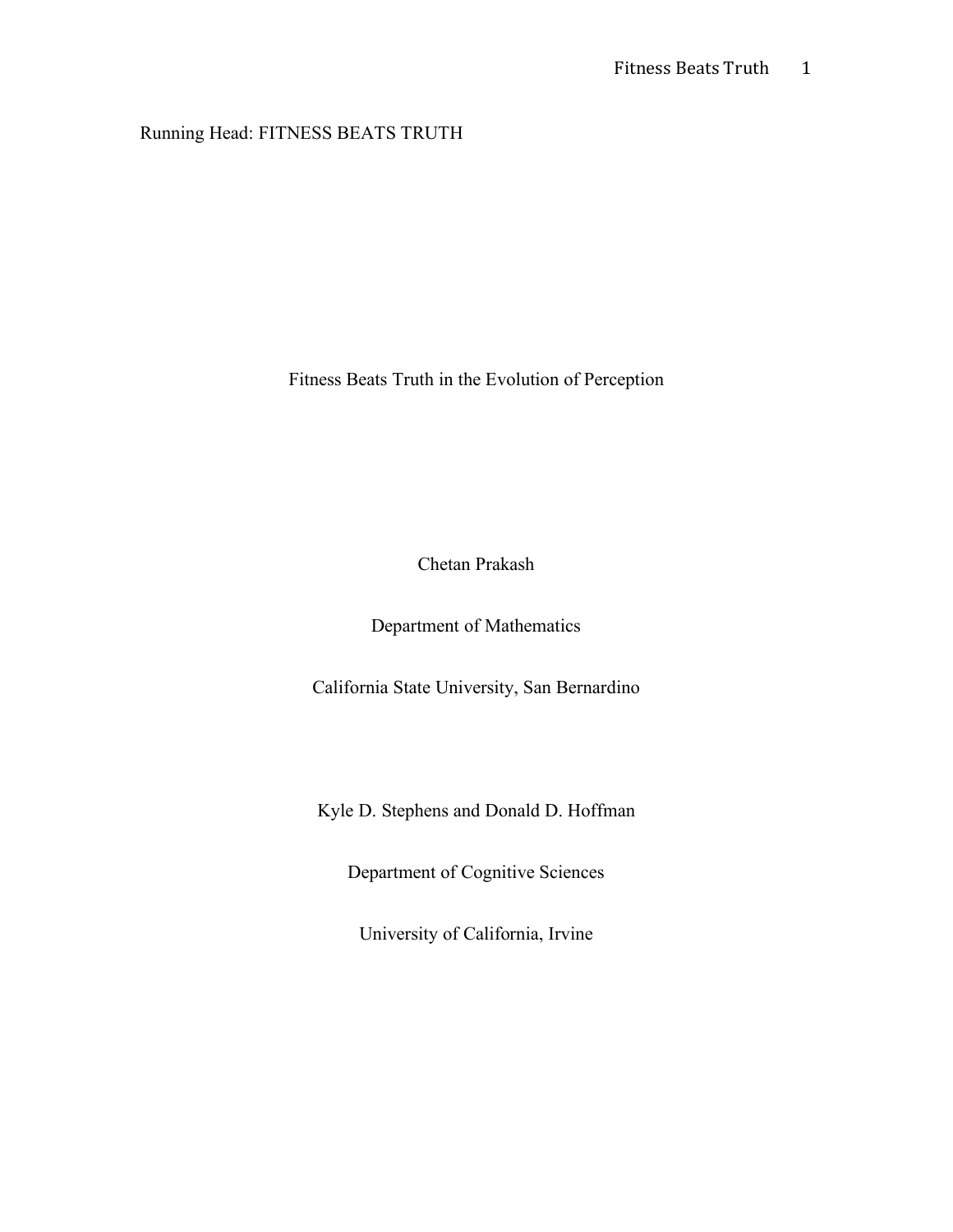## Manish Singh

# Department of Psychology and Center for Cognitive Science

Rutgers University, New Brunswick

Chris Fields

Caunes Minervois, France

Manish Singh

Department of Psychology and Center for Cognitive Science

Rutgers University

New Brunswick, NJ 08901

Email: manish.singh@rutgers.edu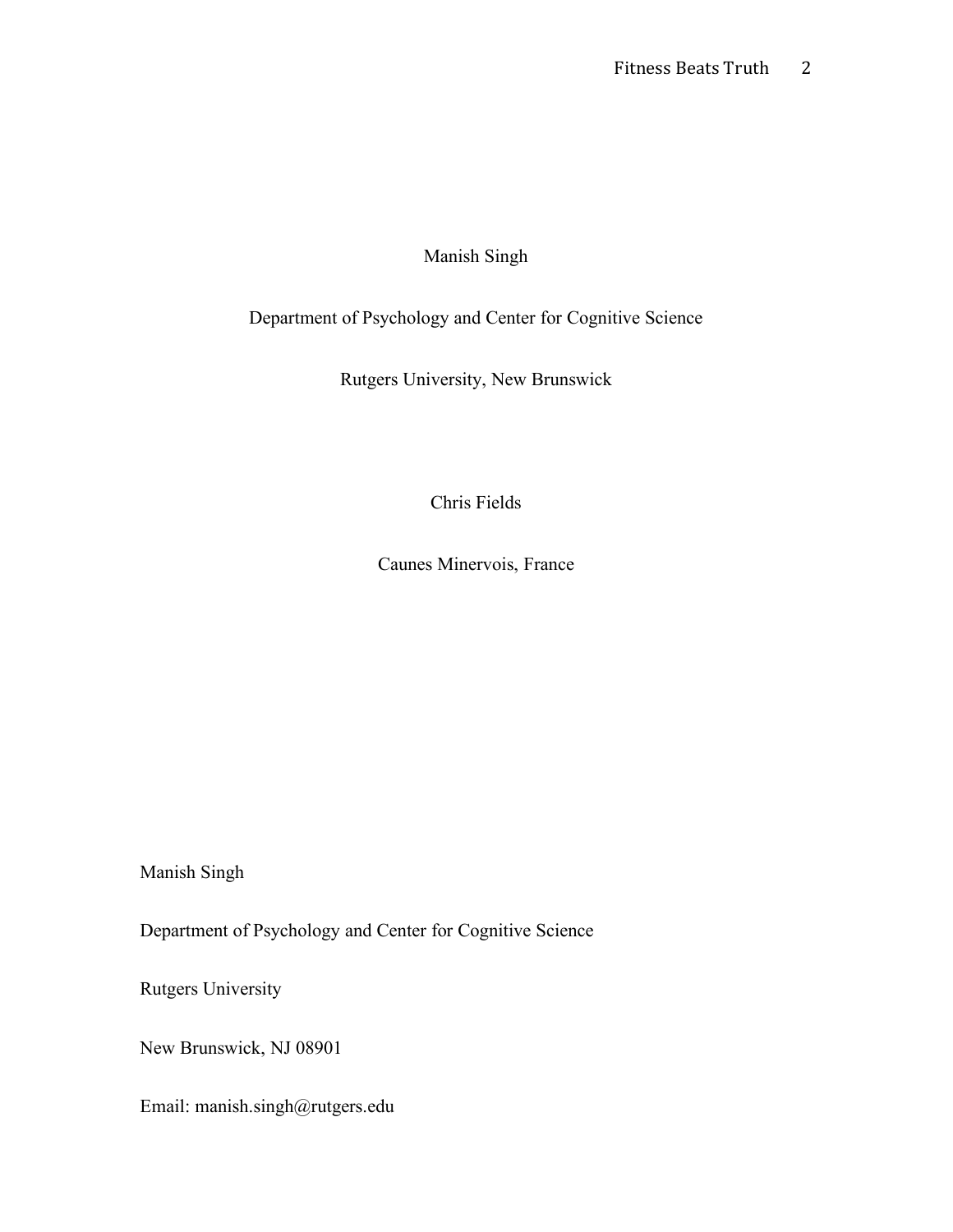#### **Abstract**

Does natural selection favor veridical percepts—those that accurately (if not exhaustively) depict objective reality? Perceptual and cognitive scientists standardly claim that it does. Here we formalize this claim using the tools of evolutionary game theory and Bayesian decision theory. We state and prove the "Fitness-Beats-Truth (FBT) Theorem" which shows that the claim is false: If one starts with the assumption that perception involves inference to states of the objective world, then the FBT Theorem shows that a strategy that simply seeks to maximize expected-fitness payoff, with no attempt to estimate the "true" world state, does consistently better. More precisely, the FBT Theorem provides a quantitative measure of the extent to which the *fitness-only* strategy dominates the *truth* strategy, and of how this dominance increases with the size of the perceptual space. The FBT Theorem supports the *Interface Theory of Perception* (e.g. Hoffman, Singh & Prakash, 2015), which proposes that our perceptual systems have evolved to provide a species-specific interface to guide adaptive behavior, and not to provide a veridical representation of objective reality.

Keywords: Perception; Veridicality; Evolutionary Psychology; Bayesian Decision Theory; Fitness; Evolutionary Game Theory; Interface Theory of Perception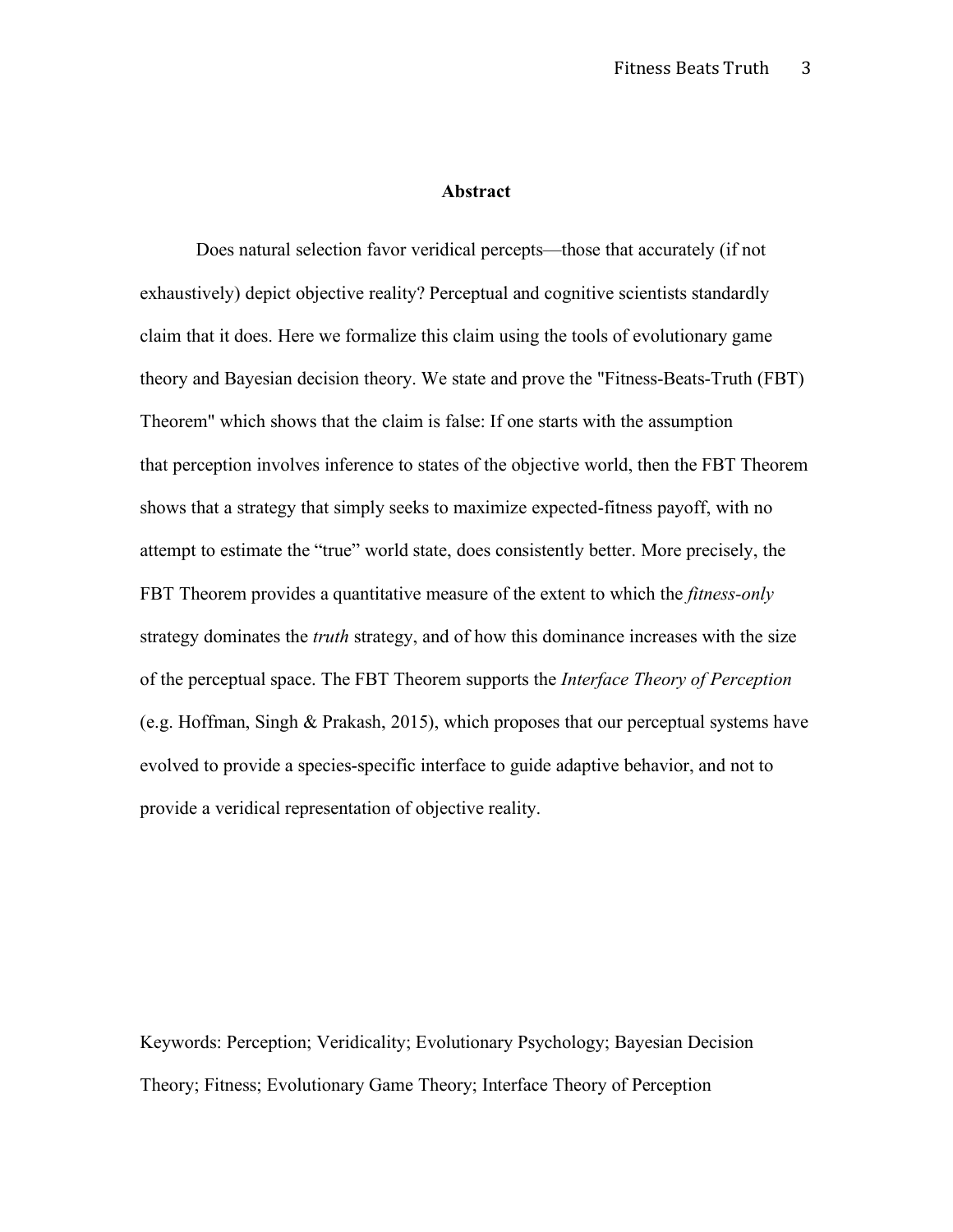#### **Introduction**

It is standard in the perceptual and cognitive sciences to assume that more accurate percepts are fitter percepts and, therefore, that natural selection drives perception to be increasingly veridical, i.e. to reflect the objective world in an increasingly accurate manner. This assumption forms the justification for the prevalent view that *human* perception is, for the most part, veridical. For example, in his classic book *Vision*, Marr (1982) argued that:

"We ... very definitely do compute explicit properties of the real visible surfaces out there, and one interesting aspect of the evolution of visual systems is the gradual movement toward the difficult task of representing progressively more objective aspects of the visual world". (p. 340)

Similarly, in his book *Vision Science,* Palmer (1999) states that:

"Evolutionarily speaking, visual perception is useful only if it is reasonably accurate ... Indeed, vision is useful precisely because it is so accurate. By and large, *what you see is what you get*. When this is true, we have what is called veridical perception ... perception that is consistent with the actual state of affairs in the environment. This is almost always the case with vision."

In discussing perception within an evolutionary context, Geisler and Diehl (2003) similarly assume that:

"In general, (perceptual) estimates that are nearer the truth have greater utility than those that are wide off the mark."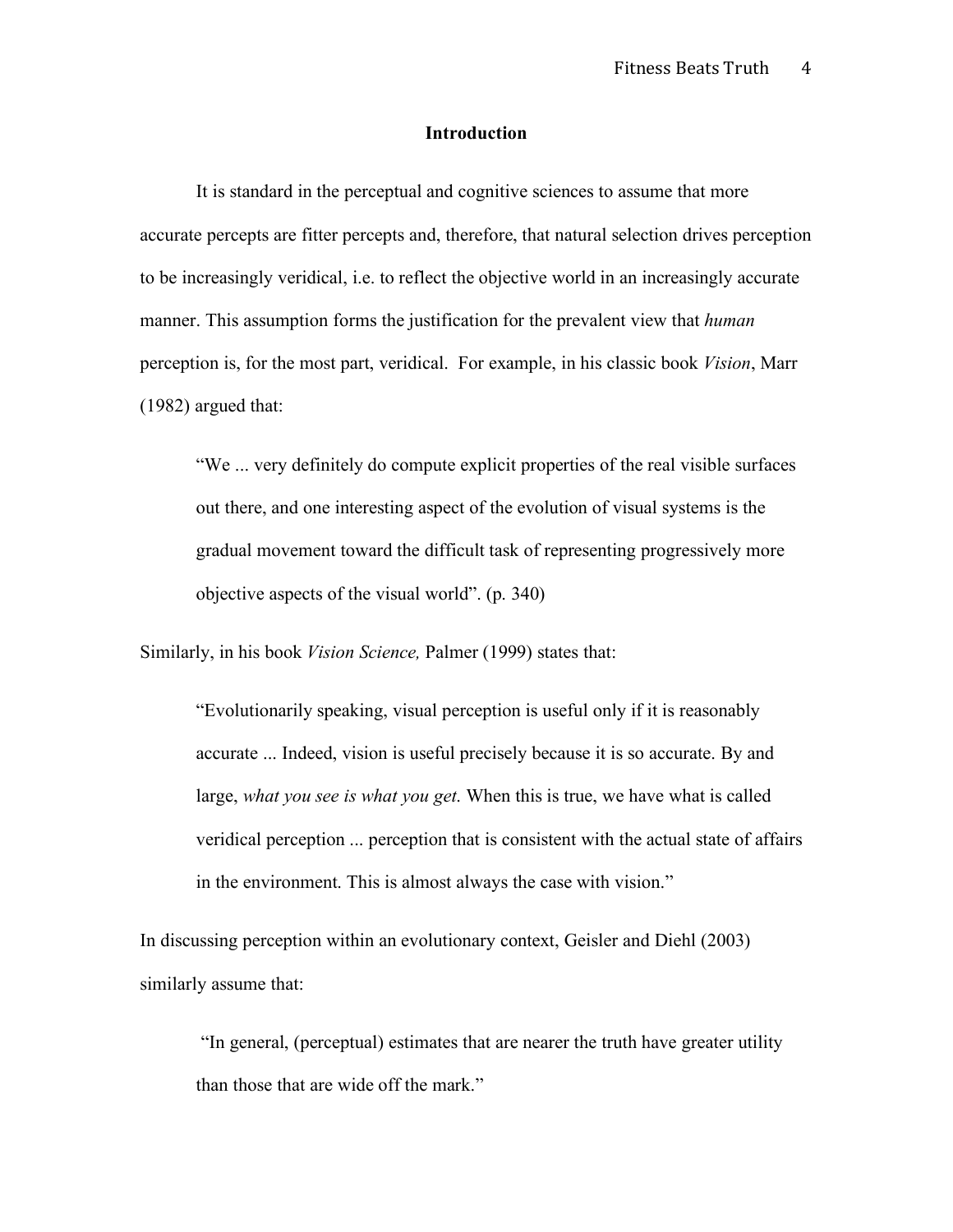In their more recent book on human and machine vision, Pizlo et al. (2014) go so far as to say that:

"…veridicality is an essential characteristic of perception and cognition. It is absolutely essential. *Perception and cognition without veridicality would be like physics without the conservation laws.*" (p. 227, emphasis theirs.)

These statements reflect three assumptions that are useful to distinguish. The first is that all organisms are embedded in and are continually interacting with an "objective" world whose properties can be specified entirely independently of the state or even the existence of any particular organism. The second—the assumption of *veridicality—*is that at least for humans (and presumably for other "higher" organisms), the apparent state of the world is homomorphic to the actual state of the world. The third, generally implicit, assumption is that (at least for humans) this veridical state of the world is the apparent state of the world that is consciously experienced. The actual state of the world is, in particular, assumed to objectively have the attributes assigned to it by human perceptual experience.

Our *perceived* world is three-dimensional, and is inhabited by objects of various shapes, colors, and motions. Perceptual and cognitive scientists thus typically assume that the *objective* world is three-dimensional, and is inhabited by objects of those very shapes, colors, and motions. In other words, they assume that the vocabulary of our perceptual representations is the correct vocabulary for describing the objective world and, moreover, that the specific attributes we perceive typically reflect the actual attributes of the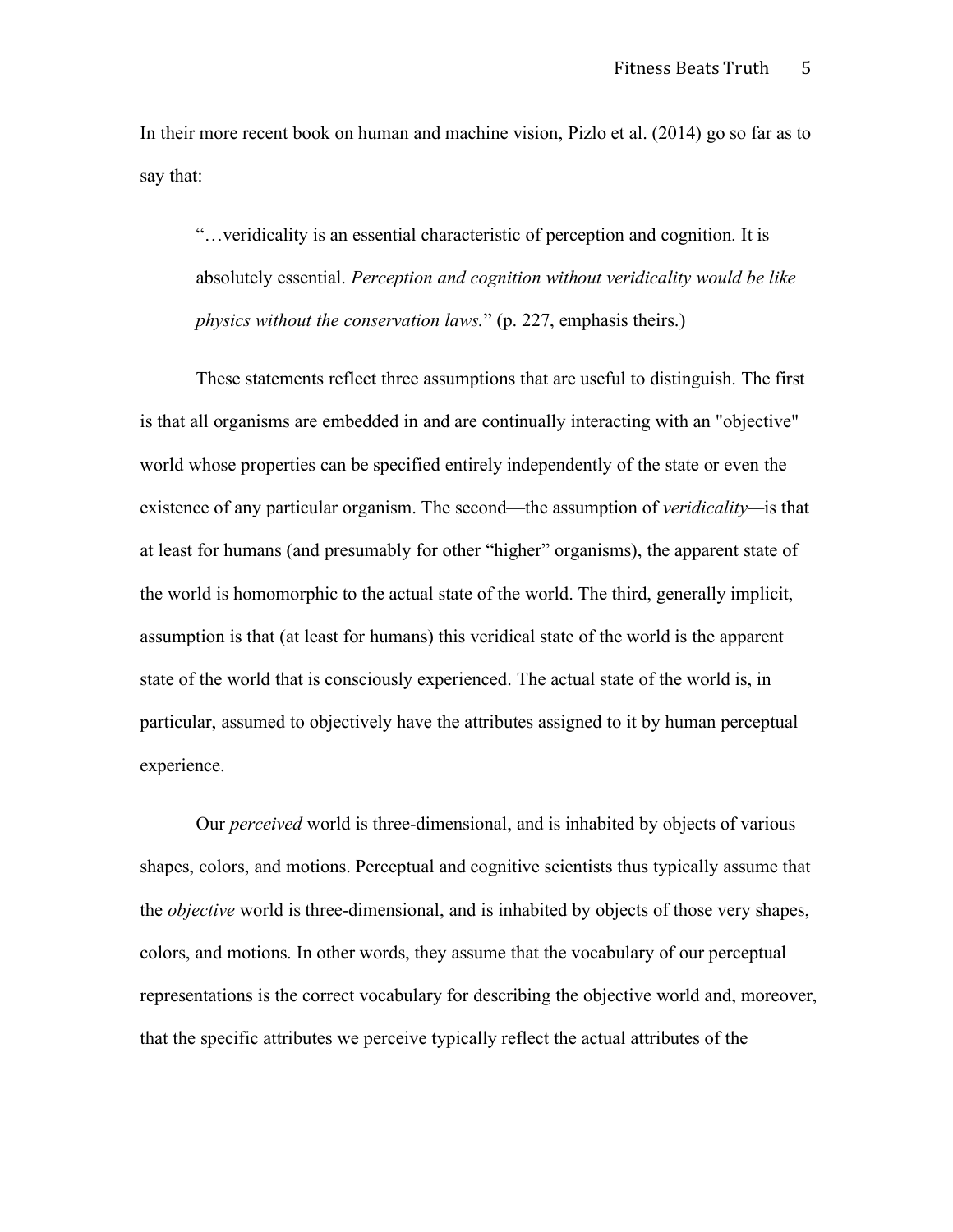objective world. These assumptions are embodied within the standard Bayesian framework for visual perception, as we will see in the next section.

This standard assumption of veridical percepts goes hand-in-hand with the framework of *inverse optics* in vision science: It is standardly assumed that the goal of the visual system is to "undo" the effects of optical projection (or rendering) from 3D scenes to 2D images (e.g. Adelson & Pentland, 1996; Pizlo, 2001). This presumably allows vision to "recover" the 3D scene that is most likely to have produced any given image(s). As we will see in Section 2, the inverse optics conception also forms the basis of the standard Bayesian framework for vision. And within this Bayesian formulation, veridicality corresponds to the strategy of finding the 3D scene—the perceived interpretation—that has the highest probability of being the "correct" one, given any image(s).

Many vision scientists agree that perception is not always veridical, but most visual scientists believe that it is at least approximately veridical. While we might not visually experience the correct three-dimensional shape of some, or even most objects, for example, it is almost universally assumed that there are objects in the world that have well-defined, fully-objective and hence completely observer-independent threedimensional shapes that could, at least in principle, be accurately experienced by an "ideal" observer.

Some proponents of embodied cognition deny the claim that perception is normally veridical (e.g. Chemero, 2009). We agree with them to the extent that they also emphasize guidance of adaptive behavior, rather than veridicality, as the key force in the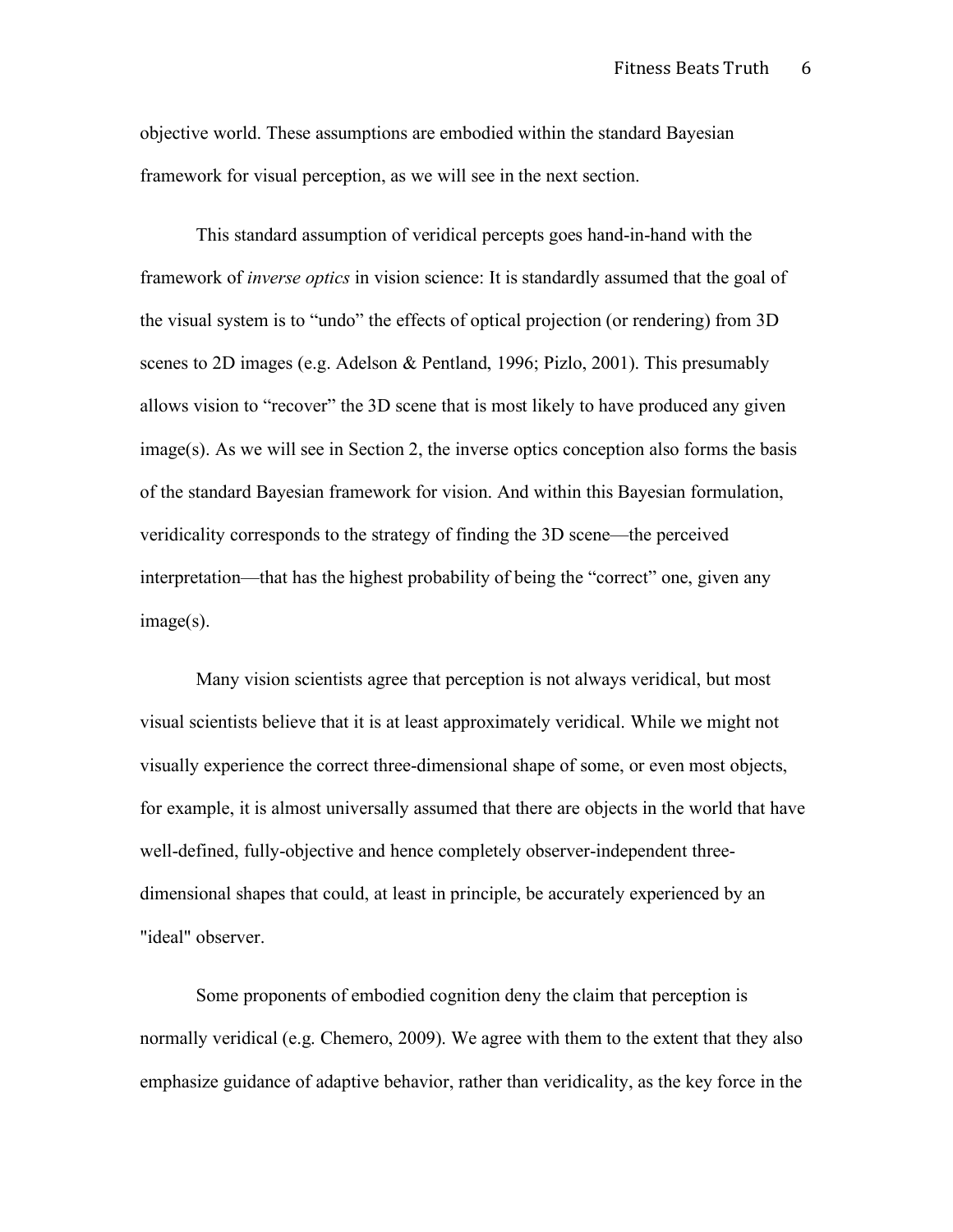evolution of perceptual systems. We disagree, however, with other aspects of the embodied-cognition framework in so far as it minimizes the contribution of information processing and/or representations.

In what follows, veridicality will be represented by the "truth" strategy. We define an alternative "fitness-only" strategy that does not assume veridical perception. In order to compare the two strategies—*truth* vs. *fitness-only*—we place them in competition in an evolutionary resource-game context. Given some sensory inputs, the *truth* strategy attempts to estimate the most probable world interpretation for each input. (In some instances, this process may result in two or more equally probable interpretations, such as in the well-known Necker cube.) It then compares the fitness of these most probable world estimates, and picks the one with the highest fitness. The *fitness-only* strategy, on the other hand, makes no attempt to estimate the most likely world state corresponding to each sensory input. It simply computes the expected fitness corresponding to each input directly, via the posterior distribution (so that the fitness of any world state is weighted by its posterior probability). We prove that organisms whose resource-collecting behavior is governed by the *fitness-only* strategy dominate those utilizing the *truth* strategy. Indeed, our "fitness beats truth" theorem provides a quantitative measure of the extent to which the *fitness-only* strategy dominates the *truth* strategy, as well as how this dominance varies with the size of the perceptual space.

The "fitness beats truth" theorem therefore strongly calls into question the standard view that more accurate percepts are fitter, and hence that natural selection evolves perceptual systems to have more and more veridical percepts. This, in turn, calls into question the received textbook view in vision science that human vision is mostly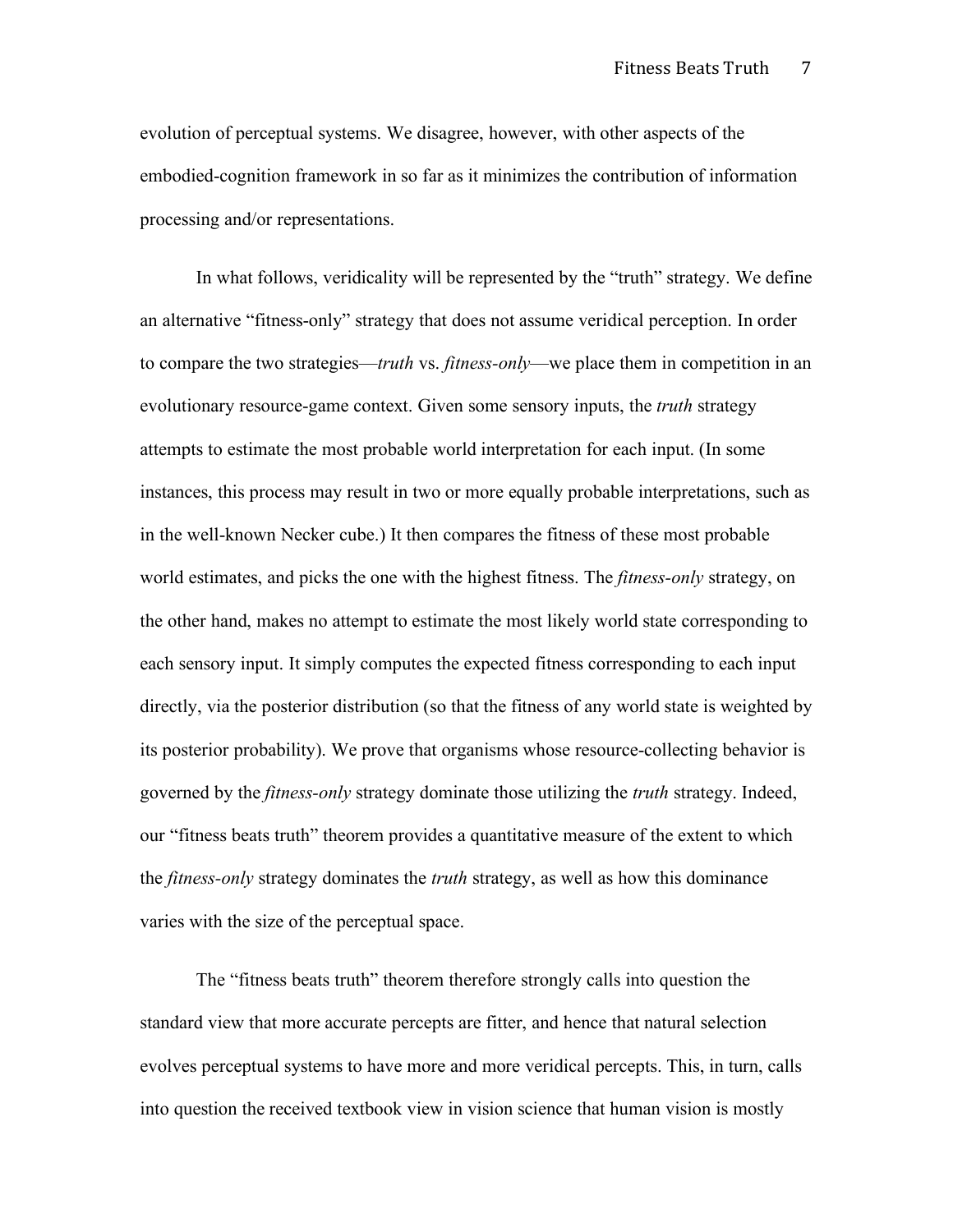veridical, and even that its goal is to "invert optics"—i.e. to "undo" the effects of optical projection from 3D objects to 2D images. If our percepts do not correspond to reality, then 3D objects themselves are simply part of our own species-specific perceptual interface, and not part of objective reality. Capturing this new understanding in formal terms requires a novel framework—different than the standard Bayesian model for vision—which we call *Computational Evolutionary Perception*, and which we outline in the Discussion section (see also Hoffman & Singh, 2012; Singh & Hoffman, 2013; Hoffman, Singh, & Prakash, 2015).

#### **The standard Bayesian framework for visual perception**

The standard approach to visual perception treats it as a problem of inverse optics: The "objective world"— generally taken to be 3D scenes consisting of objects, surfaces, and light sources—projects 2D images onto the retinas. Given a retinal image, the visual system's goal is to infer the 3D scene that is most likely to have projected it (e.g. Adelson & Pentland, 1996; Knill & Richards, 1996; Mamassian, Landy, & Maloney, 2002; Shepard, 1994; Yuille & Bülthoff, 1996). Since a 2D image does not uniquely specify a 3D scene, the only way to infer a 3D scene is to bring additional assumptions or "biases" to bear on the problem, based on prior experience—whether phylogenetic or ontogenetic (Feldman, 2013; Geisler et al. 2001). For example, in inferring 3D shape from image shading, the visual system appears to make the assumption that the light source is more likely to be overhead (e.g. Kleffner & Ramachandran, 1992). Similarly, in inferring 3D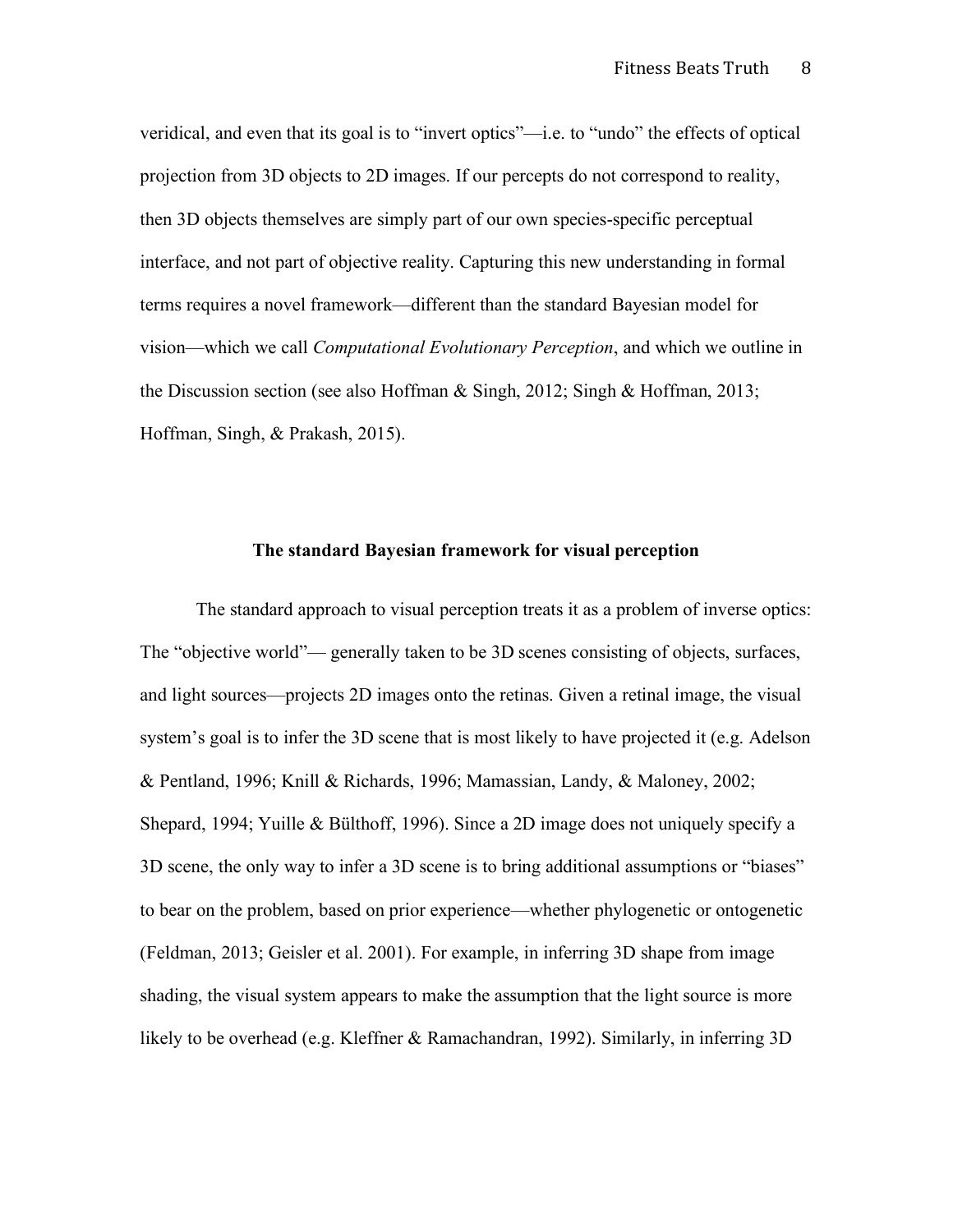shape from 2D contours, it appears to use the assumption that 3D objects are maximally compact and symmetric (e.g. Li et al., 2013).

Formally, given an image  $x_0$ , the visual system aims to find the "best" (generally taken to mean "most probable") scene interpretation in the world. In probabilistic terms, it must compare the posterior probability  $\mathbb{P}(w|x_0)$  of various scene interpretations w, given the image  $x_0$ . By Bayes' Rule, the posterior probability is given by:

$$
\mathbb{P}(w|x_0) = \frac{\mathbb{P}(x_0|w) \cdot \mathbb{P}(w)}{\mathbb{P}(x_0)}
$$

Since the denominator term  $\mathbb{P}(x_0)$  does not depend on w, it plays no essential role in comparing the relative posterior probabilities of different scene interpretations *w*. The posterior probability is thus proportional to the product of two terms: The first is the likelihood  $\mathbb{P}(x_0|w)$  of any candidate scene interpretation *w*; this is the probability that the candidate scene *w* could have projected (or generated) the given image  $x_0$ . Because any 2D image is typically consistent with many different 3D scenes, the likelihood will often be equally high for a number of candidate scenes. The second term is the prior probability  $\mathbb{P}(w)$  of a scene interpretation; this is the probability that the system implicitly assigns to different candidate scenes, even prior to observing any image. For example, the visual system may implicitly assign higher prior probabilities to scenes where the light source is overhead, or to scenes that contain compact objects with certain symmetries. Thus, when multiple scenes have equally high likelihoods (i.e. are equally consistent with the image), the prior can serve as a disambiguating factor.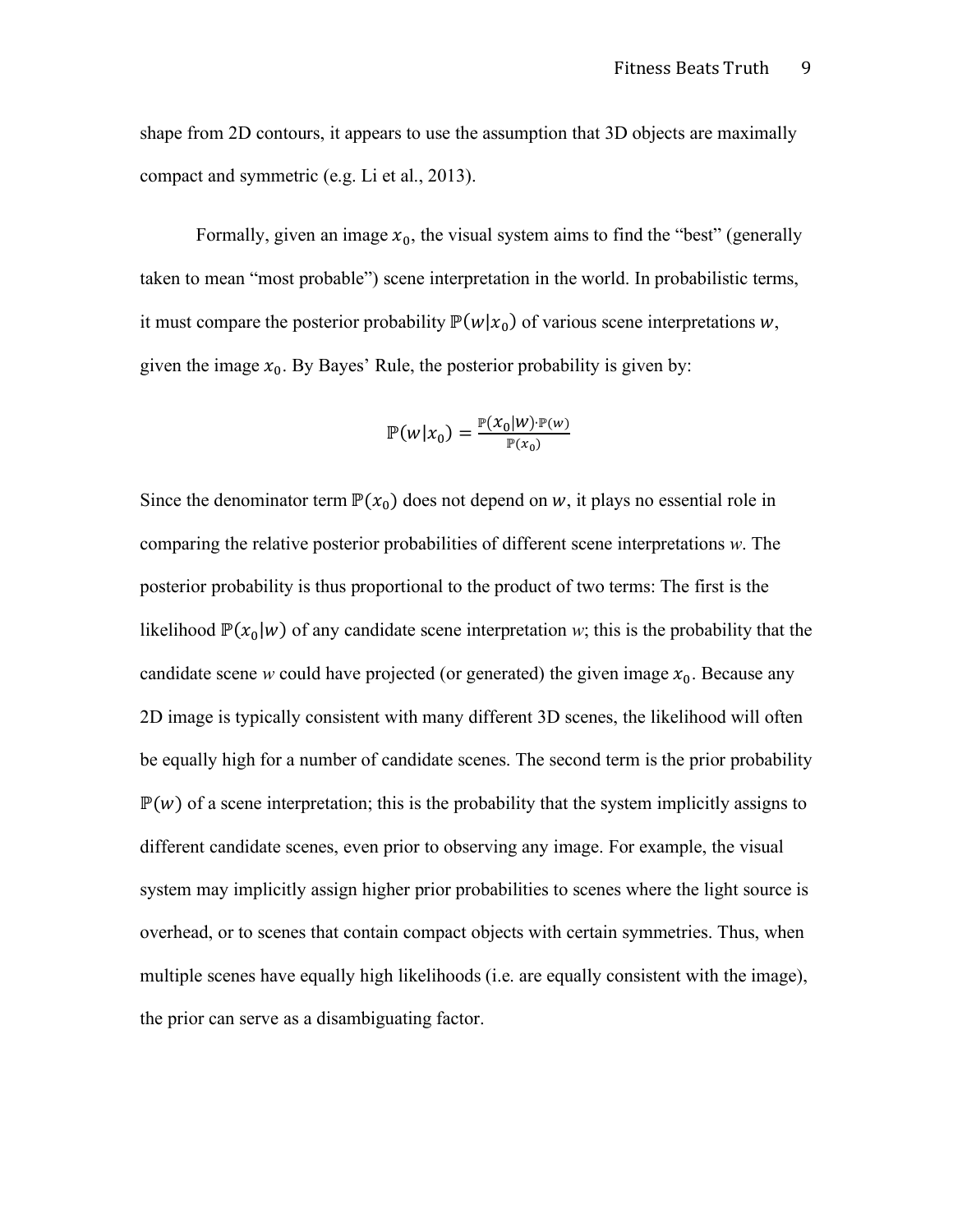Application of Bayes' Rule yields a probability distribution on the space of candidate scenes—the posterior distribution. A standard way to pick a single "best" interpretation from this distribution is to choose the world scene that has the maximal posterior probability—one that, statistically speaking, has the highest probability of being the "correct" one, given the image  $x_0$ . This is the maximum-a-posteriori or MAP estimate. More generally, the strategy one adopts for picking the "best" answer from the posterior distribution depends on the choice of a loss (or gain) function, which describes the consequences of making "errors," i.e. picking an interpretation that deviates from the "true" (but unknown) world state by varying extents. The MAP strategy follows under a Dirac-delta loss function—no loss for the "correct" answer (or "nearly correct" within some tolerance), and equal loss for everything else. Other loss functions (such as the squared-error loss) yield other choice strategies (such as the mean of the posterior distribution; see e.g. Mamassian et al., 2002). But we focus on the MAP estimate here because it yields, in a well-defined sense, the highest probability of picking the "true" scene interpretation within this framework.

This standard Bayesian approach embodies the "veridicality" or "truth" approach to visual perception. We do not mean, of course, that the Bayesian observer *always* gets the "correct" interpretation. Given the inductive nature of the problem, that would be a mathematical impossibility. It is nevertheless true that:

(i) The space of hypotheses or interpretations from which the Bayesian observer chooses is assumed to correspond to the objective world (i.e. to the space of possible objective-world states). That is, the vocabulary of perceptual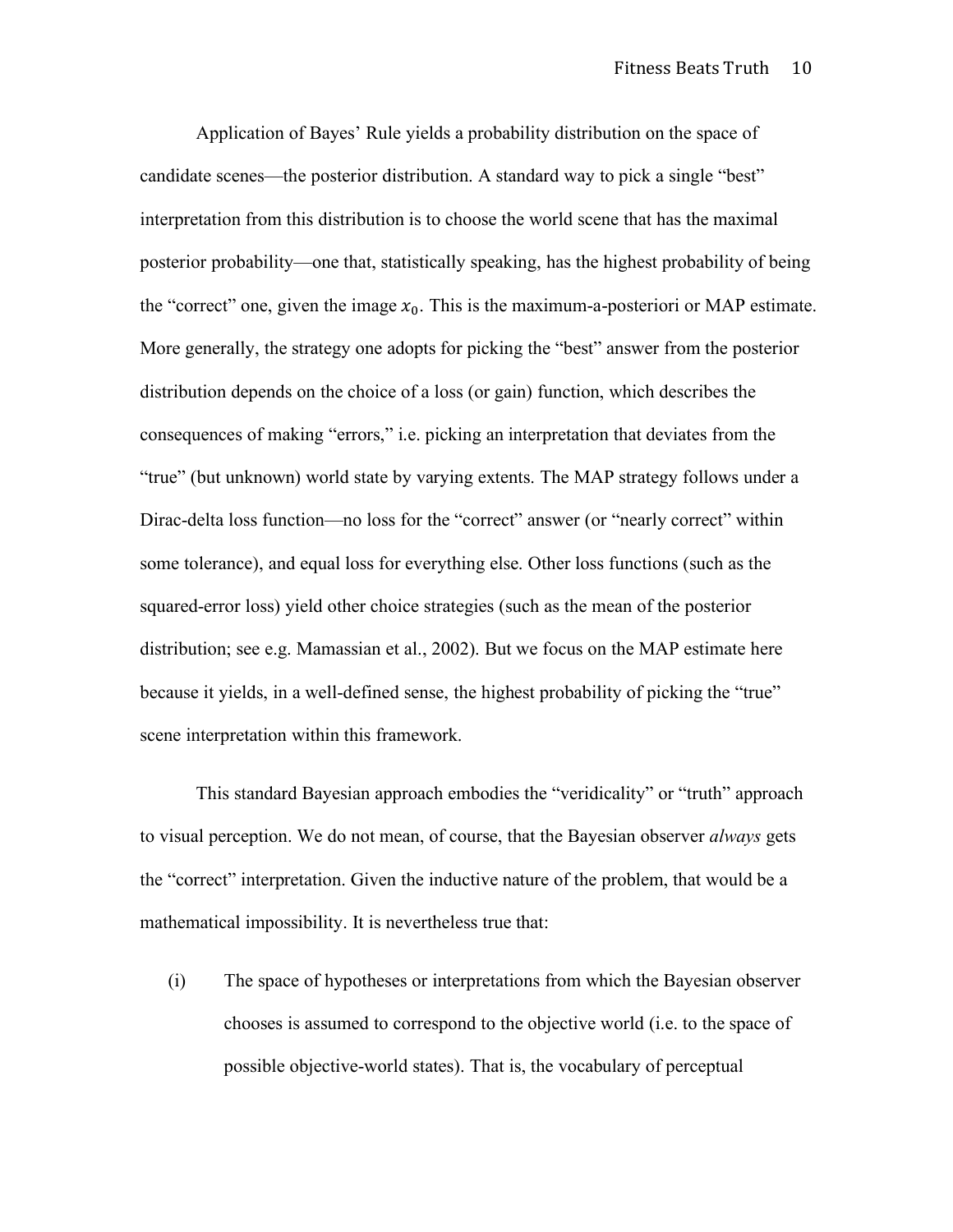experiences is assumed to be the right vocabulary for describing objective reality.

(ii) Given this setup, the MAP strategy maximizes—statistically speaking—the probability of picking the "true" world state.

The framework described above constitutes the standard Bayesian framework for vision—i.e. the way in which Bayes' Theorem is standardly applied in modern vision science to model various problems in visual perception. This is not, however, the only way to apply Bayes' Theorem to problems in vision, and indeed in the Discussion section we will provide and alternative framework that incorporates not only Bayesian inference, but evolutionary fitness as well.

### **Evolution and Fitness**

The Bayesian framework, with the standard interpretation summarized above, focuses on estimating the world state that has the highest probability of being the "true" one, given some sensory input. This Bayesian estimation involves no explicit notion of evolutionary fitness (although by defining prior probabilities over states *w* of the world, it implicitly builds in the assumption that truer percepts are more fit). As we noted above, approaches based on Bayesian Decision Theory (BDT) do involve a loss (or gain / utility) function. It is important to note, however, that this is quite distinct from a fitness function (defined below). The loss function of BDT describes the consequences of making "errors," i.e. picking an interpretation that deviates from the "true" world state by varying extents. It is therefore a function of two variables: (i) the observer's estimate / interpretation, and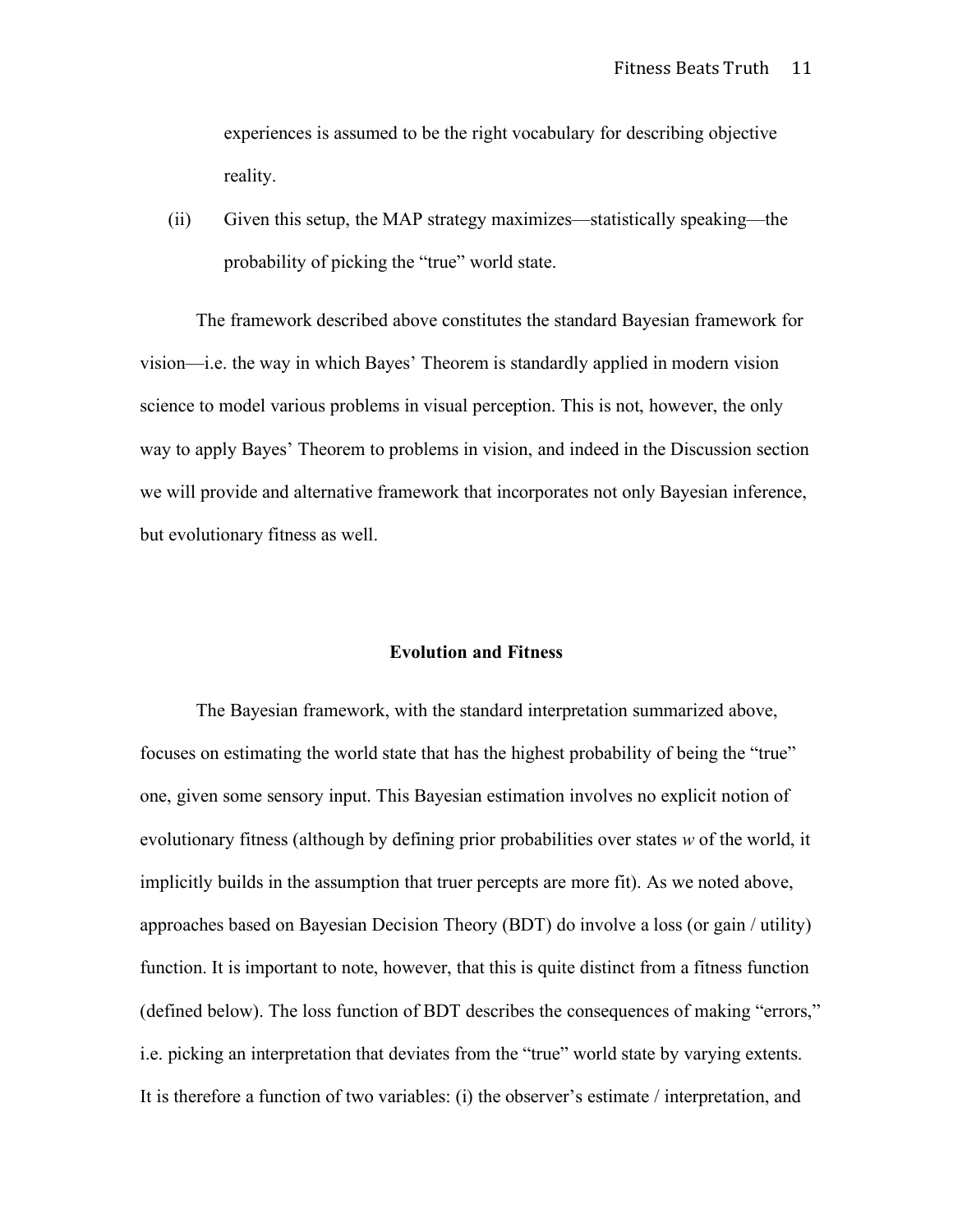(ii) the "true" state of the world. By contrast, the evolutionary fitness function involves no dependence on the observer's estimate (whereas it does depend on the observer, its state, and the action class in question; see below).

In evolutionary theory, *fitness* is a measure of the probability of transferring genes, and therefore characteristics, into the next generation (Maynard Smith, 1989). The effects on fitness of different decisions or behaviors by an organism or population can be represented by a global fitness function  $f(w, o, s, a)$  that depends, in general, on the state *w* of the world *W* in which behavior takes place, the organism *o* executing the behavior (e.g., a lion vs. a rabbit), the organism's state *s* (e.g., hungry vs. satiated), and the action *a*  that is executed (e.g., feeding vs. mating). Fitness functions vary widely between organisms; indeed the diversity of extant organisms indicates that the correlation between fitness functions for distinct organisms can be arbitrarily small. For any particular organism, the complexity of the fitness function can be expected to increase rapidly as the number of its possible states and actions increases; even the fitness function for a bacterium is extraordinarily complex.

To examine the behavior of  $f(w, o, s, a)$  in a game-theoretic context, we can think of organisms of different kinds as competing to gather "fitness points" as they interact within the shared "environment" *W* (Maynard Smith, 1982). In such a competitive game, natural selection favors percepts and choices that yield more fitness points. For simplicity, we consider evolutionary games between organisms of the same type *o*, in the same state *s*, and with only a single available action *a*. In this case, we can model a *specific fitness function* as simply a (non-negative) real-valued function  $f: W \to [0, \infty)$  defined on the world *W*.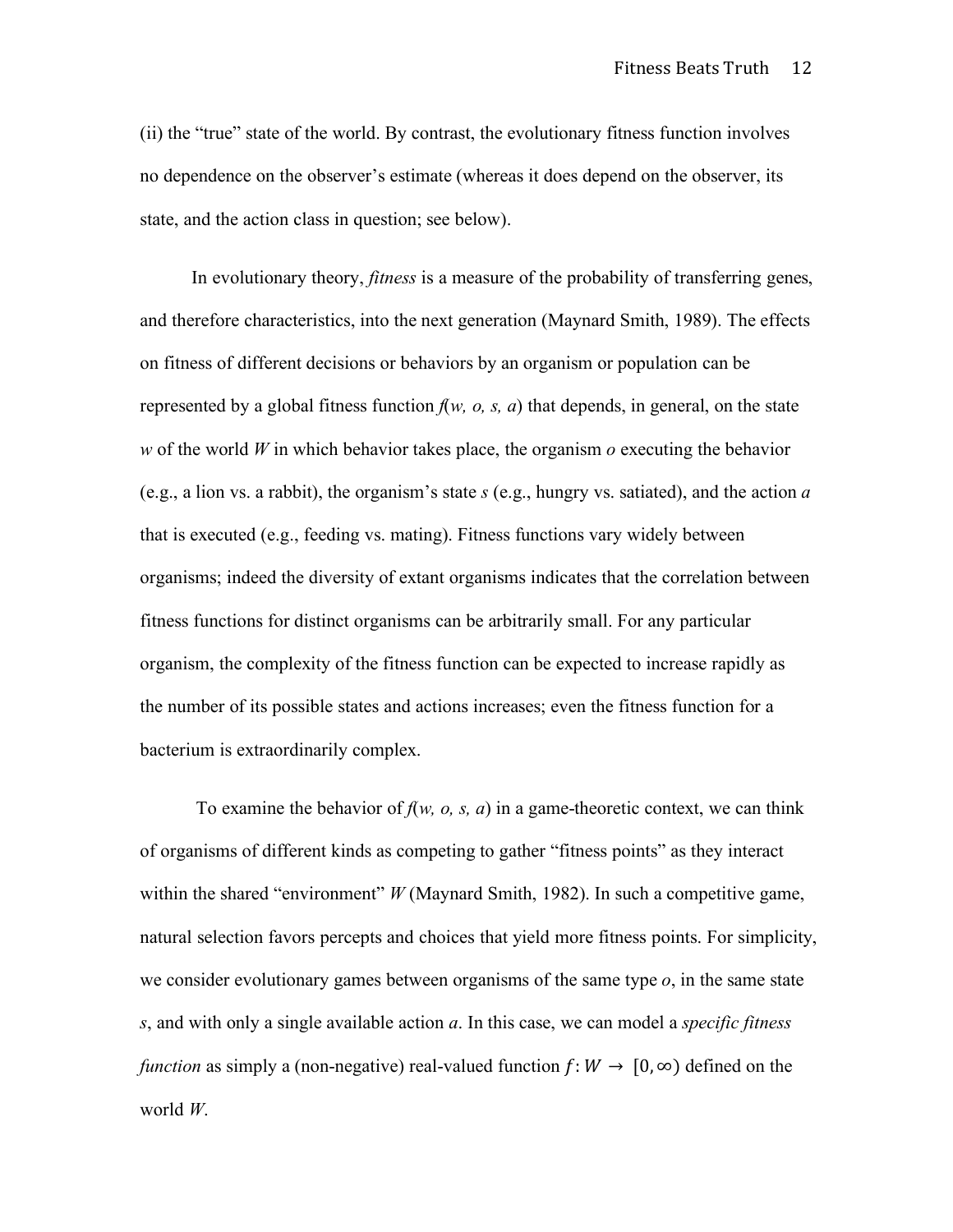In order to compare the fitness of different perceptual and/or choice strategies, one pits them against one another in an evolutionary *resource game* (for simulations exemplifying the results of this paper, see, e.g., Mark, Marion, & Hoffman, 2010; Marion, 2013; and Mark, 2013). In a typical game, two organisms employing different strategies compete for available territories, each with a certain number of resources. The first player observes the available territories, chooses what it estimates to be its optimal one, and receives the fitness payoff for that territory. The second player then chooses *its* optimal territory from the remaining available ones. The two organisms thus take turns in picking territories, seeking to maximize their fitness payoffs.

In this case, the quantity of resources in any given territory is the relevant world attribute *w*. That is, *W* is here interpreted as depicting different quantities of some relevant resource. We can then consider a perceptual map  $P:W\to X$ , where X is the set of possible perceptual states, together with an ordering on it: *P* picks out the "best" element of  $X$  in a sense relevant to the perceptual strategy. One may, for instance, imagine a simple organism whose perceptual system has only a small number of distinct perceptual states. Its perceptual map would then be some way of mapping various quantities of the resource to the small set of available perceptual states. As an example, Figure 1 shows two possible perceptual mappings, i.e. two ways of mapping the quantity of resources (here, ranging from 0 through 100) to four available sensory categories (here depicted here by the four colors R, Y, G, B).

In addition, there is a fitness function on *W*,  $f: W \to [0, \infty)$ , which assigns a nonnegative fitness value to each resource quantity. One can imagine fitness functions that are monotonic (e.g. fitness may increase linearly or logarithmically with the number of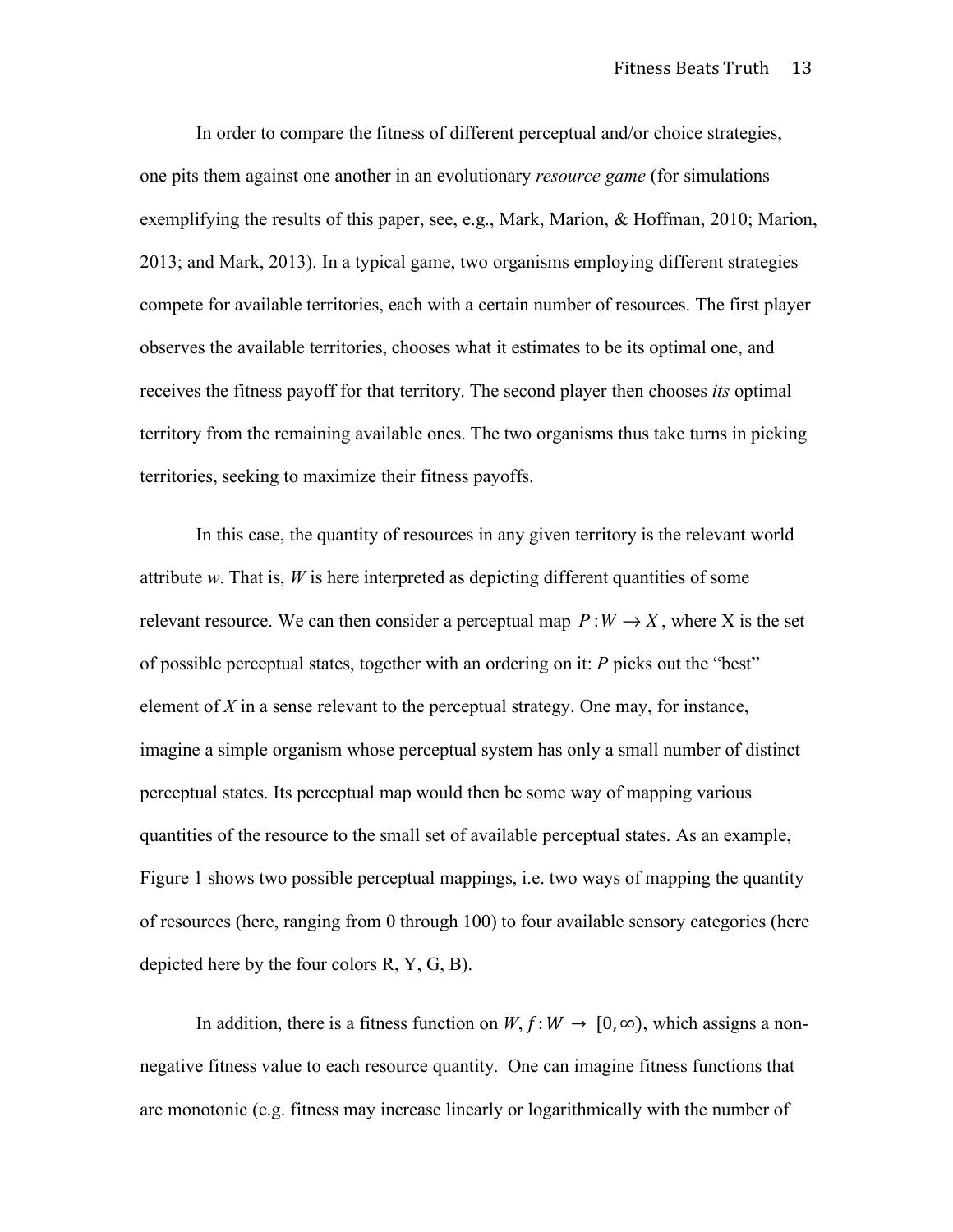resources), or highly non-monotonic (e.g. fitness may peak for a certain number of resources, and decrease in either direction). Monotonic fitness functions can be expected to be rare; it is possible to have "too much" of a typical resource. The vast majority of fitness functions will be non-monotonic (such as the one shown in Figure 2): too little water and one dies of thirst, too much water and one drowns. Similar arguments apply to the level of salt, or to the proportion of oxygen and indeed most other resources. Given the ubiquitous need for organisms to maintain homoeostasis, and the invariably limited energetic resources available to do so, one expects most fitness functions to be nonmonotonic. In what follows, we will consider fitness functions generically, among which monotonic functions constitute an extremely small subset. 1

One simple consequence of non-monotonic fitness functions is that fitness and "truth" are not in general correlated. It is sometimes argued that a strategy based on fitness works simply because it allows one to approximate the truth. In the absence of any generic correlations between fitness and truth, however, this argument carries little weight. It is in fact not meaningful to view fitness functions as "approximating" the truth. Recall also that, while fitness clearly depends on the world ("truth"), it also depends on the organism, its state, and the action class in question. Thus, considering a different organism, or the same organism in a different state, or in the context of a different action class, will result in very different fitness values—even as the world remains unchanged.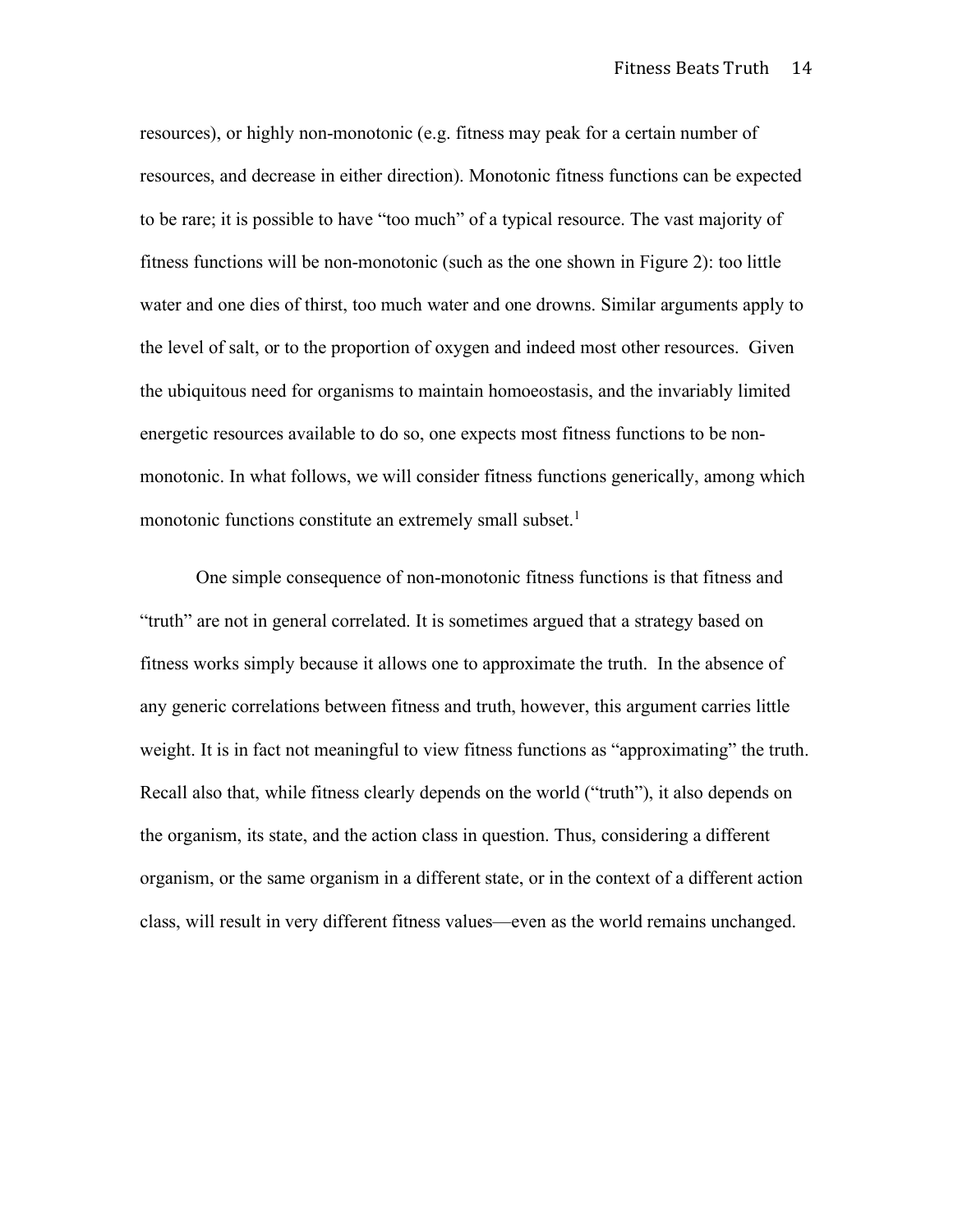## **Comparing perceptual strategies: "Truth" vs. "Fitness-only"**

In the context of these evolutionary games, in which perceptual strategies compete for resource acquisition, we assume that the organism's behavior depends on three fixed elements: the specific fitness function (in a particular state and for a particular action class), its prior, and its perceptual map from world states (i.e. resource-containing territories) to sensory states (see Figure 3). On any given trial, the organism observes a number of available territories through its sensory states, say *x1*, *x2*,…, *xn*. Its goal is to pick one of these territories, seeking to maximize its fitness payoff. One can now consider two possible resource strategies:

The "Truth" strategy: For each of the *n* sensory states, the organism estimates the world state or territory - the Bayesian MAP estimate - that has the highest probability of being the "true" one, given that sensory state. It then compares the fitness values for these n "true" world states. Finally, it makes its choice of territory based on the sensory state  $x_i$ that yields the highest fitness. Its choice is thus mediated through the MAP estimate of the world state: it cannot choose a territory that does not qualify as "true." The "Truth" strategy *ignores* any fitness information about possible states of the world other than the one selected as being the "true" state.

The "Fitness-only" strategy: In this strategy, the organism makes no attempt to estimate the "true" world state corresponding to each sensory state. Rather it directly computes the expected fitness payoff that would result from each possible choice of *xi*. For a given sensory state  $x_i$ , there is a posterior probability distribution (given, as with the Truth strategy, by Bayes' formula) on the possible world states, as well as a fitness value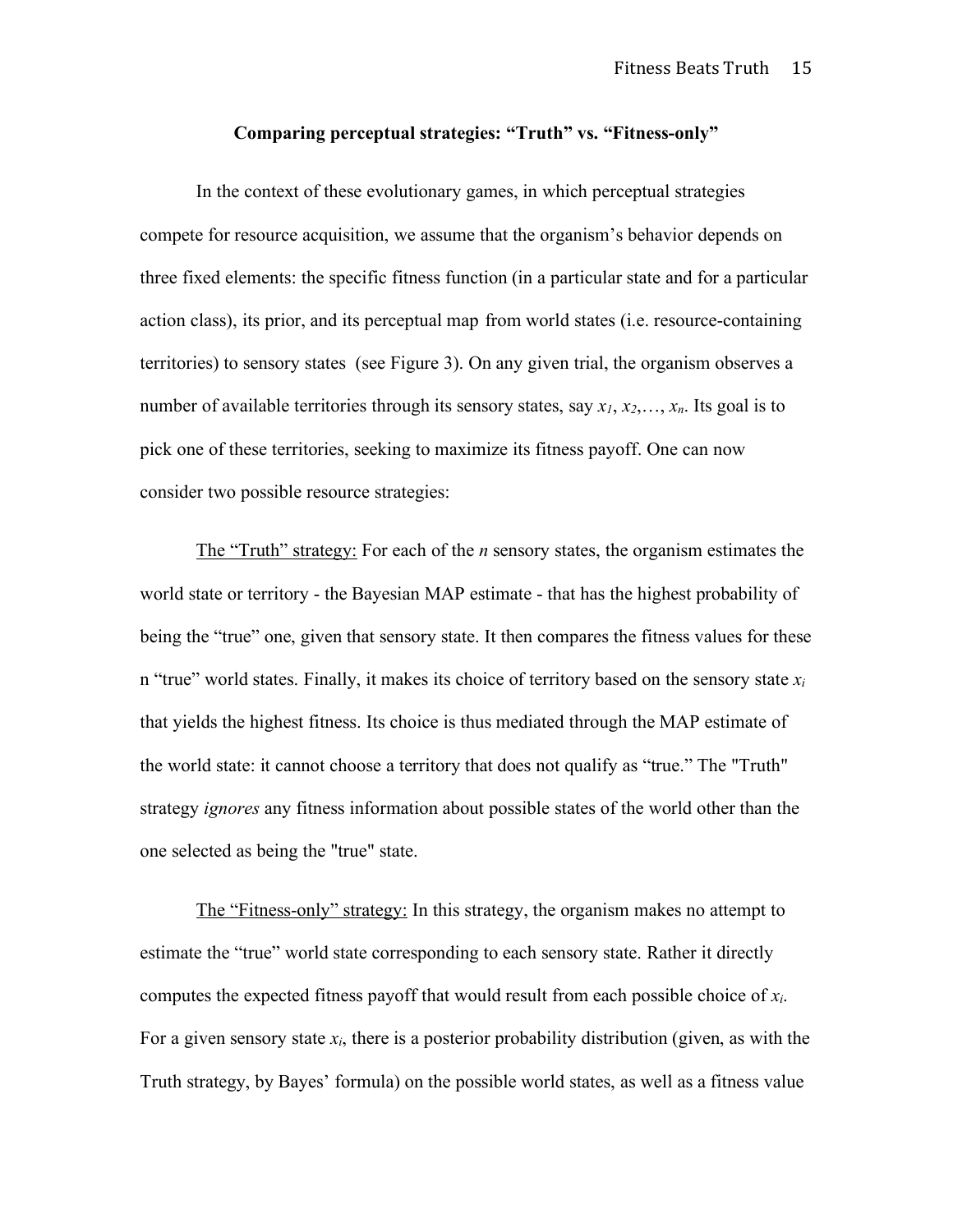corresponding to each world state. The organism weights these fitness values by the posterior probability distribution, in order to compute the expected fitness that would result from the choice  $x_i$ . And it picks the one with the highest expected fitness.

## **Results from Evolutionary Game Theory**

In an evolutionary game between the two strategies, say *A* and *B,* the *payoff matrix* is as follows:

|         | against A against B |   |
|---------|---------------------|---|
| A plays | a.                  | h |
| B plays | C                   | d |

Here *a*, *b*, *c*, and *d* denote the various payoffs to the row player when playing against the column player. E.g.,  $b$  is the payoff *to*  $A$  when playing  $B$ . We will refer to three main theorems from evolutionary game theory relevant to our analysis, as follows.

We first consider games with infinite populations. These are investigated by means of a deterministic differential equation, called the *replicator equation*, where time is the independent variable and the relative population sizes  $x_A$ ,  $x_B$  are the dependent variables, with  $x_A + x_B = 1$  (Taylor and Jonker, 1978, Hofbauer and Sigmund, 1990, Nowak 2006). In this context, there are four generic behaviors in the long run:

Theorem 1. (Nowak 2006) *In a game with an infinite population of two types, A and B, of players, either*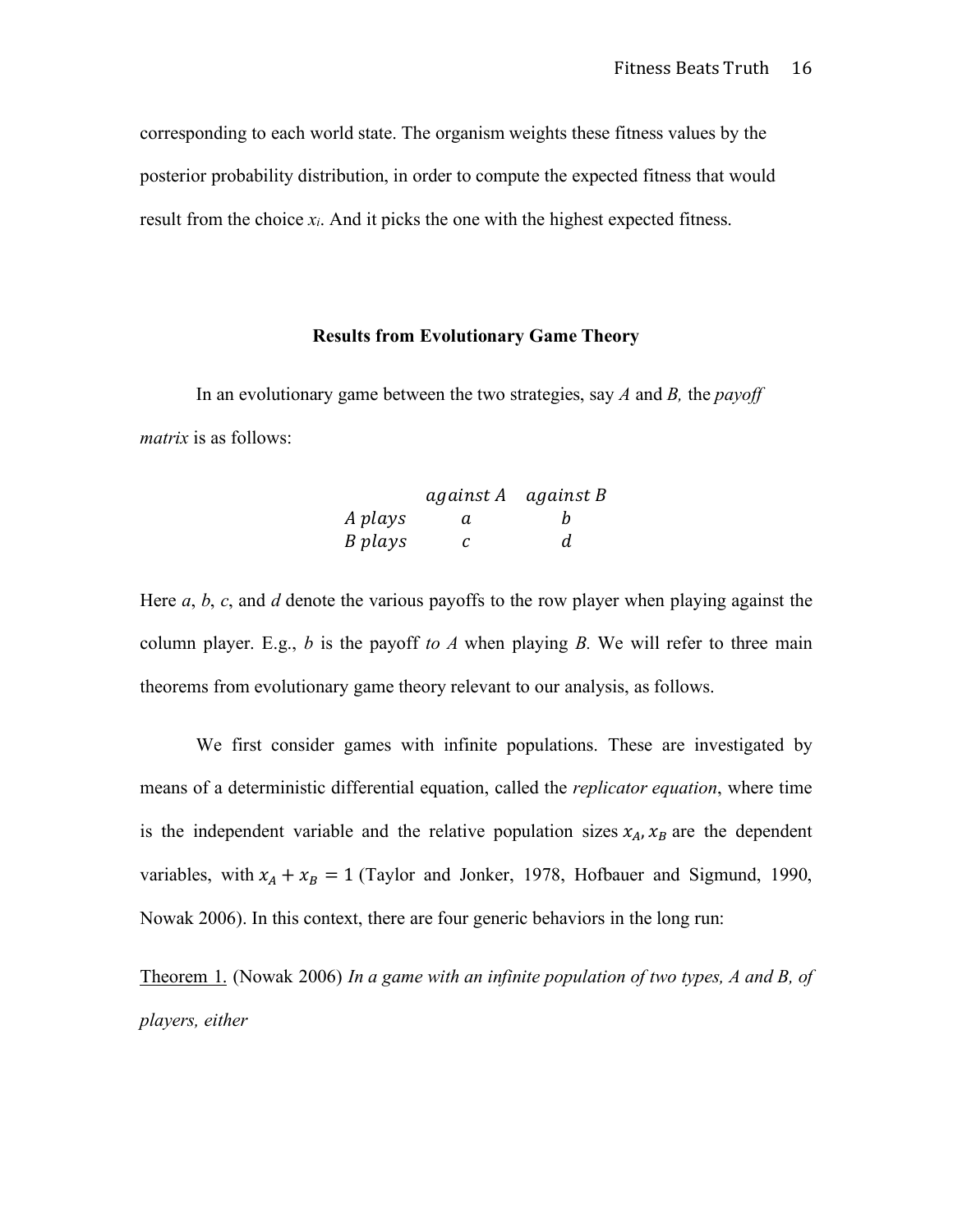- *(i) A dominates B* (in the sense that a non-zero proportion of A players will eventually take over the whole population), *if*  $a \ge c$  *and*  $b \ge d$ , with at least one of the inequalities being strict;
- *(ii) B* dominates *A*, *if*  $a \le c$  *and*  $b \le d$ , with at least one of the inequalities being strict;
- *(iii) A* and *B* coexist, if  $a \leq c$  and  $b \geq d$  (with at least one of the inequalities being strict)*, at a stable equilibrium given by*  $x_A^* = \frac{b-d}{b+c-a-d}$  (and  $x_B^* = 1 - x_A^*$ );
- *(iv) The system is bistable,* if  $a \ge c$  *and*  $b \le d$  (with at least one of the inequalities being strict) *and will tend towards either all A or all B from an unstable*  equilibrium at the same value of  $x_A^*$  as above.

A fifth, non-generic possibility is that  $a = c$  and  $b = d$ , in which case we have that *A* and *B* are neutral variants of one another: any mixture of them is stable.

Games with a *finite* population size *N* can be analyzed via a *stochastic*, as against deterministic, approach. The dynamics are described by a birth-death process, called the Moran process (Moran 1958). The results are more nuanced than in the infinite population sized case: there are now *eight* possible equilibrium behaviors, and they are population dependent, not just payoff dependent.

Let  $\rho_{AB}$  denote the *fixation probability* of a single *A* individual in a population of *N*-1 *B* individuals replacing (i.e., taking over completely) that population. Similarly, let Let  $\rho_{BA}$  denote the *fixation probability* of a single *B* individual in a population of *N*-1 of *A* individuals replacing (i.e., taking over completely) that population. In the absence of any selection, we have the situation of *neutral* drift, where the probability of either of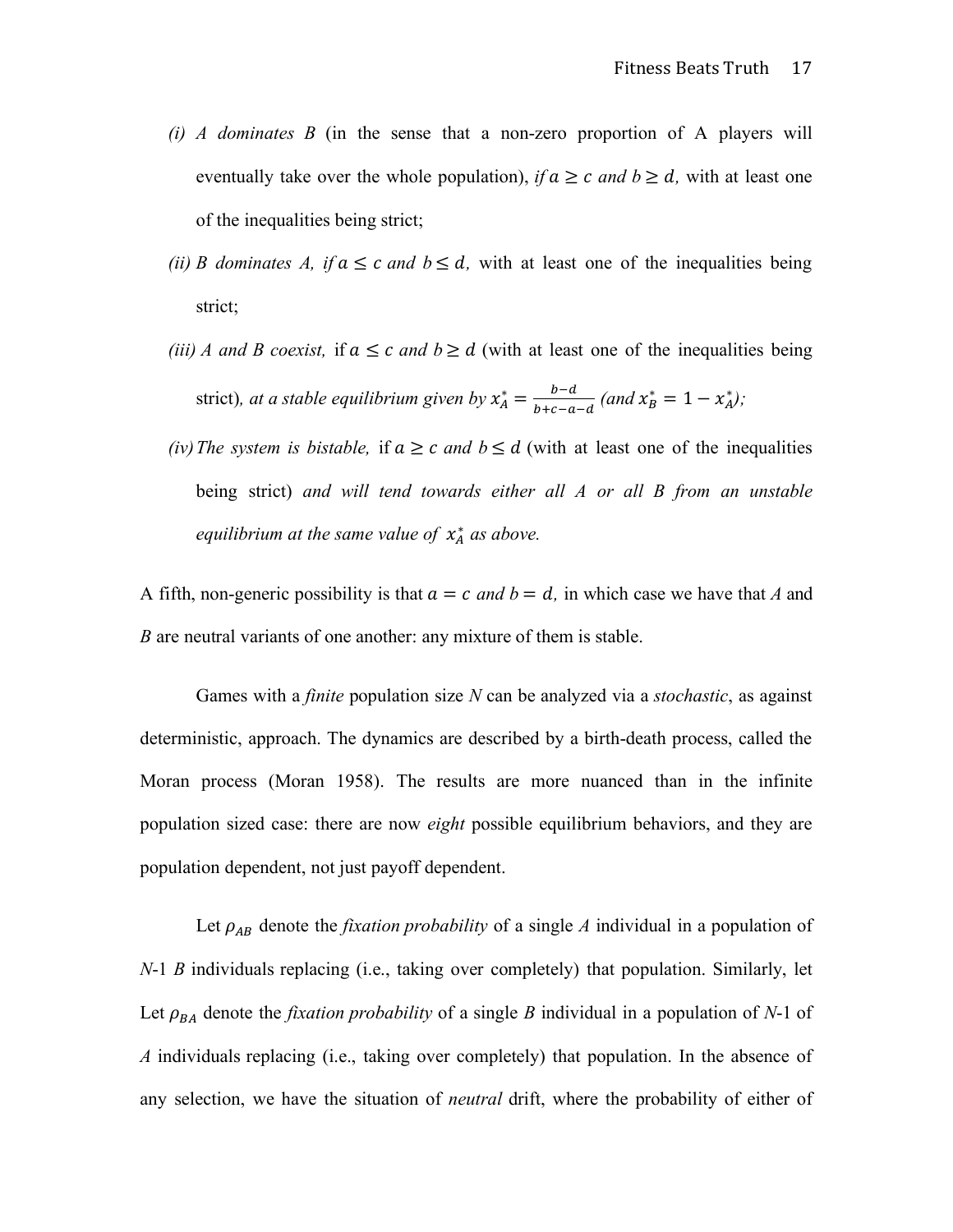these events is just  $\frac{1}{N}$ . We say that *selection favors A replacing B* if  $\rho_{AB} > \frac{1}{N}$  and that *selection favors B replacing A* if  $\rho_{BA} > \frac{1}{N}$ .

By analyzing the probabilities of a single individual of each type interacting with an individual of either type, or of dying off, we can use the payoff matrix above to compute the fitness  $F_i$ , when there are *i* entities of type *A*, and the fitness  $G_i$  of (the *N*-*i* individuals) of type *B*. If we set  $h_i = F_i - G_i$  ( $i = 1, ..., N$ ), we can see that  $h_1 > 0$ implies that *selection favors A invading B*, while  $h_{N-1} > 0$  implies that *selection favors B invading A*. There are now sixteen possibilities, depending upon whether selection favors *A* replacing *B* or not; *B* replacing *A* or not; whether selection favors *A* invading *B* or not; and whether selection favors *B* invading *A* or not. Of these, eight are ruled out by a theorem of Taylor, Fudenberg, Sasaki and Nowak (2004). A full description is provided in that paper, along with a number of theorems detailing the possibilities in terms of the payoff values and population size. Their Theorem 6, interpreted below as our Theorem 2, is most relevant to our analysis of evolutionary resource games: it gives conditions under which selection is *independent* of population size and is reproduced below. Interestingly, for finite populations the relationship between payoffs *b* and *c* becomes relevant:

Theorem 2. *In a game with a finite population of two types of players, A and B, if*  $b >$  $c, a > c$  and  $b > d$ , we have for all N,  $h_i > 0$   $\forall i$  and  $\rho_{AB} > \frac{1}{N} > \rho_{BA}$ : selection favors A.

Finally, we also consider, within large finite populations, the limit of *weak selection*. In order to model the strength of selection, a new parameter *w* is introduced. This parameter, lying between 0 and 1, is a measure of the strength of selection: we write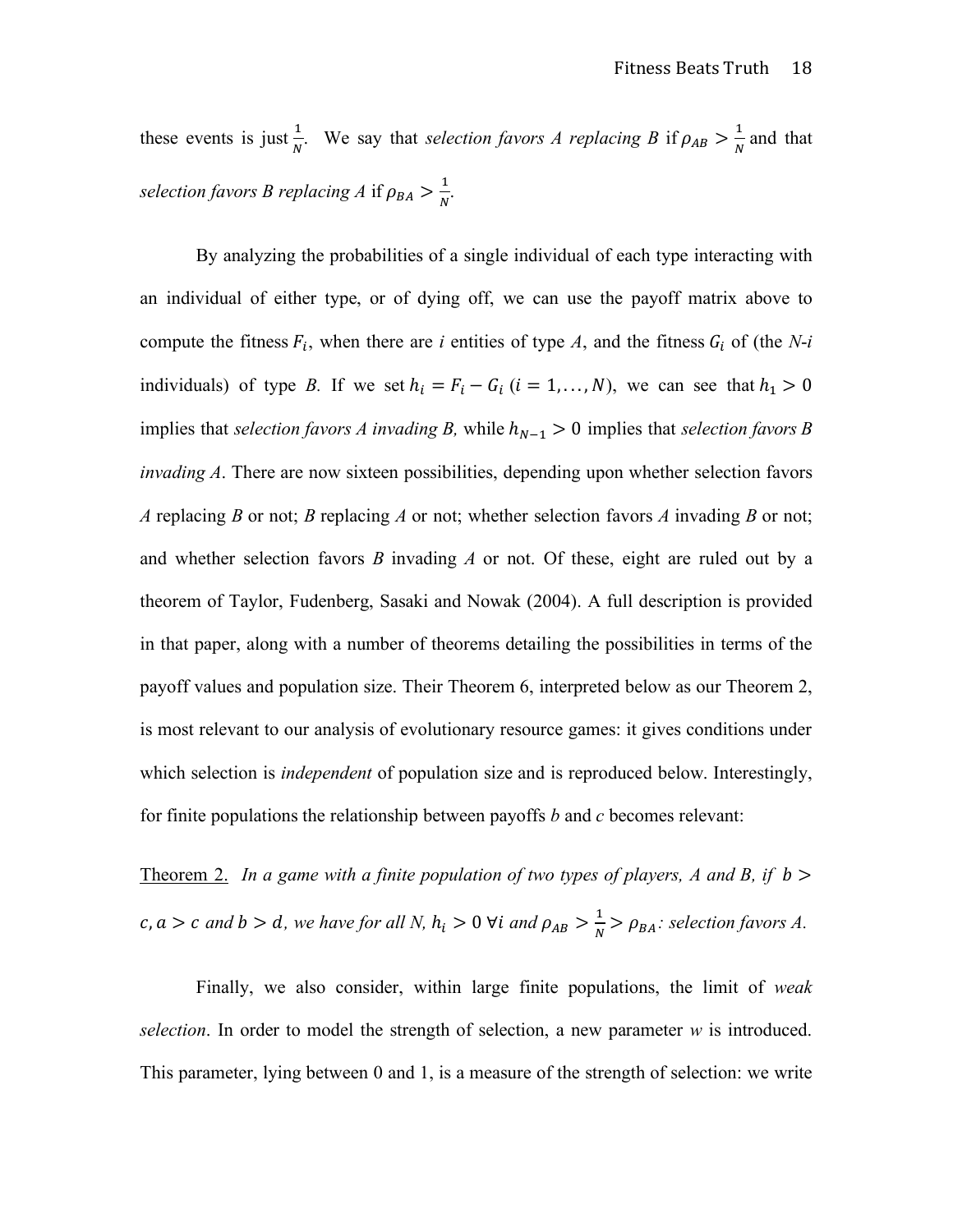the fitness of *A* now as  $f_i = 1 - w + wF_i$  and the fitness of *B* now as  $g_i = 1 - w + wG_i$ . When  $w = 0$ , there is no selection: the fitnesses are equal and we have neutral drift. When  $w = 1$ , we have selection at full strength. An analysis of the dynamics of the Moran process under weak selection (i.e., in the limit as  $w \to 0$ ), reveals (following Nowak 2006, equation 7.11) that:

Theorem 3. *In a game with a finite population of two types of players, A and B, and with weak selection,*  $(a - c) + 2(b - d) > \frac{2(a - c) - (b - d)}{N}$  *implies that*  $\rho_{AB} > \frac{1}{N}$ . *Thus, if*  $a > c$ and  $b > d$ , for large enough N, selection favors  $A^2$ .

## **Evolutionary Resource Games**

For our situation of two resource strategies, we may define the payoff matrix as follows:

| $a$ : to <i>Fitness-Only</i> when playing against | b: to Fitness-Only when playing against |  |
|---------------------------------------------------|-----------------------------------------|--|
| <i>Fitness-Only</i>                               | Truth                                   |  |
| c: to Truth when playing against Fitness-         | d: to Truth when playing against Truth  |  |
| Only                                              |                                         |  |

In a game with a very large (effectively infinite) number of players, the *Fitness-Only* resource strategy dominates the *Truth* strategy (in the sense that *Fitness-Only* will eventually drive *Truth* to extinction) if the payoffs to *Fitness-Only* as first player always exceed those of *Truth* as first player, regardless of who the second player is, i.e. if  $a \geq c$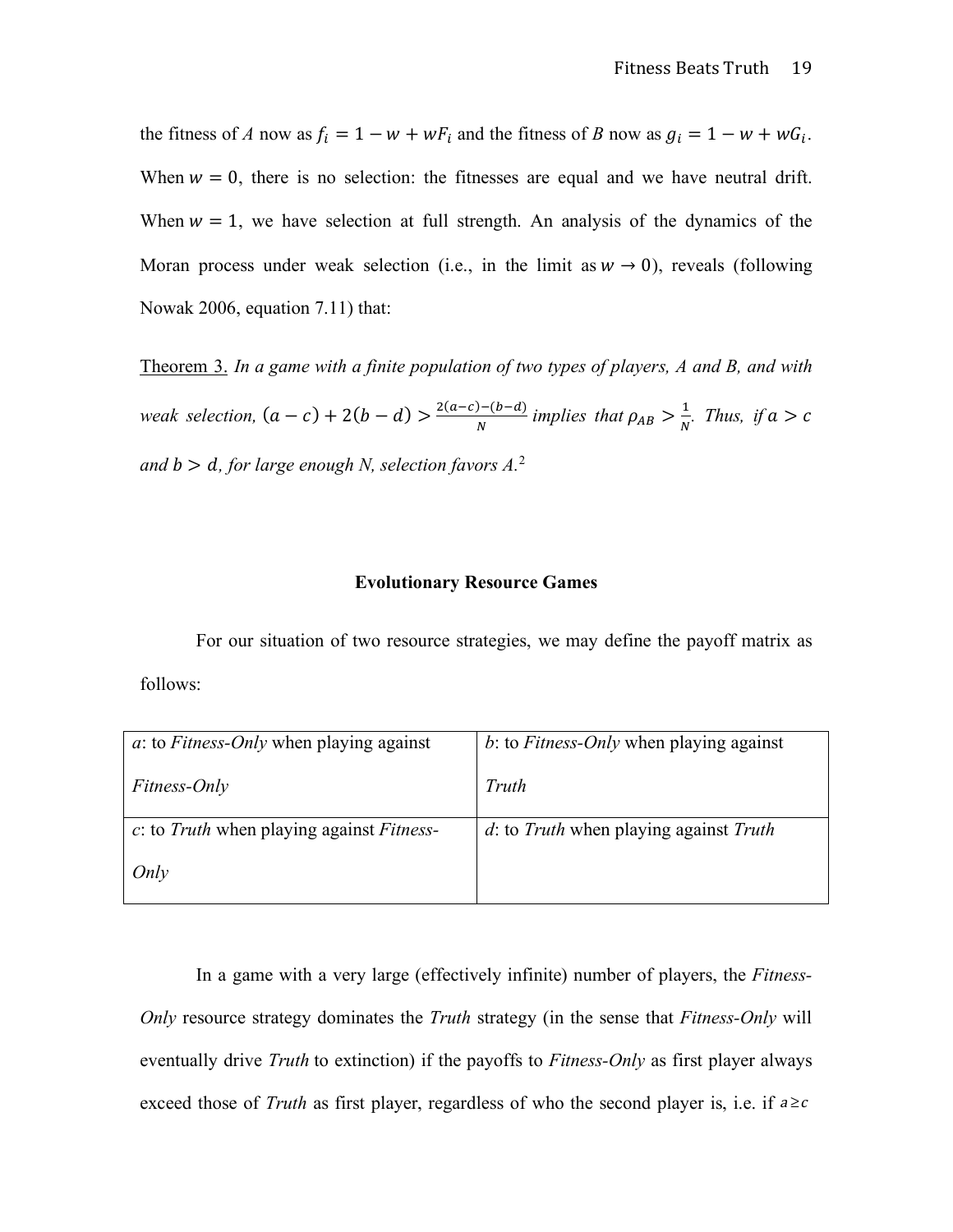and  $b \ge d$  and at least one of these is a strict inequality. If neither of these inequalities is strict, then at the least *Fitness-Only* will never be dominated by *Truth*.

Our main claim in this paper is that the *Truth* strategy—attempting to infer the "true" state of the world that most likely corresponds to a given sensory state—confers no evolutionary advantage to an organism. In the next section, we state and prove a theorem—the "Fitness Beats Truth" theorem—which states that *Fitness-Only* will never be dominated by *Truth*. Indeed, the *Truth* strategy will generally result in a lower expected-fitness payoff than the *Fitness-Only* strategy, and is thus likely to go extinct in any evolutionary competition against the *Fitness-Only* strategy. (The statement of the FBT theorem articulates the precise way in which this is true.) We begin, first, with a numerical example that exemplifies this.

### *Numerical Example of Fitness Beating Truth*

We give a simple example to pave the way for the ideas to follow. Suppose there are three states of the world,  $W = \{w_1, w_2, w_3\}$  and two possible sensory stimulations,  $X = \{x_1, x_2\}$ . Each world state can give rise to a sensory stimulation according to the information contained in Table 1. The first two columns give the likelihood values,  $\mathbb{P}(x|w)$ , for each sensory stimulation, given a particular world state; for instance,  $\mathbb{P}(x_1 | w_2) = 3/4$ . The third column gives the prior probabilities of the world states. The fourth column shows the fitness associated with each world state. If we think of the world states as three different kinds of food that an organism might eat, then these values correspond to the fitness benefit an organism would get by eating one of the foods. With this analogy,  $w_1$  corresponds to an extremely healthful (but relatively rare) food, while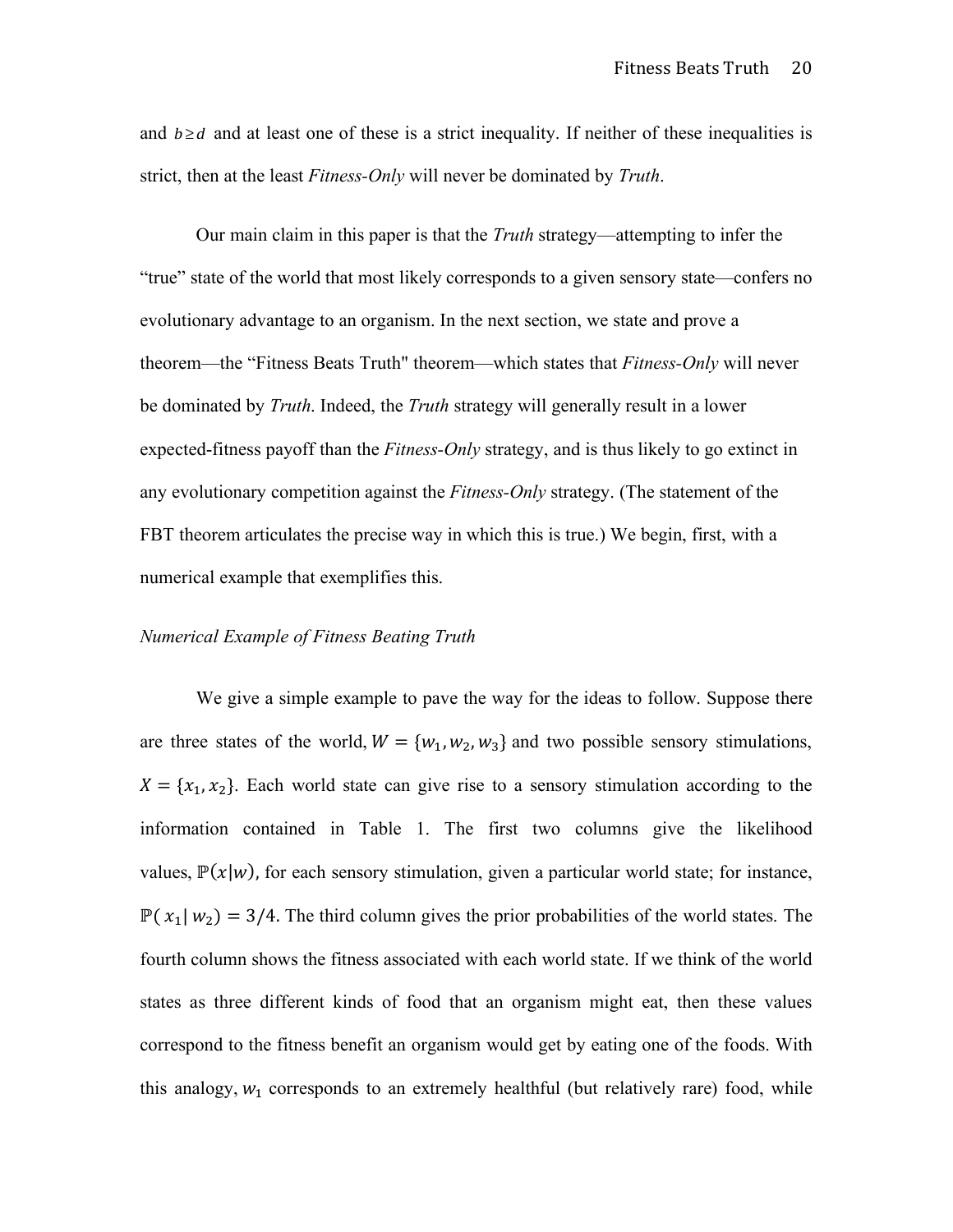$w_2$  and  $w_3$  correspond to moderately healthful (and more common) foods, with  $w_2$  being more healthful than  $w_3$  (see Table 1). This setup is the backdrop for a simple game where observers are presented with two sensory stimulations and forced to choose between them.

Using Bayes' theorem we have calculated (see Appendix) that for  $x_1$  the *Truth* (i.e. the maximum-a-posteriori) estimate is  $w_2$ , and that for  $x_2$  this estimate is  $w_3$ . Thus, if a *Truth* observer is offered a choice between two foods to eat, one that gives it stimulation  $x_1$  and one that gives it stimulation  $x_2$ , it will perceive that it has been offered a choice between the foods  $w_2$  and  $w_3$ . Assuming that it has been shaped by natural selection to choose, when possible, the food with greater fitness, it will always prefer  $w_2$ . So, when offered a choice between  $x_1$  and  $x_2$ , the *Truth* observer will always choose  $x_1$ , with an expected utility of 5.

Now suppose a *Fitness-only* observer is given the same choice. The *Fitness-only* observer is not at all concerned with which "veridical" food these signals most likely correspond to, but has been shaped by natural selection to only care about which stimulus yields a higher expected fitness. We have calculated (see Appendix) that the expected fitness of sensory stimulation  $x_1$  is 5 and the expected utility of stimulation  $x_2$  is 6.6. Thus, when offered a choice between  $x_1$  and  $x_2$ , the *Fitness-only* observer will always, maximizing expected fitness, choose  $x_2$ .

The implications of these results are clear. Consider a population of *Truth* observers competing for resources against a population of *Fitness-only* observers, both occupying the niche described by Table 1. Since, in this case, the *Truth* observer's choice minimizes expected fitness and the *Fitness-only* observer's choice maximizes expected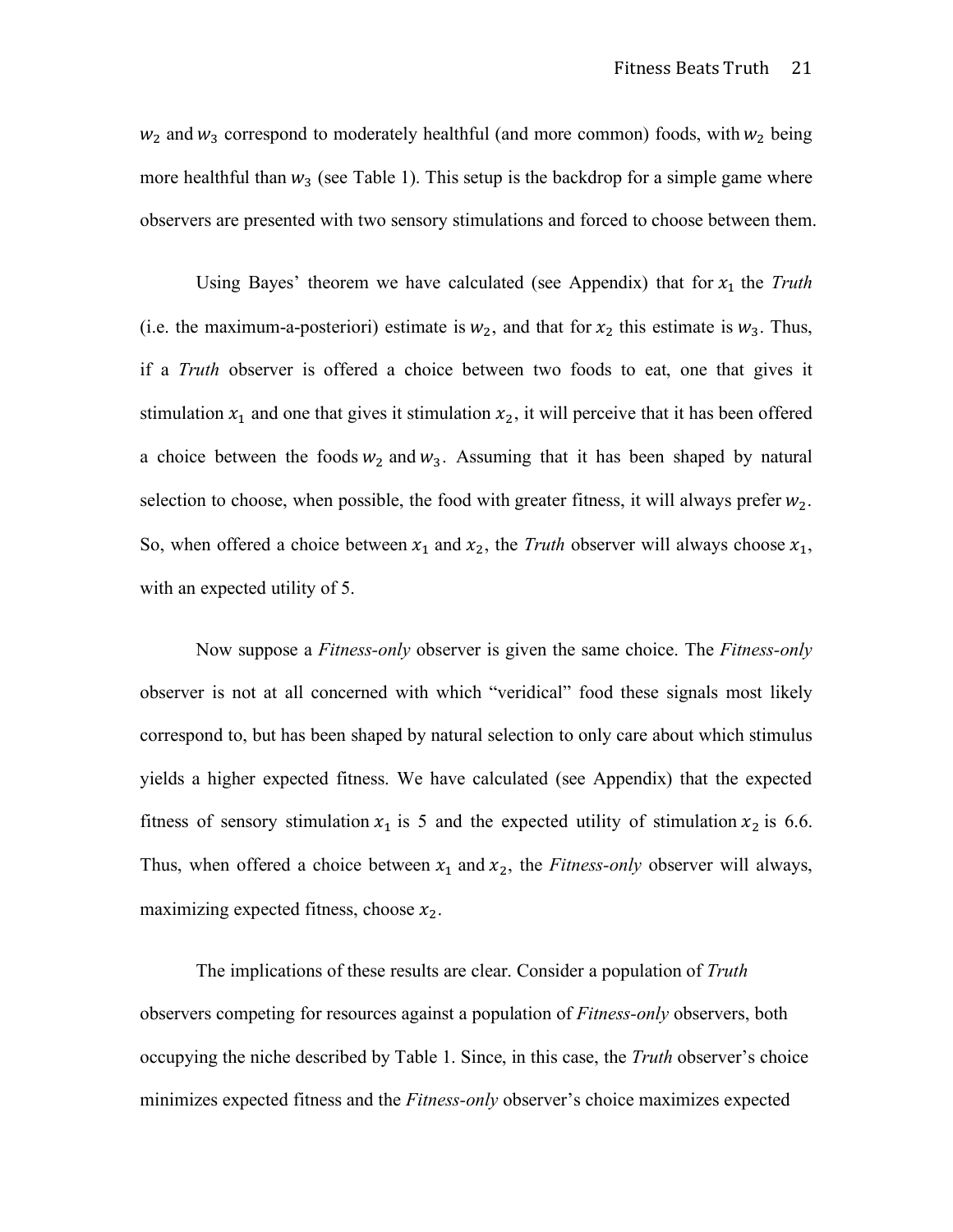fitness, the *Fitness-only* population will be expected to drive the population of *Truth* observers to extinction. Seeing truth can minimize fitness; thereby leading to extinction. This conclusion is apart from considerations of the extra *energy* required to keep track of truth (see Mark, Marion and Hoffman 2010, for discussion on energy resources).

In psychological terms, the advantage of Fitness-only over Truth in the niche described by Table 1 is due to perceptual ambiguity: the percept  $x_2$  is ambiguous between the excellent resource  $w_1$  and the moderately-good resource  $w_3$ . Ambiguous percepts are, however, common; percepts can indeed be ambiguous between very good and very bad outcomes, as stock pickers, sushi connoisseurs and practitioners of serial romance know all too well. The *Truth* player executes a correct MAP estimate, but ignores the possibility of ambiguity along the dimension that actually matters, i.e. fitness. A high value of fitness associated with  $x_2$  is not plausible given the low value of the prior  $P(w_1)$ . By choosing the MAP estimate instead of performing a full expected fitness calculation, the *Truth* player "jumps to conclusions" along the most important dimension. From this perspective, employing the Truth strategy is a fallacy of practical reasoning, analogous in its effects to ignoring priors when estimating posterior probabilities (Kahneman, 2011).

#### **Mathematical Background for the Main Theorem**

We assume that there is a fixed preliminary map, *p*, which associates to each world state- $w \in W$  a sensory state  $x \in X$ . And we assume a fitness map on W (recall Figure 3). This places the *Truth* strategy and the *Fitness-only* strategy on a common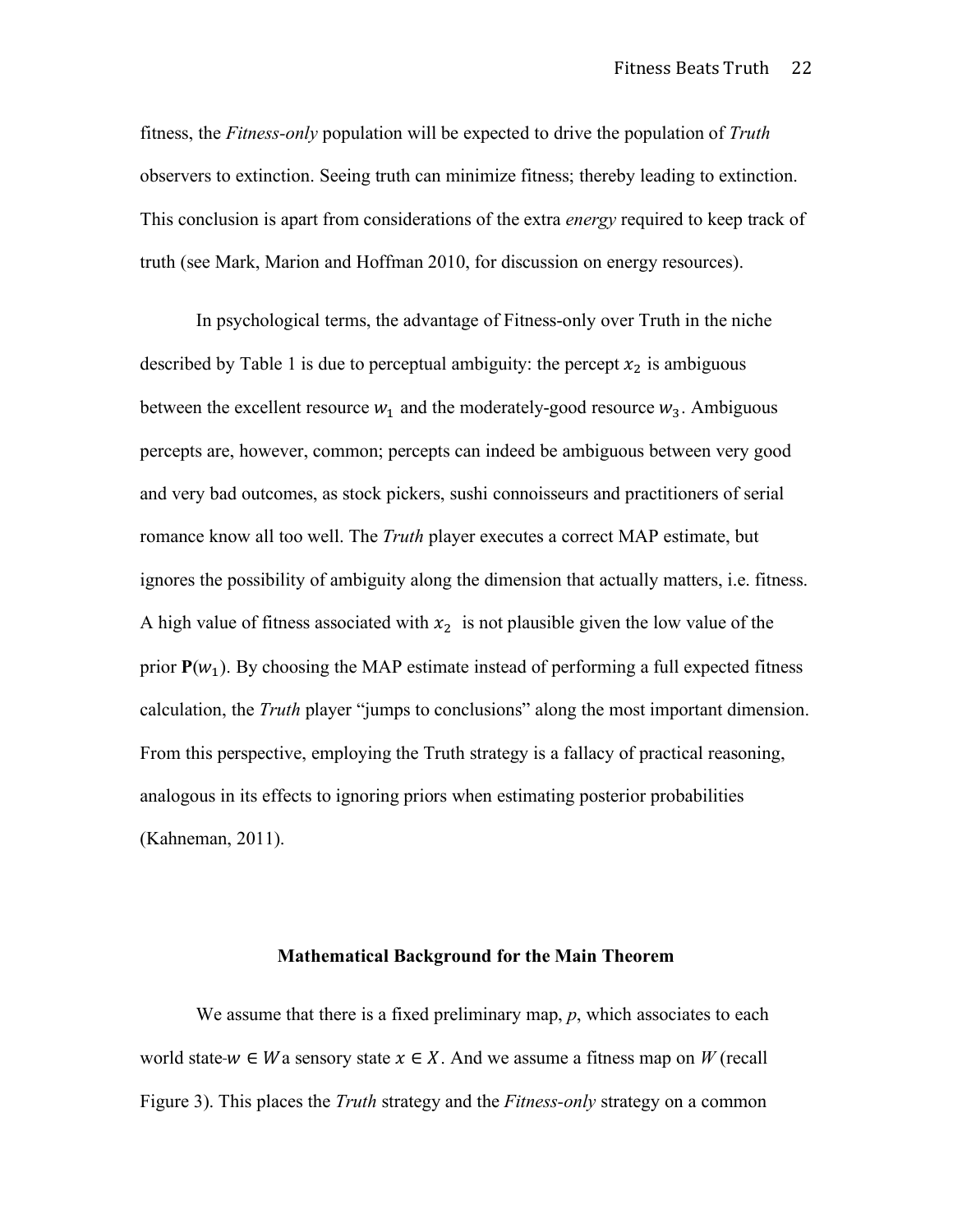footing where they can be set in direct competition against each other within the context of an evolutionary resource game.

We begin with some definitions and assumptions regarding these spaces and maps.

It will suffice for a basic understanding of what follows to think of *W* as a finite set (as in the example in 6.1).<sup>3</sup> In general, we take the *world W* to be a compact regular Borel space whose collection of measurable events is a  $\sigma$ -algebra, denoted  $B^4$ . assume that  $\langle W, \mathcal{B} \rangle$  comes equipped with an *a priori probability measure*  $\mu$  on  $\mathcal{B}$ . We will consider only those probability measures  $\mu$  that are absolutely continuous with respect to the Borel measure on  $\mathcal{B}$ . That is, if we write dw for the uniform, or Borel, probability measure on *W*, then the a priori measure satisfies  $\mu(dw) = q(w) dw$ . Here  $g: W \to \mathbb{R}_+$  is some non-negative measurable function, called the *density* of  $\mu$ , satisfying  $\int g(w) dw = 1$ . We will take any such density to be continuous, so that it always achieves its maximum on the compact set *W*. This constitutes the structure of the world: a structure that applies to most of the studied biological and perceptual situations.

We may assume that a given species interacts with its world, employing a perceptual mapping that "observes" the world via a measurable map  $p: W \to X$ . We refer to this as a *pure perceptual map* because it involves no dispersion: each world state can yield only a single sensory state x. We assume that the set of perceptual states  $X$  is a finite set, with the standard discrete  $\sigma$ -algebra  $\mathcal{X}$ , i.e., its power set (so that *all* subsets of *X* are measurable). In the general case, the perceptual map may have dispersion (or noise), and is mathematically expressed as a Markovian kernel  $p: W \times X \rightarrow [0,1]$ . That is, for every element *w* in *W*, the kernel *p* assigns a probability distribution on *X* (hence it assigns a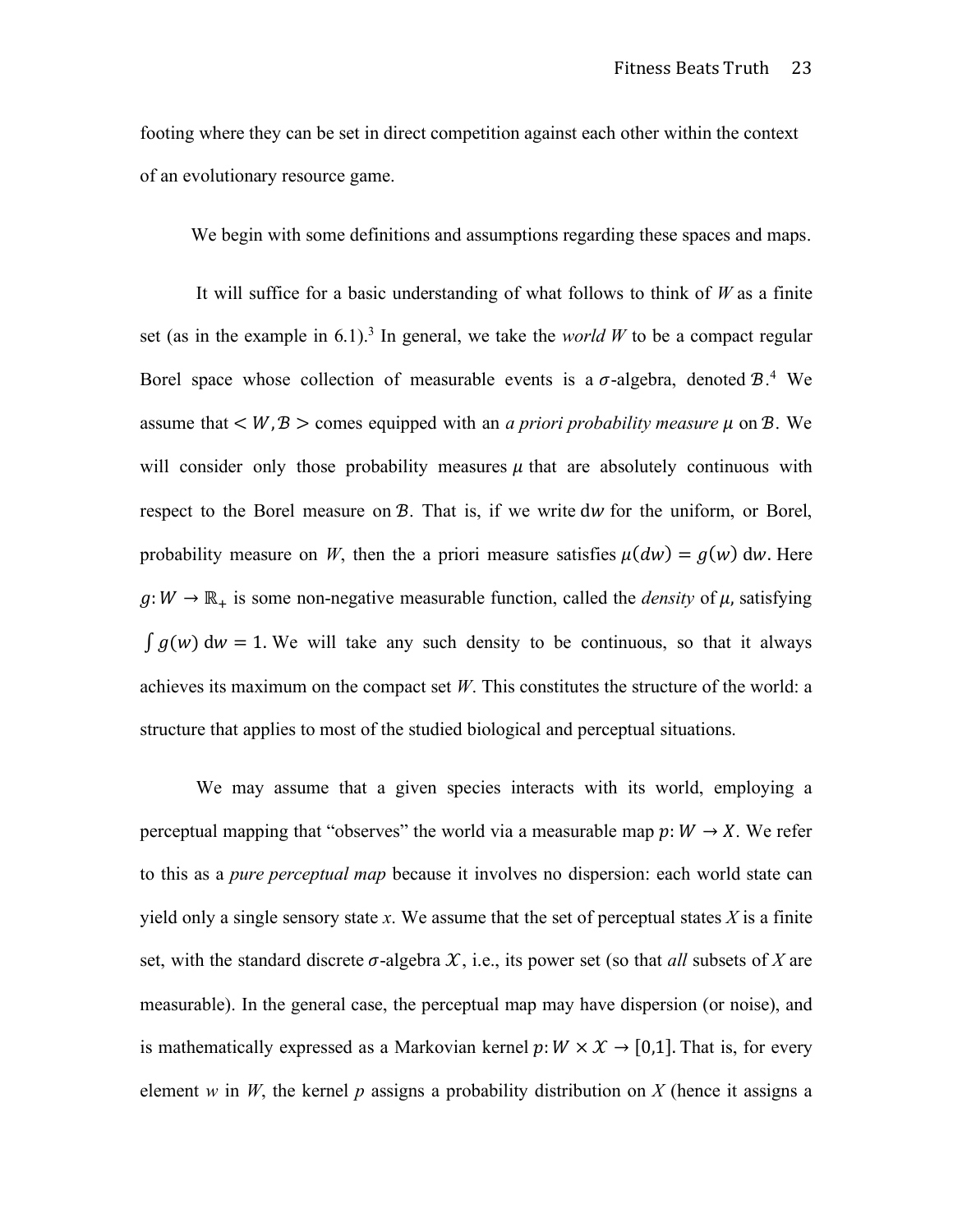probability value to each measurable subset of *X*). Because *X* is finite and all of its subsets are measurable, here the kernel may be viewed simply as assigning, for every element *w* in *W*, a probability value to each element of *X*.

## *General Perceptual Mappings and Bayesian Inference*

We use the letter  $\mathbb P$  to indicate any relevant probability. Bayesian inference consists in a computation of the conditional probability measure  $\mathbb{P}(\mathsf{d} w | x)$  on the world, given a particular perception x in X. The *likelihood* function is the probability  $\mathbb{P}(x | w)$ that a particular world state  $w$  could have given rise to the observed sensory state  $x$ . Then the conditional probability distribution  $P(dw | x)$  is the *posterior* probability distribution in a (partially) continuous version of Bayes formula:

$$
\mathbb{P}(\mathrm{d} w \mid x) = \frac{\mathbb{P}(x \mid w) \mathbb{P}(\mathrm{d} w)}{\mathbb{P}(x)}.
$$

Since  $\mu$ , the prior on *W*, has a density g with respect to the Borel measure dw, we can recast this formula in terms of  $g$ : indeed,  $\mathbb{P}(\text{d} w | x)$  also has a *conditional density*,  $q(w | x)$ , with respect to the Borel measure<sup>5</sup> and we obtain

$$
g(w \mid x) = \frac{\mathbb{P}(x \mid w) \ g(w)}{\int \mathbb{P}(x \mid w') \ g(w')}.
$$

We now define a *maximum a posteriori estimate* for x in X to be any  $w_x$  at which this conditional density is maximized:  $g(w_x | x) = \max\{ g(w | x) | w \in W \}$ . At least one such maximum will exist, since  $q$  is bounded and piecewise continuous; however, there could be multiple such estimates for each  $x$ .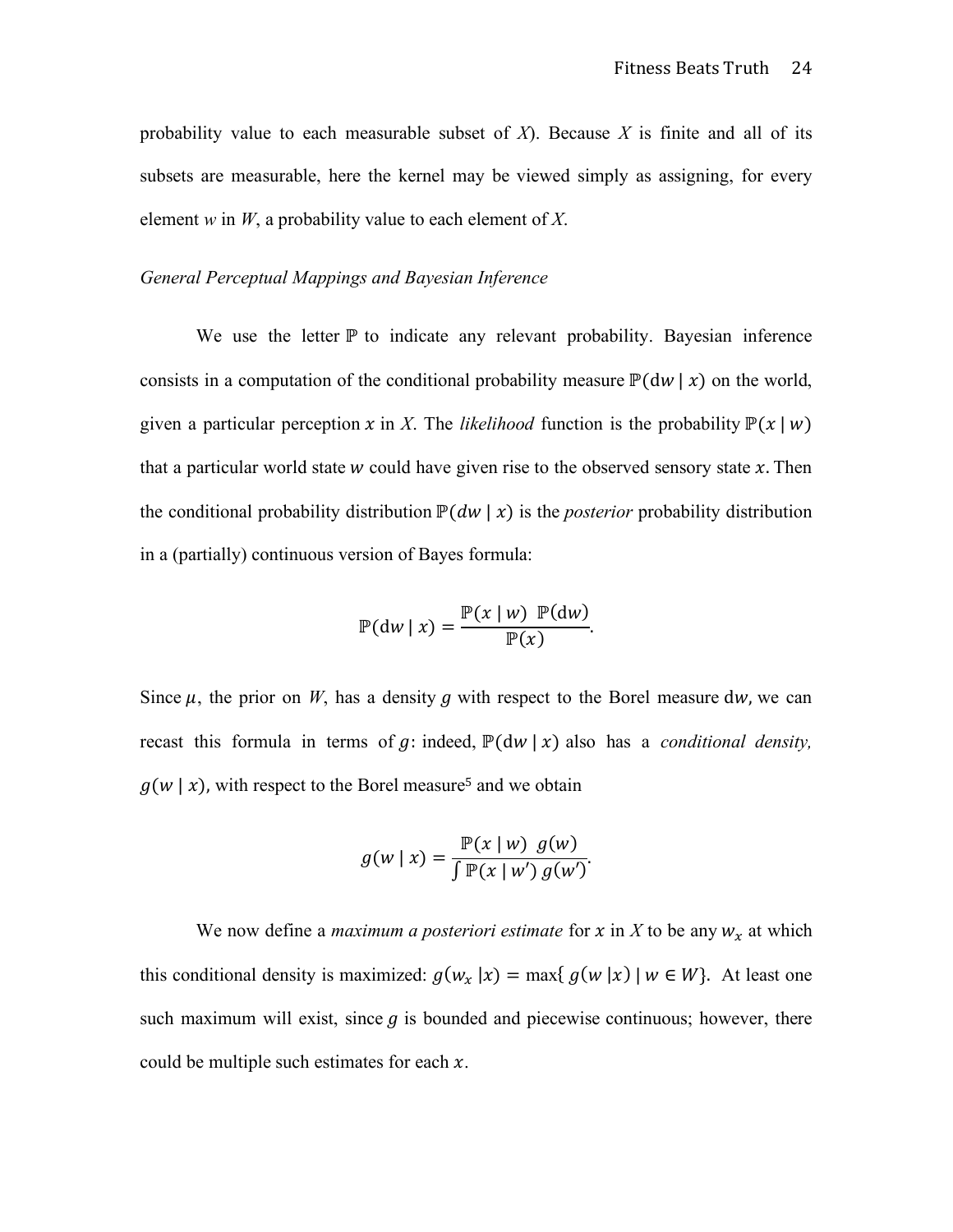For a given sensory state  $x$ , the only world states that could have given rise to it lie in the *fiber over x*, i.e., the set  $p^{-1}\{x\} \subset W$ . So, for a given x, the mapping  $w \to$  $\mathbb{P}(x | w)$  takes the value 1 on the fiber, and is zero everywhere else. This mapping may thus be viewed as the *indicator function* of this fiber. We denote this indicator function by  $1_{p^{-1}\{x\}}(w)$ .

For a pure mapping the *conditional density* is just

$$
g(w \mid x) = \frac{g(w) \cdot 1_{p^{-1}\lbrace x \rbrace}(w)}{\mu(p^{-1}\lbrace x \rbrace)},
$$

where  $\mu(p^{-1}\{x\})$  is the *a priori* measure of the fiber.

In this special case of a pure mapping that has given rise to the perception  $x$ , we can diagram the fiber over x on which this average fitness is computed. This is the shaded region in figure 3 below.

## *Expected Fitness*

Given a *fitness function*  $f: W \to [0, \infty)$  that assigns a non-negative fitness value to each world state, the *expected fitness* of a perception  $x$  is

$$
F(x) = \int f(w) \mathbb{P}(\mathrm{d}w \mid x) = \int f(w)g(w \mid x) \, \mathrm{d}w.
$$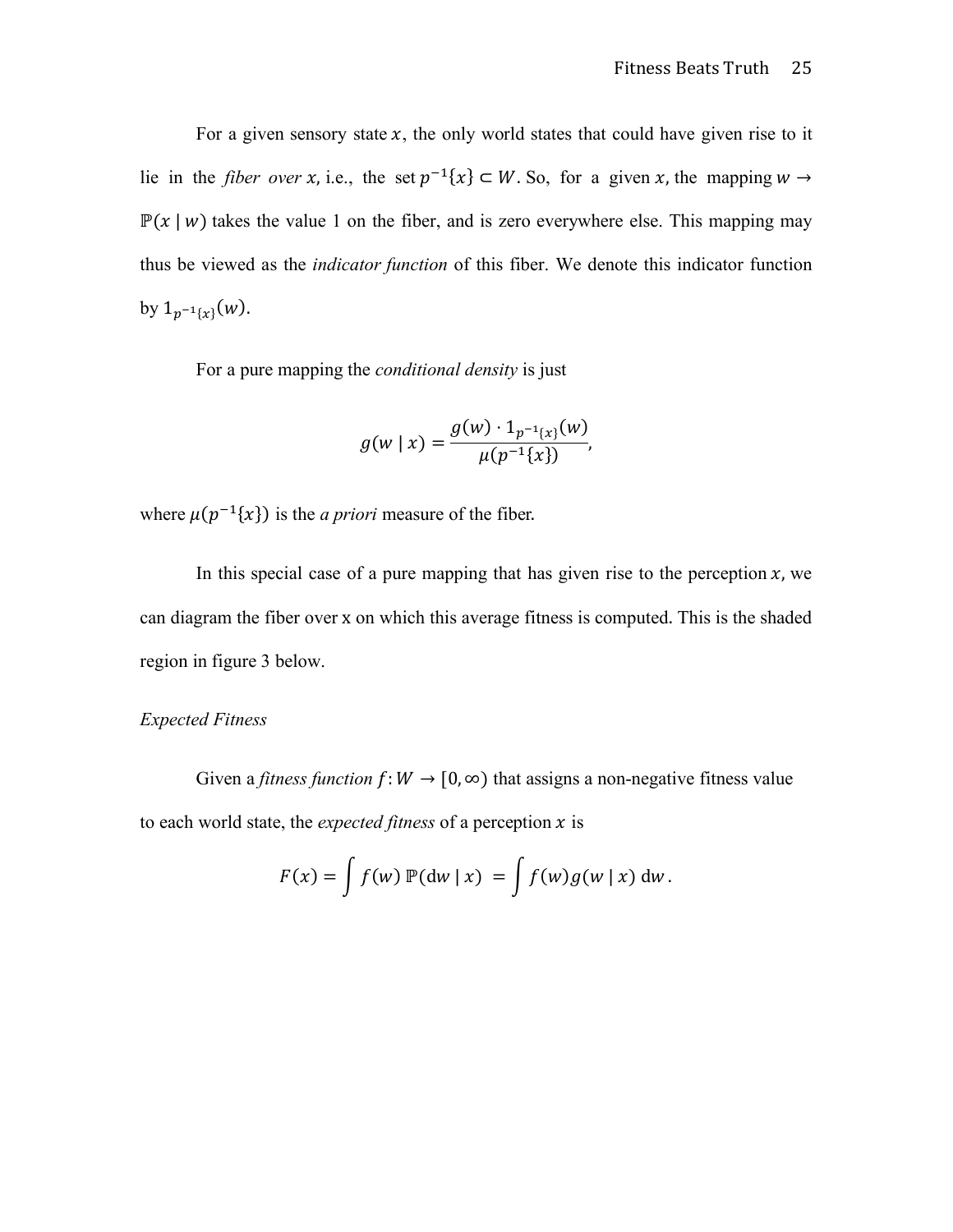#### *Two Perceptual Strategies*

We may build our two perceptual strategies  $P_T$ ,  $P_F$ , called "*Truth*" and "*Fitness*-*Only*" respectively, as compositions of a "sensory" map  $p: W \to X$  that recognizes territories and "ordering" maps  $d_T, d_F: X \to X$ , where  $P_T = d_T \circ p$  and  $P_F = d_F \circ p$ . That is, the map  $d<sub>T</sub>$  re-names the elements of *X* by re-ordering them, so that the best one, in terms of its *Bayesian MAP* estimate, is now the first,  $x_1$ , the second best is  $x_2$  etc. The map  $d_F$ , on the other hand, re-orders the elements of *X* so that the best one, in terms of its *expected fitness* estimate, is  $x_1$ , the second best is  $x_2$  etc. The organism picks  $x_1$  if it can,  $x_2$  otherwise.

## **The "Fitness Beats Truth" Theorem**

We can now state our main theorem, which applies in various contexts of evolutionary games: with infinite populations, finite populations with full selection, and (sufficiently) large finite populations with weak selection.

Theorem 4: *Over all possible fitness functions and a priori measures, the probability that the Fitness-only perceptual strategy strictly dominates the Truth strategy is at least*   $(|X| - 3)/(|X| - 1)$ , where |X| is the size of the perceptual space. As this size increases, *this probability becomes arbitrarily close to 1: in the limit, Fitness-only will generically strictly dominate Truth, so driving the latter to extinction.*

<u>Proof:</u> For any given x, the Bayesian MAP estimate is a world point  $w_x$  (it is the  $w_x$  such that  $g(w_x | x) = \max\{g(w|x) | w \in W\}$ . This point has fitness  $f(w_x)$ ; let  $x_M$  be that x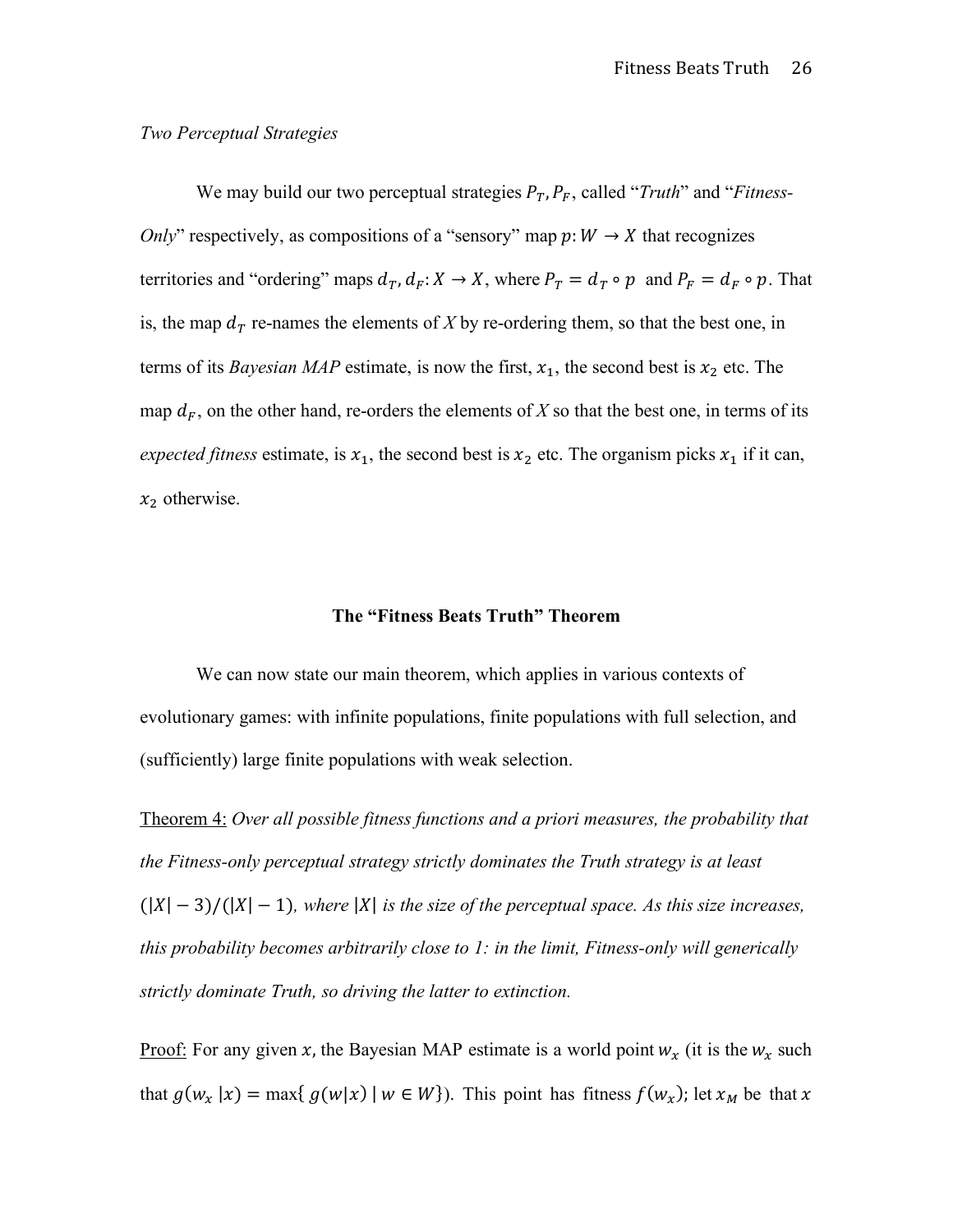for which the corresponding  $f(w_x)$  is maximized. Then this  $x_M$  is, if available, is chosen by *Truth* and  $F(x_M)$ , its expected fitness, is the payoff to *Truth*.

On the other hand, the fitness payoff to the *Fitness-only* strategy is, by definition the maximum expected fitness  $F(x_l)$  over *all* fibers, so clearly,  $F(x_M) \leq F(x_l)$ .

As defined earlier, our evolutionary game has as payoffs, *a*: to *Fitness-only* when playing against *Fitness-only; b*: to *Fitness-only* when playing against *Truth*; *c*: to *Truth* when playing against *Fitness-only; d*: to *Truth* when playing against *Truth*.

We need to estimate the probability that  $a \geq c$  and  $b \geq d$ . We assume that if both strategies are the same, then each has an even chance of picking its best territory first. Thus if, in any given play of the game, two competing strategies both take a particular territory as their most favored one, then each strategy has an even chance of picking that territory and then the other strategy picks its next-best choice of territory.

If *Fitness-only* meets *Fitness-only,* then each has an even chance of choosing its best territory, say  $x_i$ ; the second to choose then chooses its second best territory, say  $x'_i$ . Since each player has an equal chance of being first, we have

$$
a = [F(xI) + F(x'I)]/2.
$$

If *Truth* meets *Fitness-only*, its choice will be  $x_M$ , as long as this value differs from  $x_i$ . In this instance, we have  $a > c$ . If, however,  $x_M = x_i$ , half the time *Truth* will choose  $x_M$  and the other half  $x'_M$ , where  $x'_M$  is the second best of the optimal territories for *Truth*. Hence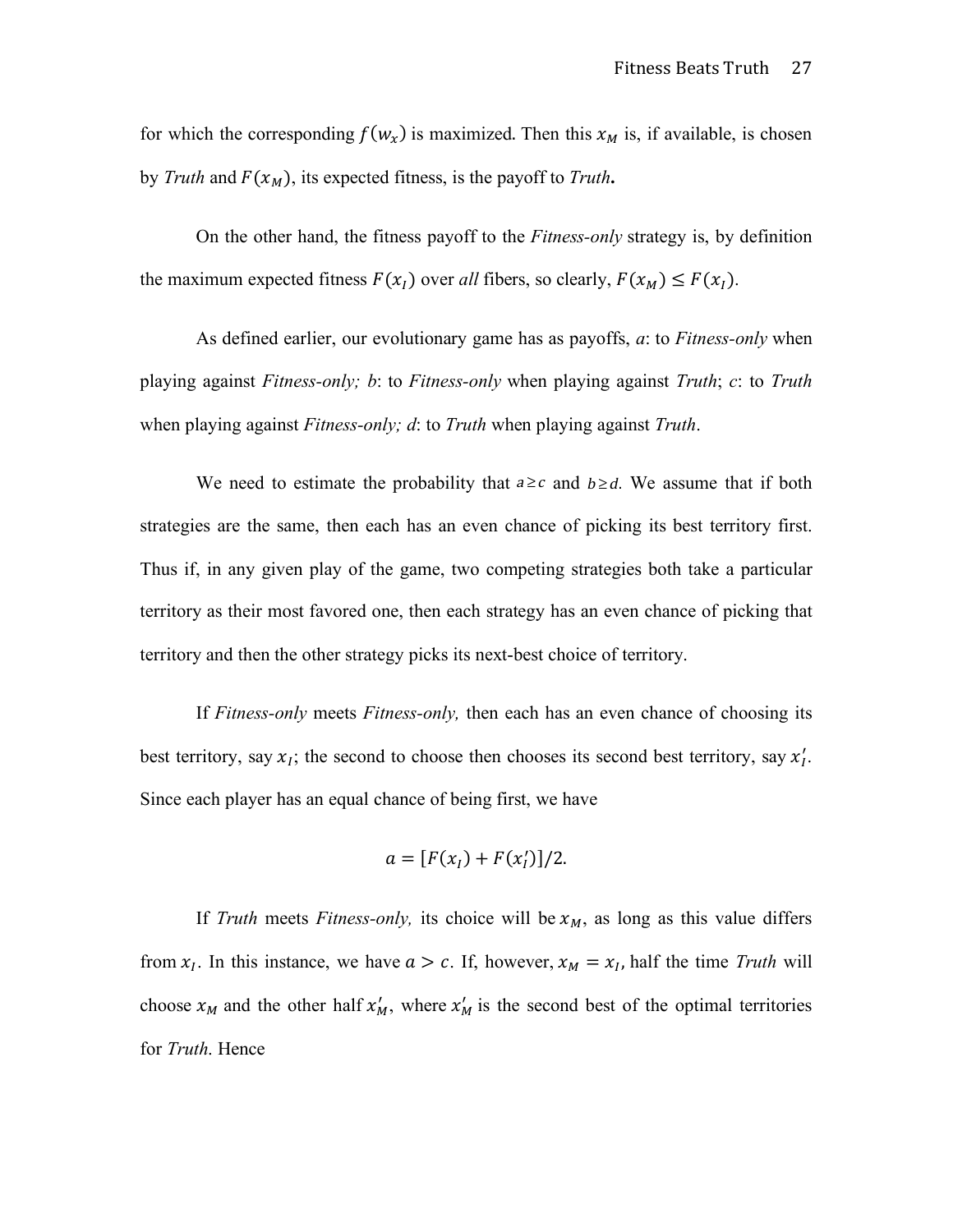$$
c = \begin{cases} F(x_M), & \text{if different best territories} \\ \frac{F(x_I) + F(x'_M)}{2}, & \text{if same best territories} \end{cases}
$$

and since  $F(x_M) \leq F(x_I)$  and  $F(x'_M) \leq F(x'_I)$  we get  $a \geq c$ .

What happens when *Fitness-only* meets *Truth*? If *Fitness-only* goes first, the payoff will be  $b = F(x)$ . The same is true if *Truth* goes first and the two best territories are different. If, however, the two best territories are the same, then the payoff to *Fitnessonly* is its second-best outcome:

$$
b = \begin{cases} F(x_I), & \text{if different best territories} \\ F(x_I'), & \text{if same best territories} \end{cases}
$$

Finally, when *Truth* meets *Truth,* we have that

$$
d=\frac{[F(x_M)+F(x'_M)]}{2}.
$$

So it is clear that  $b \ge d$ , as long as the two best territories are different. If they are the same, this may or may not be true: it depends on the relative size of the average *d* and  $F(x'_l)$  (which, in this instance, also lies in between  $F(x'_M)$  and  $F(x_l) = F(x_M)$ ).

Now, *a priori*, there is no canonical relation between the functions *f* and *g*, both of which can be pretty much arbitrary (in fact, *f* need not even be continuous anywhere, and could have big jumps as well as bands of similar value separated from each other in *W*). Also, generically the maximum for each strategy will be unique and also the expected fitnesses for the different territories will all be distinct.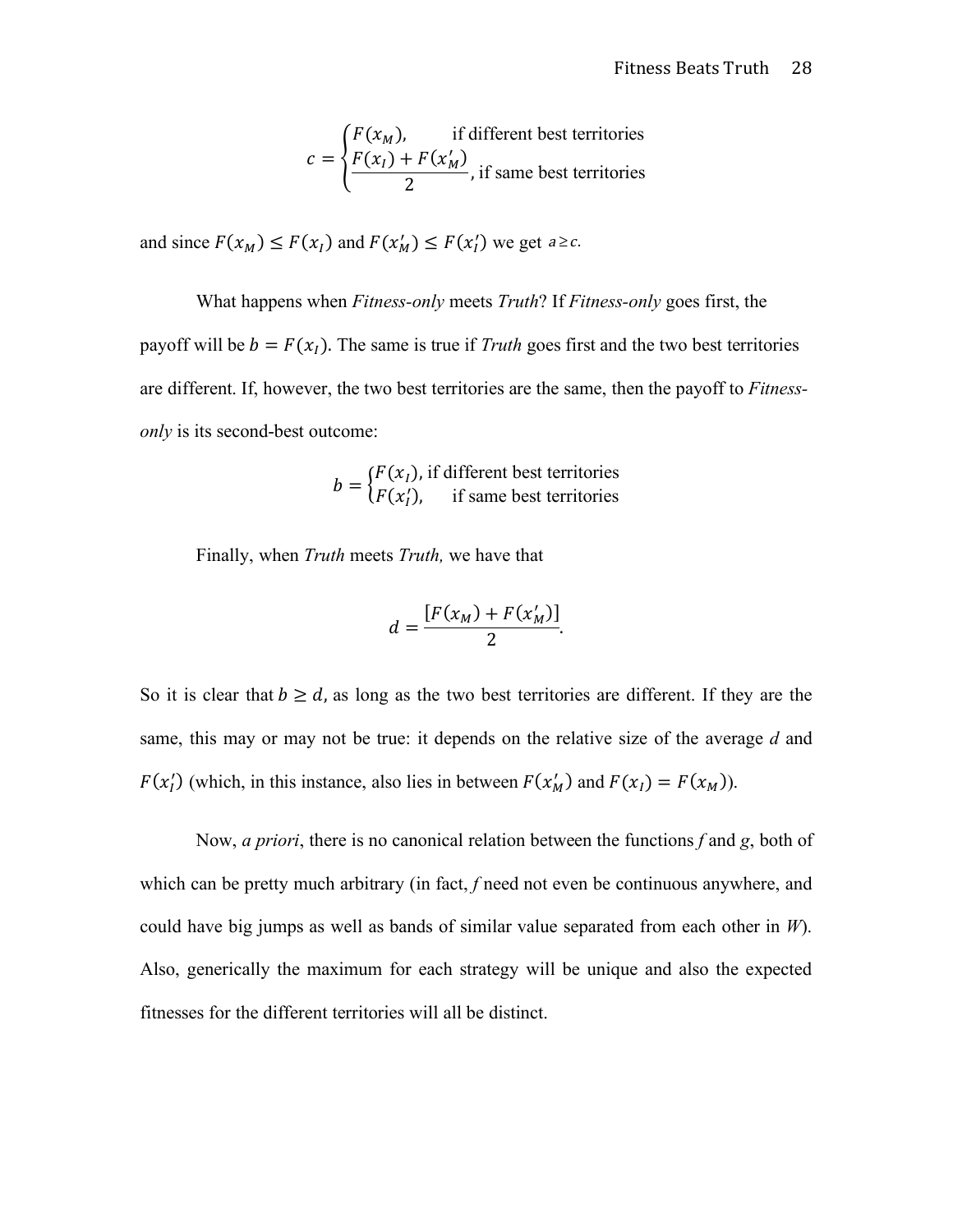Thus, generically,  $F(x_M)$  and  $F(x'_M)$  will be different from and indeed strictly less than  $F(x_i)$  (and also  $F(x'_M) < F(x'_1)$ ). The only impediment to the domination of *Fitness-only* can come from the situation where the best territories for both strategies are the same. Let X have size  $|X| = n$ . There are *n* ways the two strategies can output the same territory, out of the  $n!/[2!(n-2)!]$  ways of pairing territories. Thus, across all possibilities for *f* and *g*, the probability that randomly chosen fitness and *a priori* measures would result in choosing the *same* territory for both strategies, i.e., that  $F(x_M) = F(x_I)$ , will happen with a probability of

$$
\frac{n}{n!}{\binom{n}{2! \, (n-2)!}} = \frac{2}{n-1}
$$

Finally, the probability of the two fibers being different is the complement:  $1 \frac{2}{n-1} = \frac{n-3}{n-1}.$ 

## *Dynamic Fitness Functions*

A possible objection to the applicability of this theorem is that it seems to assume a *static* fitness function, whereas realistic scenarios may involve *changing*, or even rapidly changing, fitness functions. However, a close scrutiny of the proof of the theorem reveals that at any moment, the fitness function *at that time* being the same for both strategies, the relative payoffs remain in the same *generic* relation as at any other moment. Hence the theorem also applies to dynamically changing fitness functions.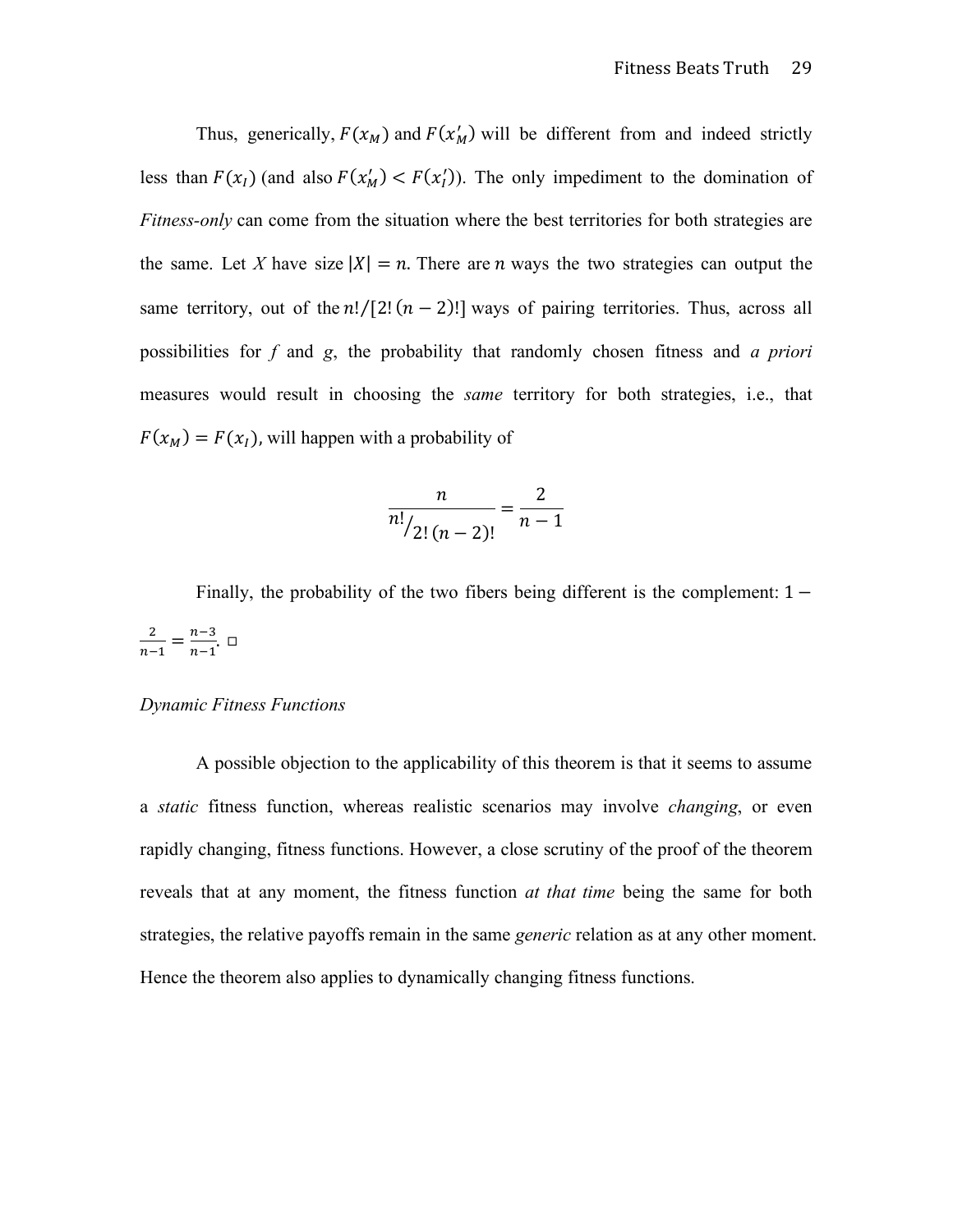#### **Discussion**

As we noted in the *Introduction*, it is standard in the literature to assume that more accurate percepts are fitter percepts and that, therefore, natural selection drives perception to increasing veridicality—i.e. to correspond increasingly to the "true" state of the objective world. This assumption informs the prevalent view that human percepts are, for the most part, veridical.

Our main message in this paper has been that, contrary to this prevalent view, attempting to estimate the "true" state of the objective world corresponding to a given sensory input confers no evolutionary benefit whatsoever. Specifically: If one assumes that perception involves inference to states of the objective world, then the FBT Theorem shows that a strategy that simply seeks to maximize expected-fitness payoff, with no attempt to estimate the "true" world state, does consistently better (in the precise sense articulated in the statement of the FBT Theorem). In an evolutionary competition, this "fitness" strategy would drive the "truth" strategy to extinction.

In our view, the very idea of attempting to estimate the "true" state of the world is wrong-headed. Perceptual scientists generally take "objects," "surfaces," "light sources," etc. to be part of the objective world that perceptual systems are trying to "recover." But these entities are all still part of our own perceptual interface (Hoffman, Singh & Prakash, 2015), though perhaps enhanced by precise measurement procedures—which themselves, of course, take place within the interface. For the purpose of the current analysis, it was important that we place the two strategies to be compared—"Truth" and "Fitness-only" within a common framework involving Bayesian inference from the space of sensory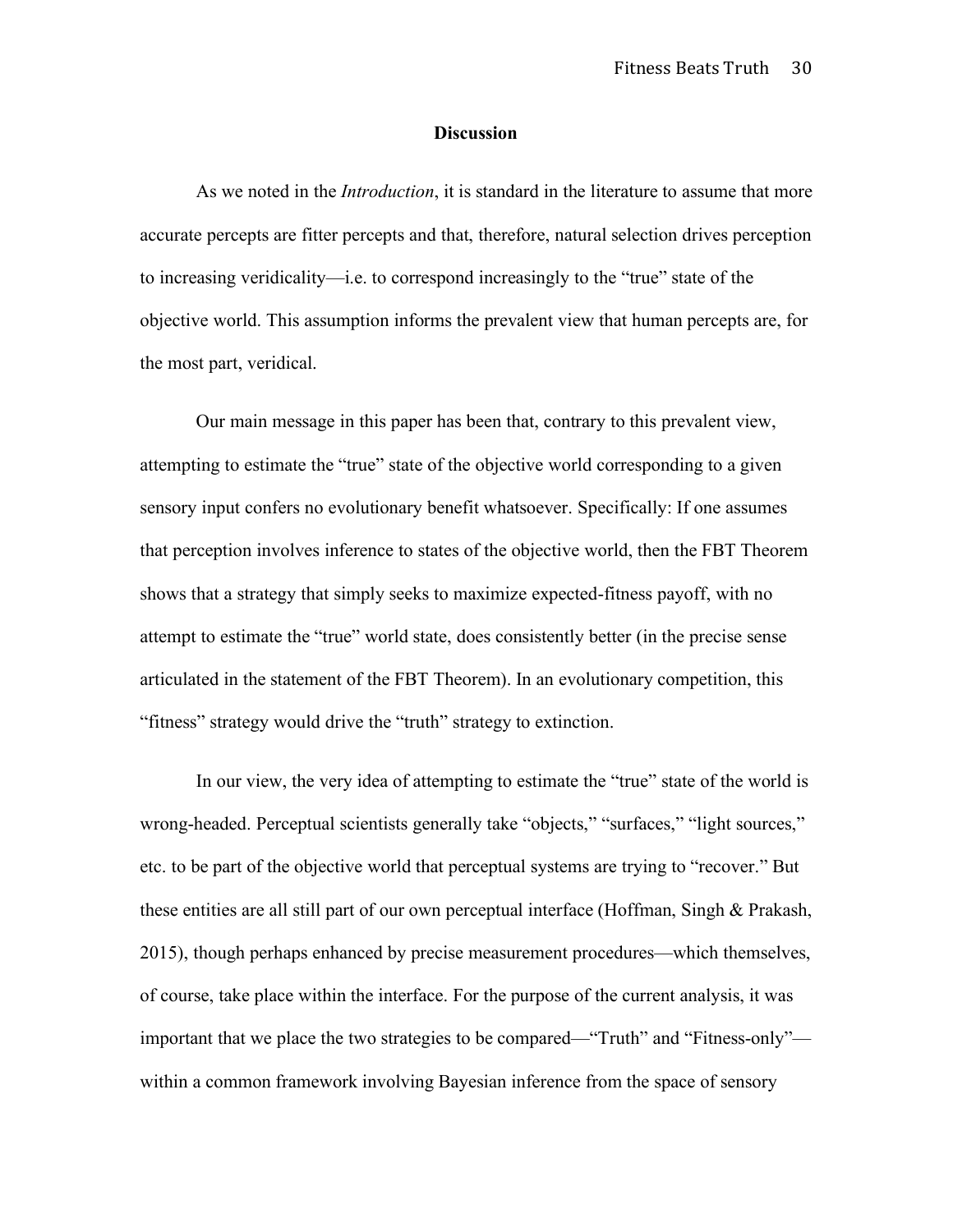states,  $X$ , to the objective world,  $W$  (recall Figure 3). This allowed us to place the two strategies on the same footing, so that they could be placed in direct competition against each other. However, the basic FBT result strongly supports the view that the very idea of perception as probabilistic inference *to states of the objective world* is misguided. Perception is indeed fruitfully modeled as probabilistic inference, but the inference is over a space of perceptual representations, not over a space of objective world states.

These ideas are part of larger theory, the *Interface Theory of Perception*, that we have described in detail elsewhere (Hoffman, 2009; Hoffman & Prakash, 2014; Hoffman & Singh, 2012; Hoffman, Singh, & Prakash, 2015; see also Koenderink, 2011; 2013; 2014; von Uexküll, 1934). For the purposes of the current discussion, the key point is that the *standard Bayesian framework for vision* conflates the interpretation space (or the space of perceptual hypotheses from which the visual system much choose) with the objective world (or, to be more precise, with the space of possible objective-world states). This is a mistake; it is essentially the assumption that the language of our perceptual representations is the correct language for describing objective reality—rather than simply a species-specific interface that has been shaped by natural selection. In our framework, the probabilistic inference that results in perceptual experience takes place in a space of perceptual representations, say, *X1*, that may have no homomorphic relation whatsoever to *W*. This extended framework of *Computational Evolutionary Perception* (which incorporates fitness as well) is sketched in Figure 5 (see Hoffman & Singh, 2012; Hoffman, Singh, & Prakash, 2015; Singh & Hoffman, 2013).

Thus, when we see an object as having a certain 3D shape, it is because the probabilistic inference in the relevant perceptual space  $X_l$  resulted in that 3D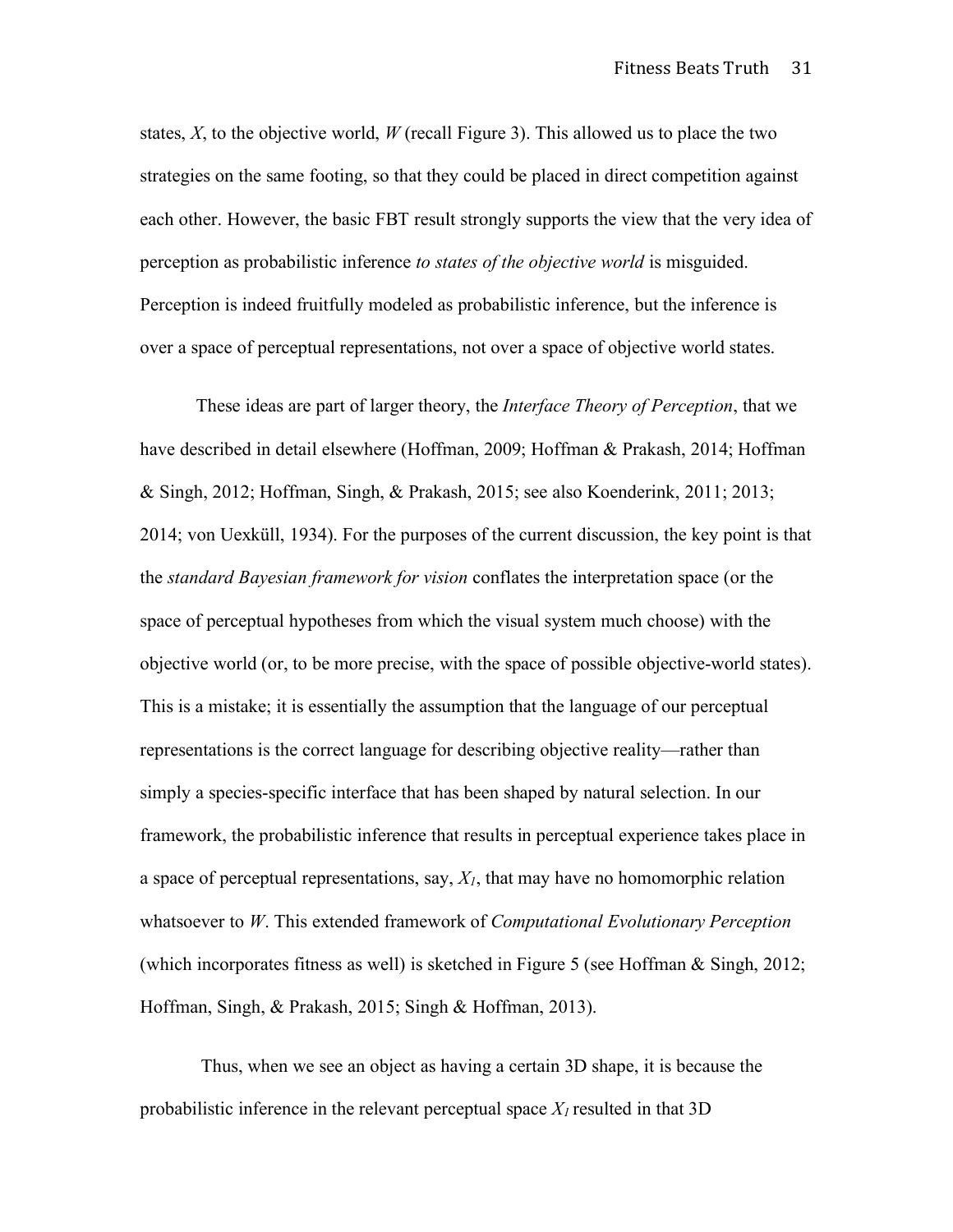interpretation. But the perceptual space  $X_l$  is not the objective world, nor is it homomorphic to it. It is simply a representational format that has been crafted by natural selection in order to support more effective interactions with the environment (in the sense of resulting in higher expected-fitness payoff, and of better predicting the results of our actions back in our perceptual space). In other words, a more complex or higherdimensional representational format (such as one involving 3D representations in  $X_1$ , in place of just 2D representations in  $X_0$ ) evolves because it permits a higher-capacity channel  $P_1: W \to X_1$  for expected fitness (see Figure 5). But this does not in any way entail that this representational format somehow more closely "resembles" the objective world. Evolution can fashion perceptual systems that are, in this sense, ignorant of the objective world because natural selection depends only on fitness and not on seeing the "truth."

These considerations strongly undermine the standard assumptions that seeing more veridically enhances fitness, and that therefore one can expect that human perception is largely veridical. As human observers, we are prone to imputing structure to the objective world that is properly part of our own perceptual experience. Our *perceived* world is three-dimensional and populated with objects of various shapes, colors, and motions, and so we tend to conclude that the *objective world* is as well. But if, as the *Fitness-beats-Truth Theorem* shows, evolutionary pressures do not push perception in the direction of being increasingly reflective of objective reality, then such imputations have no logical basis whatsoever. 6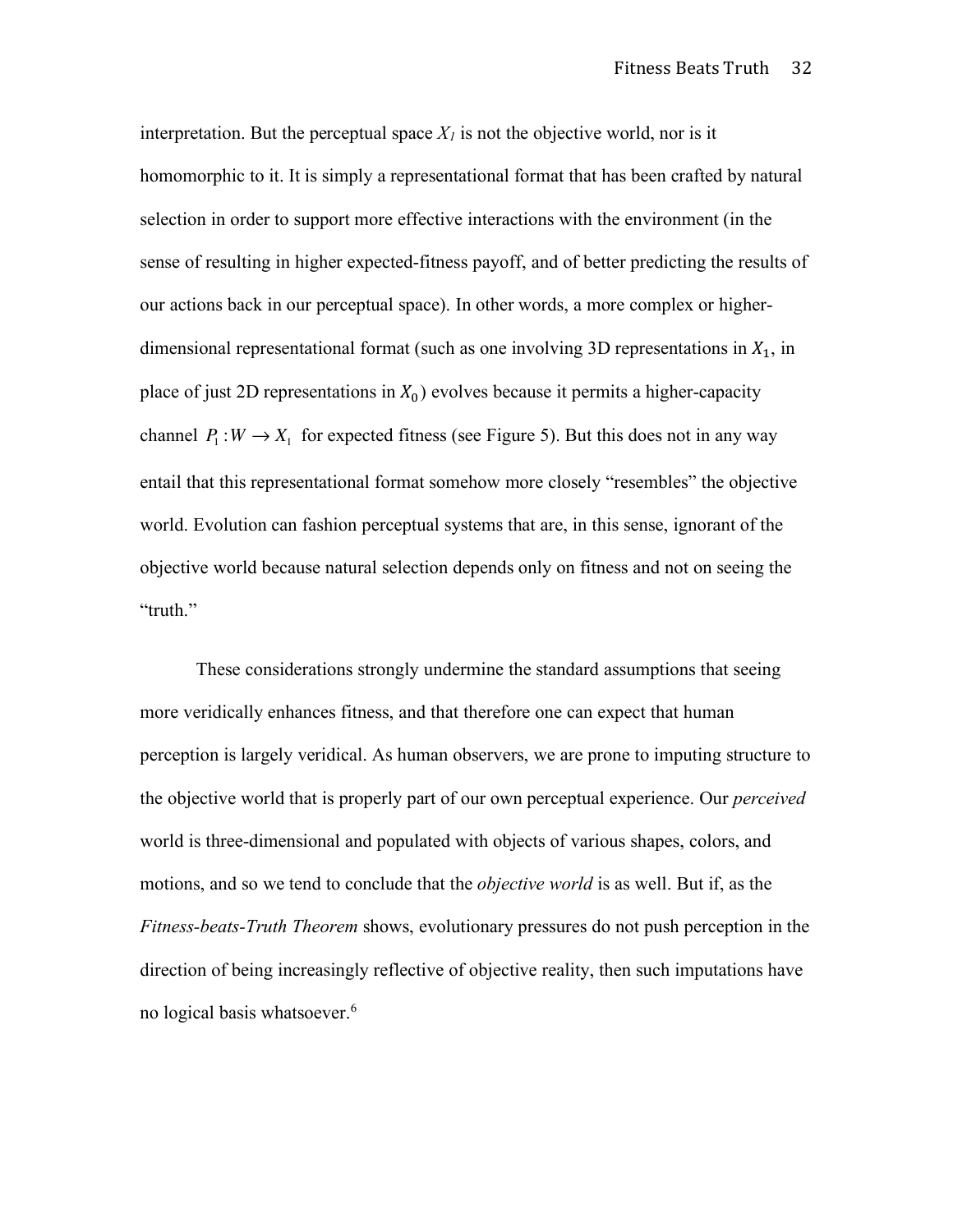On the narrower question of whether perceptual systems simply pick a single interpretation (a point estimate) based on the posterior distribution, or store and use the full posterior distribution, a version of this question remains applicable even once we drop the idea of making perceptual inferences back in the objective world (and the concomitant idea of maximizing "truth"). It is clear that using the full posterior distribution allows for greater power and flexibility, e.g. in tailoring the posterior distribution to different contexts and task demands that involve different utility functions. Indeed, empirical evidence suggests that human observers represent at least the mean and variance of posterior distributions, and use this information in a near-optimal manner in making perceptual and sensorimotor decisions (e.g. Trommershäuser, Maloney, & Landy, 2003; Graf, Warren, & Maloney, 2005; Koerding & Wolpert, 2006). According to this approach, contexts such as the conscious visual perception of an object (where we typically see a single interpretation, rather than a distribution or "smear" of possible percepts) result from the application of specific utility functions that collapses the full posterior distribution to a single "best" interpretation (e.g. Maloney, 2002; Maloney & Mamassian, 2009). Formally treating such cases within the context of ITP would require incorporating aspects of Bayesian Decision Theory into our Computational Evolutionary Perception framework, something we plan to do in future work.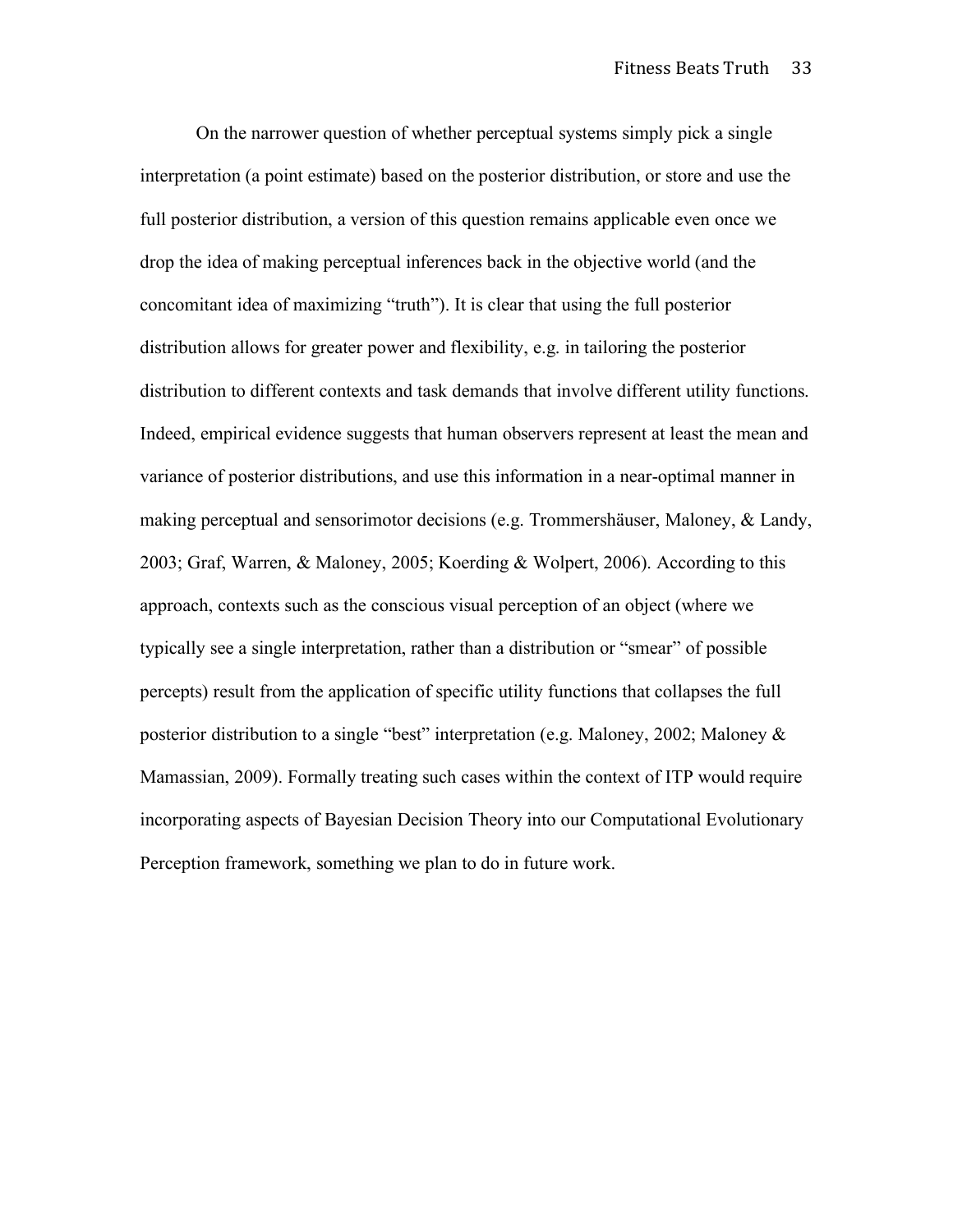# **Acknowledgments**

We thank, Federico Faggin for illuminating discussions. This work has been partially funded by the Federico and Elvia Faggin Foundation.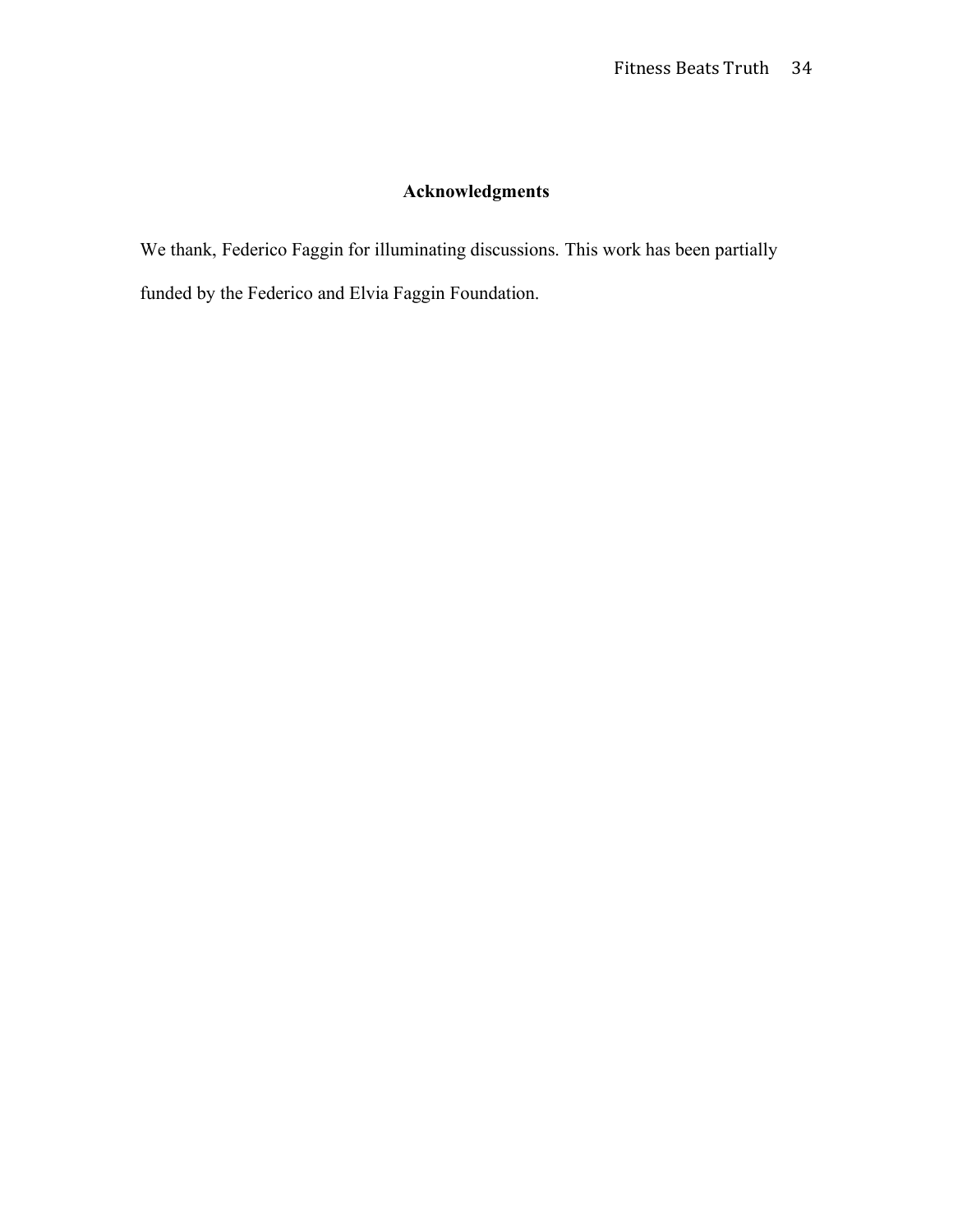#### **References**

- Adelson E. H., & Pentland A. (1996). The perception of shading and reflectance. In: D Knill and W Richards (Eds.), *Perception as Bayesian Inference*, pp. 409-423. New York, NY: Cambridge University Press.
- Chemero, A. (2009). *Radical Embodied Cognitive Science.* Cambridge, MA: MIT Press.
- Feldman J. (2013) Tuning your priors to the world. *Topics in Cognitive Science*, 5, 13- 34.
- Geisler, W. S. and Diehl, R. L. (2003). A Bayesian approach to the evolution of perceptual and cognitive systems. Cognitive Science, 27, 379-402.
- Graf, E. W., Warren, P. A. & Maloney, L. T**.** (2005). Explicit estimation of visual uncertainty in human motion processing. *Vision Research*, *45,* 3050-3059.
- Hofbauer, J., and Sigmund, K. (1998). *Evolutionary games and population dynamics.* Cambridge: Cambridge University Press.
- Hoffman, D. D. (2009). The interface theory of perception. In S. Dickinson, M. Tarr, A. Leonardis, B. Schiele, (Eds.) *Object categorization: computer and human vision perspectives.* New York: Cambridge University Press, pp. 148–165.
- Hoffman, D. D., & Prakash, C. (2014). Objects of consciousness. Frontiers of Psychology, 5:577. DOI: 10.3389/fpsyg.2014.00577.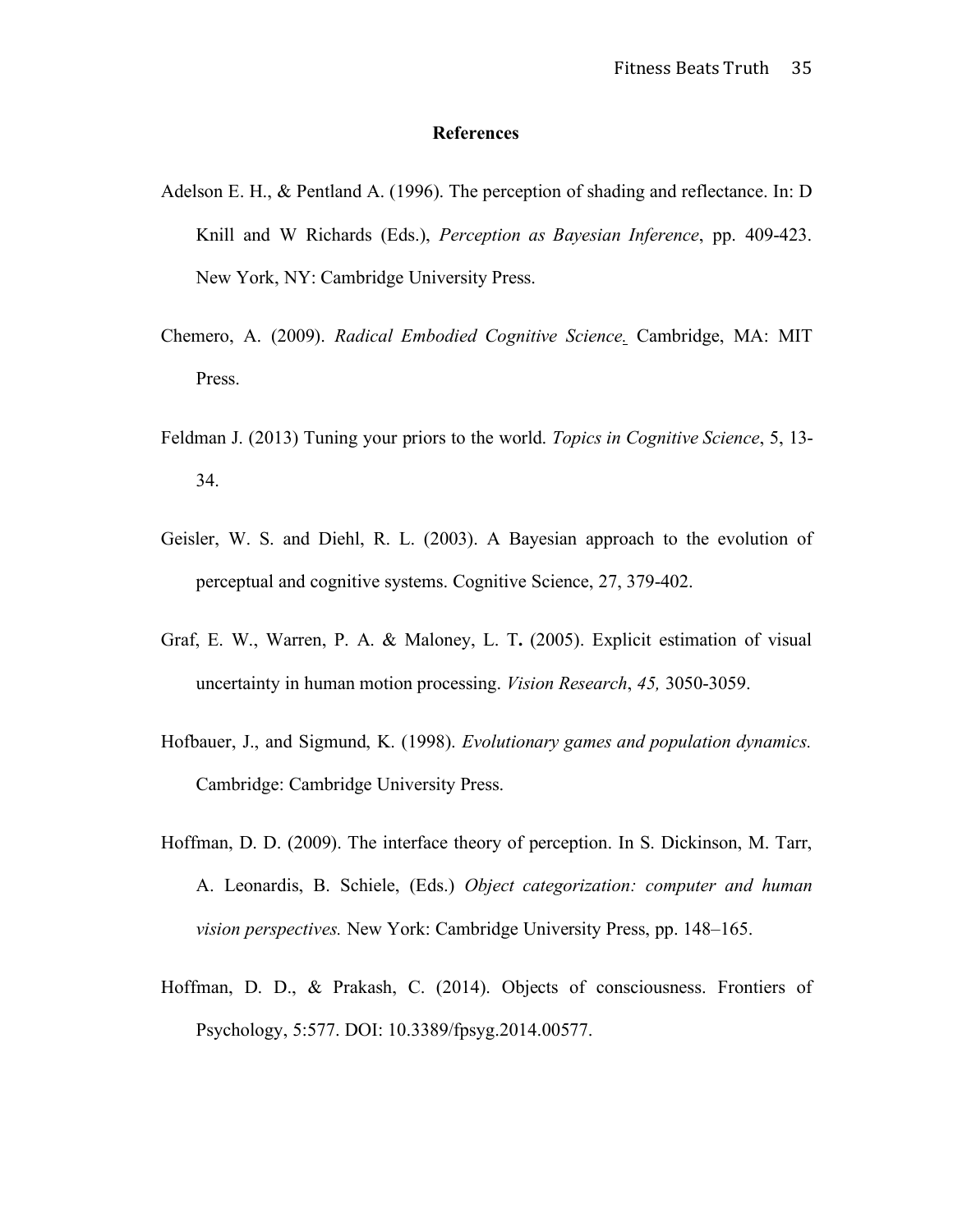- Hoffman, D. D., & Singh, M. (2012). Computational evolutionary perception. Perception, 41, 1073–1091.
- Hoffman, D. D., Singh, M., & Mark, J. T. (2013). Does natural selection favor true perceptions? Proceedings of the SPIE 8651, Human Vision and Electronic Imaging XVIII, 865104. DOI: 10.1117/12.2011609.
- Hoffman, D. D., Singh, M., & Prakash, C. (2015). Interface Theory of Perception. Psychonomic Bulletin & Review. DOI 10.3758/s13423-015-0890-8
- Kleffner, D., & Ramachandran, V. (1992). On the perception of shape from shading. *Perception and Psychophysics, 52*, 18–36.
- Knill, D. and Richards, W. (1996). *Perception as Bayesian inference.* Cambridge University Press, Cambridge, UK.
- Koenderink, J. J., van Doorn, A., de Ridder, H., Oomes, S. (2010). Visual rays are parallel. *Perception, 39,* 1163-1171.
- Koenderink, J. J. (2011). Vision as a user interface. Human Vision and Electronic Imaging XVI, Interface theory of perception 55 SPIE Vol. 7865. doi: 10.1117/12.881671.
- Koenderink, J. J. (2013). World, environment, umwelt, and inner-world: a biological perspective on visual awareness, Human Vision and Electronic Imaging XVIII, SPIE Vol. 8651. doi:10.1117/12.2011874.

Koenderink, J. J. (2014). The all seeing eye? *Perception, 43,* 1–6.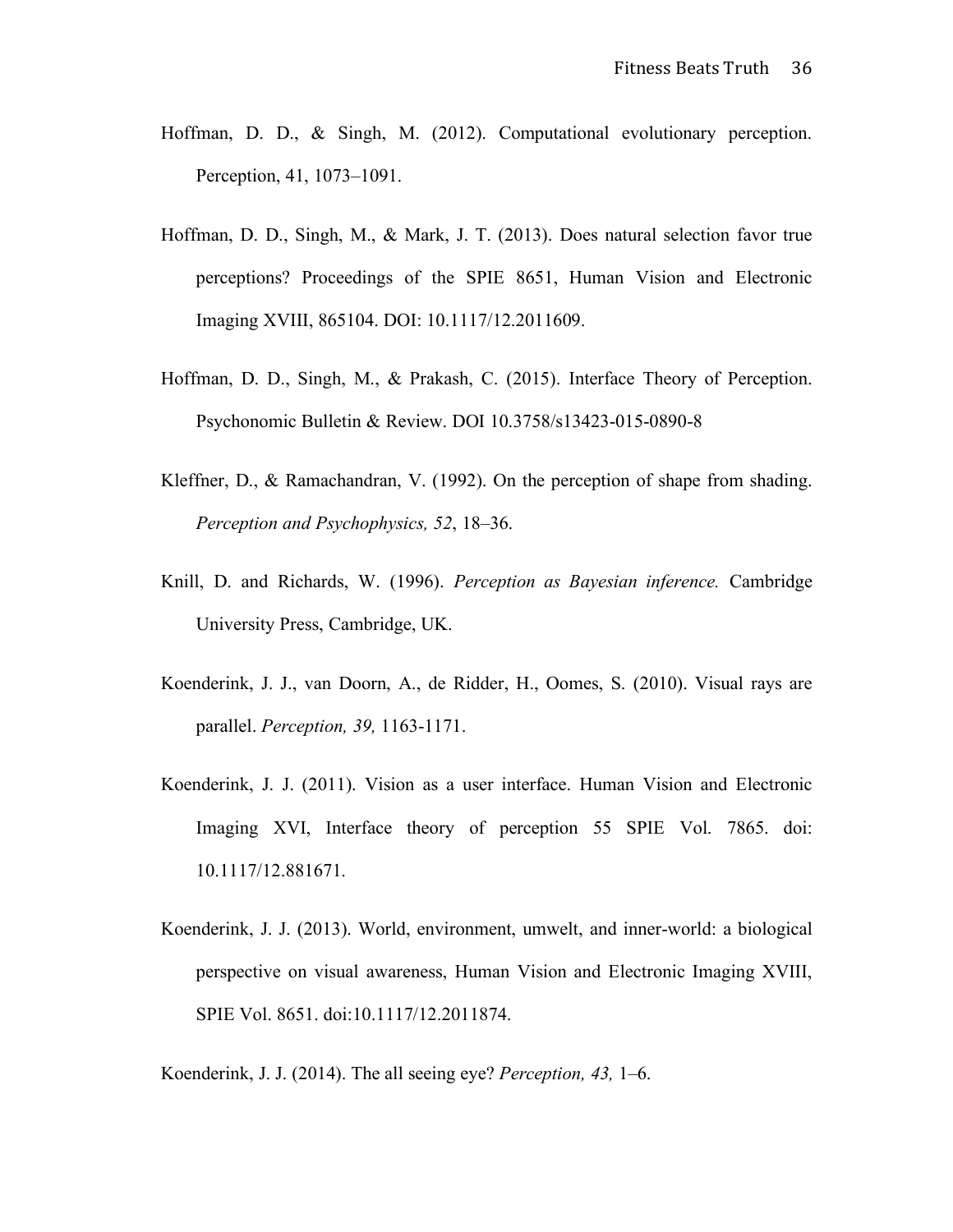- Koerding, K.P. and Wolpert, D. (2006). Bayesian decision theory in sensorimotor control. *Trends in Cognitive Sciences, 10,* 319-326.
- Li, Y., Sawada, T., Shi, Y., Steinman, R. M., & Pizlo, Z. (2013). Symmetry is the sine qua non of shape. In S. Dickinson & Z. Pizlo (Eds.), *Shape perception in human and computer vision* (pp. 21–40). London: Springer.
- Loomis, J. M. (2014). Three theories for reconciling the linearity of egocentric distance perception with distortion of shape on the ground plane. Psychology  $\&$ Neuroscience, 7, 3, 245-251.
- Maloney, L. T. (2002), Statistical decision theory and biological vision. In Heyer, D. & Mausfeld, R. [Eds], *Perception and the Physical World: Psychological and Philosophical Issues in Perception*. New York: Wiley, pp. 145-189.
- Maloney, L. T. & Mamassian, P. (2009), Bayesian decision theory as a model of visual perception: Testing Bayesian transfer. Visual Neuroscience, 26, 147-155.
- Mamassian P, Landy M, Maloney L T (2002). Bayesian modeling of visual perception. In: *Probabilistic Models of the Brain: Perception and Neural Function*, Eds. R Rao, B Olshausen, M Lewicki (Cambridge, MA: MIT Press) pp 13 – 36.
- Marion, B. (2013). The Impact of Utility on the Evolution of Perceptions. *Dissertation, University of California, Irvine,* 2013.
- Mark, J., Marion, B. and Hoffman, D. D. (2010). Natural selection and veridical perception. Journal of theoretical Biology 266, 504-515.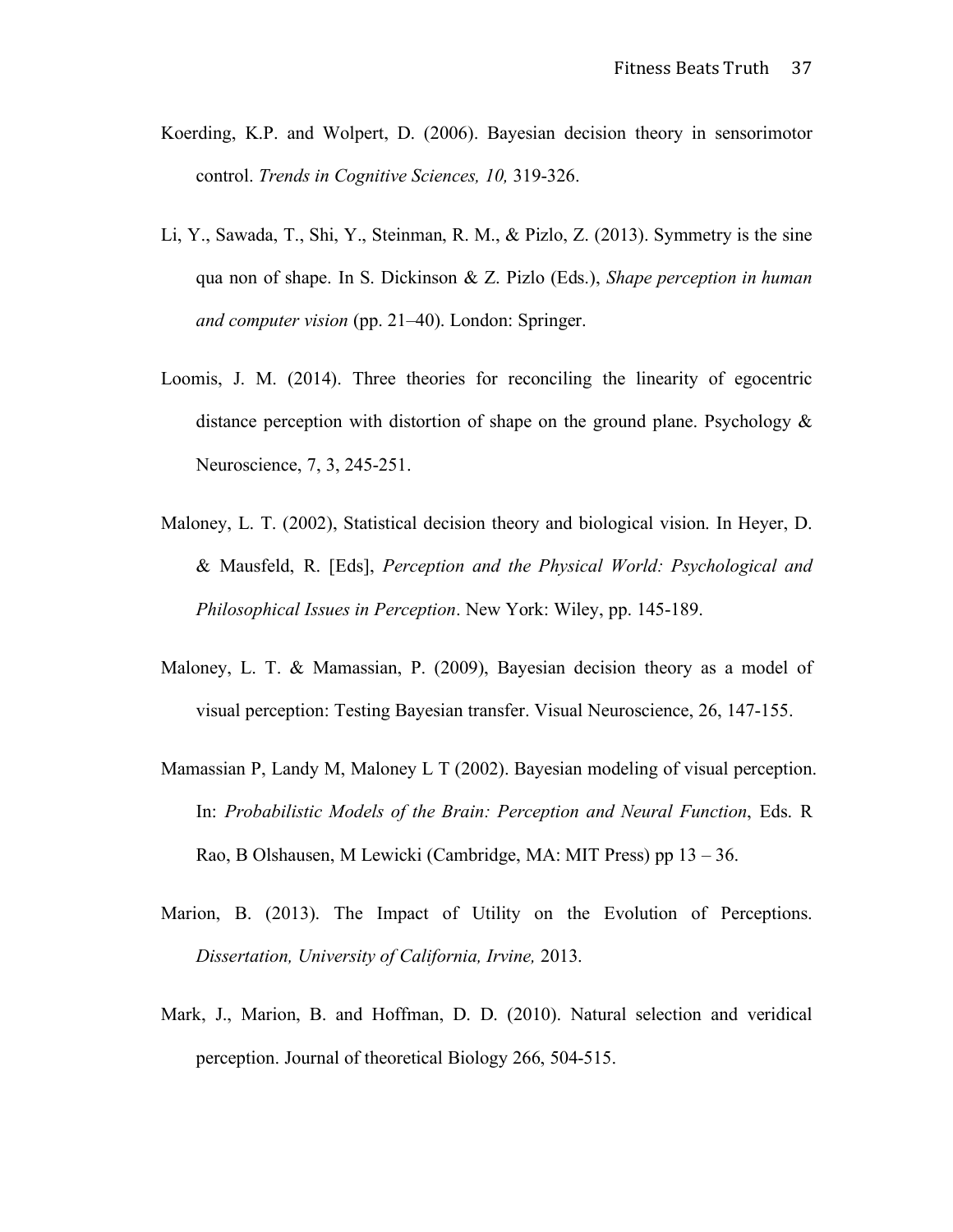Marr, D. (1982). *Vision.* San Francisco: Freeman.

- Moran, P. A. P. 1958. Random processes in genetics. P. Camb. Philos. Soc. 54: 60– 71. 1962. *The statistical processes of evolutionary theory*. Oxford: Clarendon Press.
- Nowak, M. A. (2006). *Evolutionary Dynamics: Exploring the Equations of Life.* Belknap Harvard University Press, Cambridge, MA.
- Palmer, S. (1999). *Vision Science: Photons to Phenomenology*. MIT Press, Cambridge, MA.
- Pizlo, Z., Li, Y., Sawada, T., & Steinman, R.M. (2014). *Making a machine that sees like us.* New York: Oxford University Press.
- Shepard, R. (1994). Perceptual-cognitive universals as reflections of the world. *Psychonomic Bulletin & Review, 1(1),* 2-28.
- Singh, M., & Hoffman, D. D. (2013). Natural selection and shape perception: shape as an effective code for fitness. In S. Dickinson and Z. Pizlo (Eds.) *Shape perception in human and computer vision: an interdisciplinary perspective.* New York: Springer, pp. 171–185.
- Taylor, C, Fudenberg, D., Sasaki, A. & Nowak, M. Evolutionary Game Dynamics in Finite Populations. *Bulletin of Mathematical Biology* (2004) **66**, 1621–1644
- Taylor, P. D., and L. B. Jonker. 1978. "Evolutionary stable strategies and game dynamics." *Math. Biosci. 40:* 145– 156.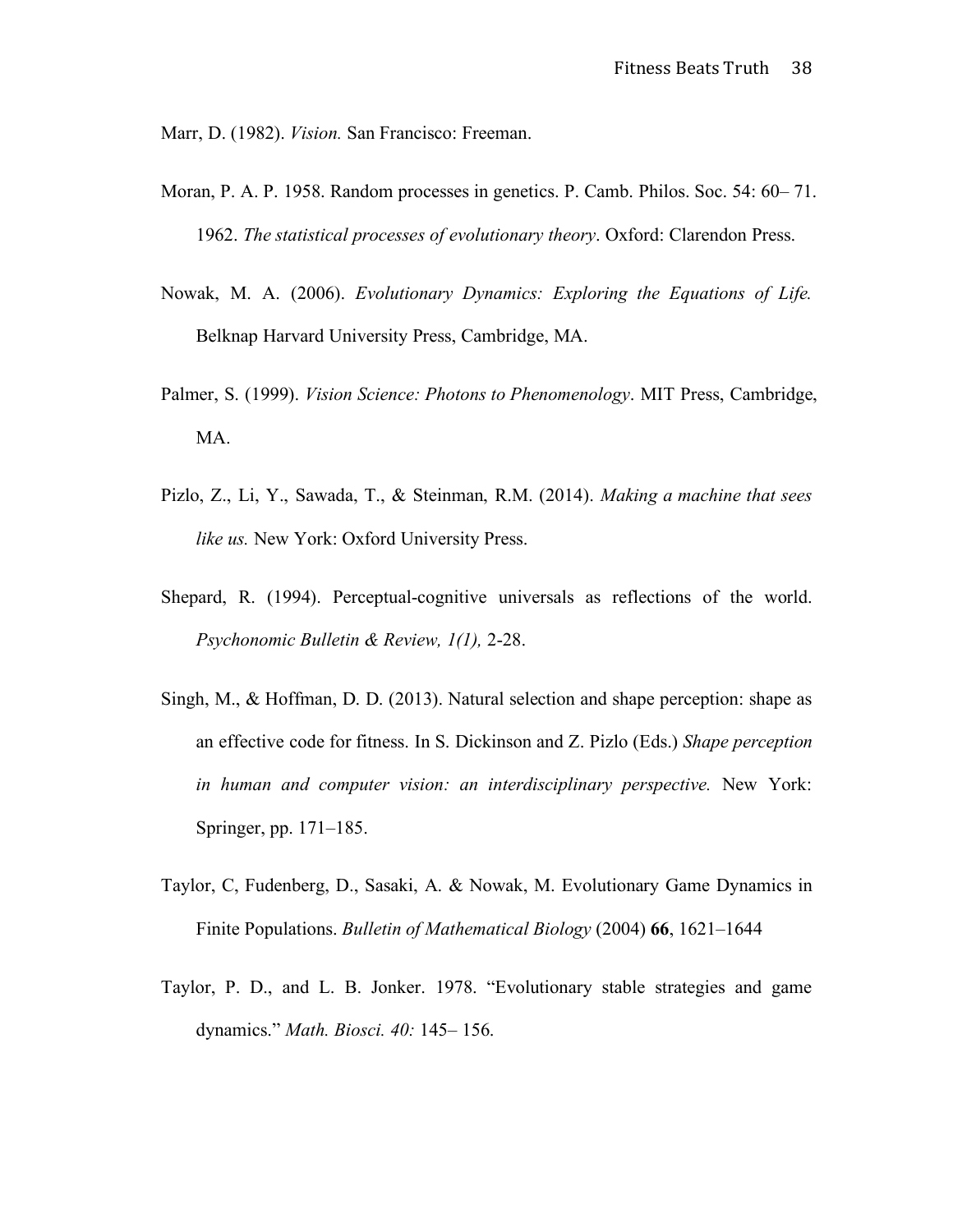- Trommershäuser, J., Maloney, L. T. & Landy, M. S. (2003), Statistical decision theory and rapid, goal-directed movements. *Journal of the Optical Society A*, 1419-1433.
- von Uexküll, J. (2010). A Foray into the Worlds of Animals and Humans: with a Theory of Meaning. Translated by J. D. O'Neil. University of Minnesota Press. (Original work published in 1934.)
- Yuille, A., & Bülthoff, H. (1996). Bayesian decision theory and psychophysics. In: *Perception as Bayesian inference*, D. Knill and W. Richards, Eds., New York: Cambridge University Press.

#### **Appendix: Calculations for the numerical example in Table 1**

In this appendix we perform the Bayesian and expected-fitness calculations using the data given in Table 1.

To compute the *Truth* estimates, we first need the probability of each stimulation  $\mathbb{P}(x_1)$ and  $\mathbb{P}(x_2)$ . These can be computed by marginalizing over the priors in the world as follows:

$$
\mathbb{P}(x_1) = p(x_1|w_1)\mu(w_1) + p(x_1|w_2)\mu(w_2) + p(x_1|w_3)\mu(w_3) = \frac{1}{4} \cdot \frac{1}{7} + \frac{3}{4} \cdot \frac{3}{7} + \frac{1}{4} \cdot \frac{3}{7} = \frac{13}{28}
$$
  

$$
\mathbb{P}(x_2) = p(x_2|w_1)\mu(w_1) + p(x_2|w_2)\mu(w_2) + p(x_2|w_3)\mu(w_3) = \frac{3}{4} \cdot \frac{1}{7} + \frac{1}{4} \cdot \frac{3}{7} + \frac{1}{4} \cdot \frac{3}{7} + \frac{1}{4} \cdot \frac{3}{7} = \frac{13}{28}
$$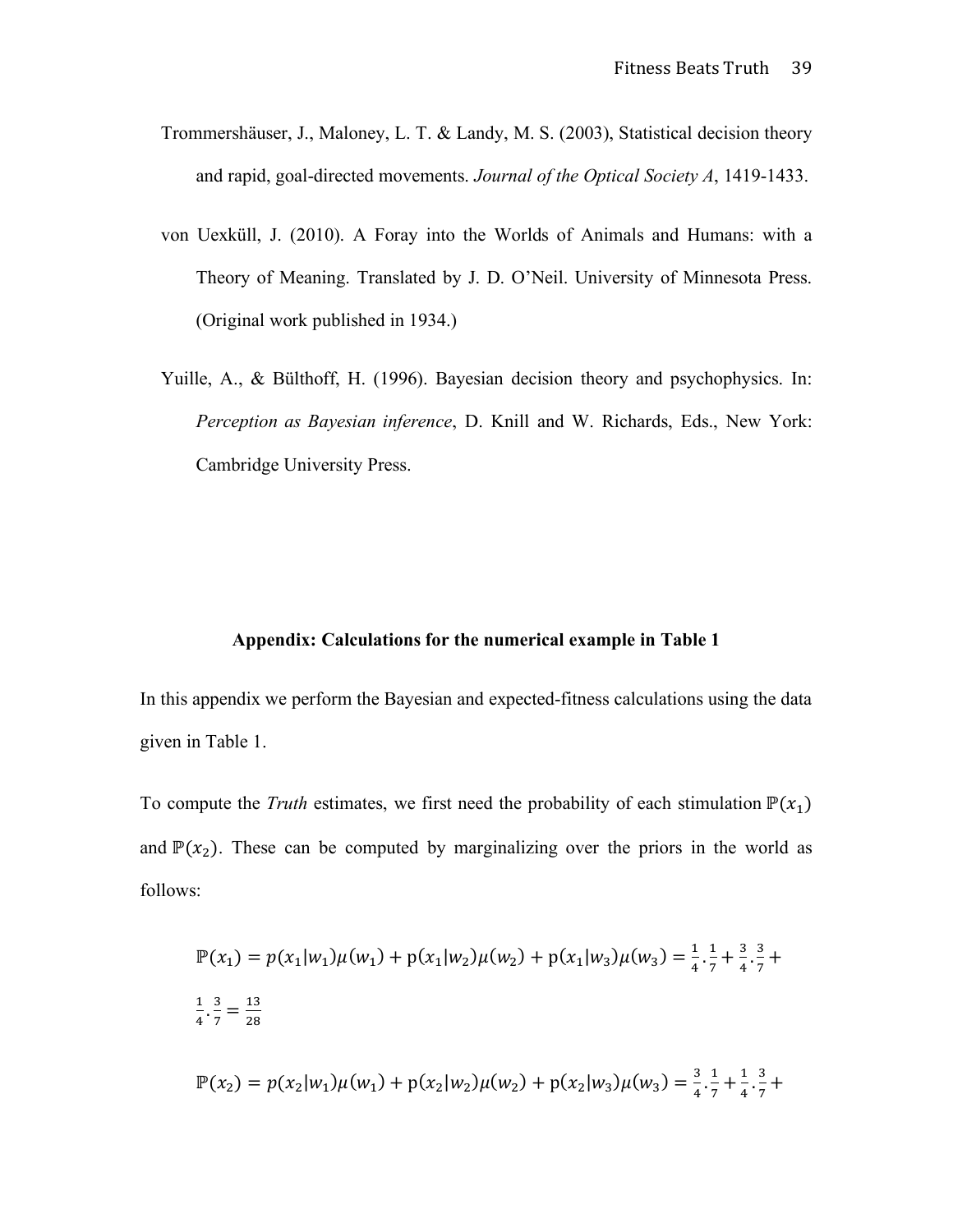$$
\frac{3}{4} \cdot \frac{3}{7} = \frac{15}{28}
$$

By Bayes' Theorem, the posterior probabilities of the world states, given  $x_1$ , are

$$
p(w_1|x_1) = p(x_1|w_1) \cdot \frac{\mu(w_1)}{\mathbb{P}(x_1)} = \frac{1}{4} \cdot \frac{1}{7} / \frac{13}{28} = \frac{1}{13}
$$
  

$$
p(w_2|x_1) = p(x_1|w_2) \cdot \frac{\mu(w_2)}{\mathbb{P}(x_1)} = \frac{3}{4} \cdot \frac{3}{7} / \frac{13}{28} = \frac{9}{13}
$$
  

$$
p(w_3|x_1) = p(x_1|w_3) \cdot \frac{\mu(w_3)}{\mathbb{P}(x_1)} = \frac{1}{4} \cdot \frac{3}{7} / \frac{13}{28} = \frac{3}{13}
$$

Thus the maximum *a posteriori*, or *Truth* estimate for stimulus  $x_1$  is  $w_2$ .

Posterior probabilities of the world states, given  $s_2$ , are:

$$
p(w_1|x_2) = p(x_2|w_1) \cdot \frac{\mu(w_1)}{\mathbb{P}(x_2)} = \frac{3}{4} \cdot \frac{1}{7} / \frac{15}{28} = \frac{1}{5}
$$
  

$$
p(w_2|x_2) = p(x_2|w_2) \cdot \frac{\mu(2)}{\mathbb{P}(x_2)} = \frac{1}{4} \cdot \frac{3}{7} / \frac{15}{28} = \frac{1}{5}
$$
  

$$
p(w_3|x_2) = p(x_2|w_3) \cdot \frac{\mu(w_3)}{\mathbb{P}(x_2)} = \frac{3}{4} \cdot \frac{3}{7} / \frac{15}{28} = \frac{3}{5}
$$

Thus the maximum *a posteriori*, or *Truth* estimate for stimulus  $x_2$  is  $w_3$ .

Finally, the expected-fitness values of the different sensory stimulations  $x_1$  and  $x_2$  are, respectively: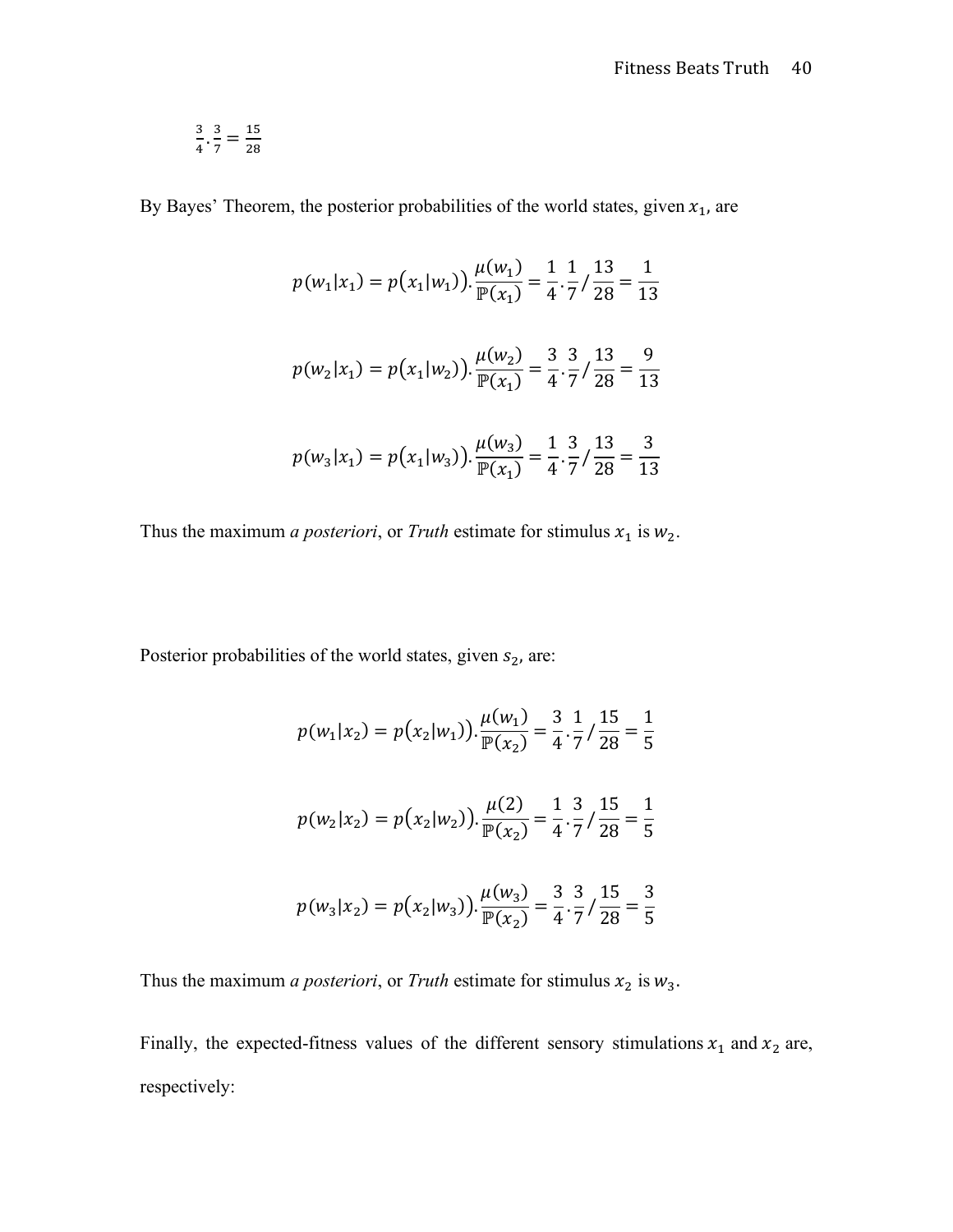$$
F(x_1) = p(w_1|x_1)f(w_1) + p(w_2|x_1)f(w_2) + p(w_3|x_1)f(w_3)
$$
  
=  $\frac{1}{13} \cdot 20 + \frac{9}{13} \cdot 4 + \frac{3}{13} \cdot 3 = 5;$   

$$
F(x_2) = p(w_1|x_2)f(w_1) + p(w_2|x_2)f(w_2) + p(w_3|x_2)f(w_3) = \frac{1}{5} \cdot 20 + \frac{1}{5} \cdot 4 + \frac{3}{5} \cdot 3 = 6.
$$
6.

Thus  $x_2$  has a larger expected fitness than  $x_1$ .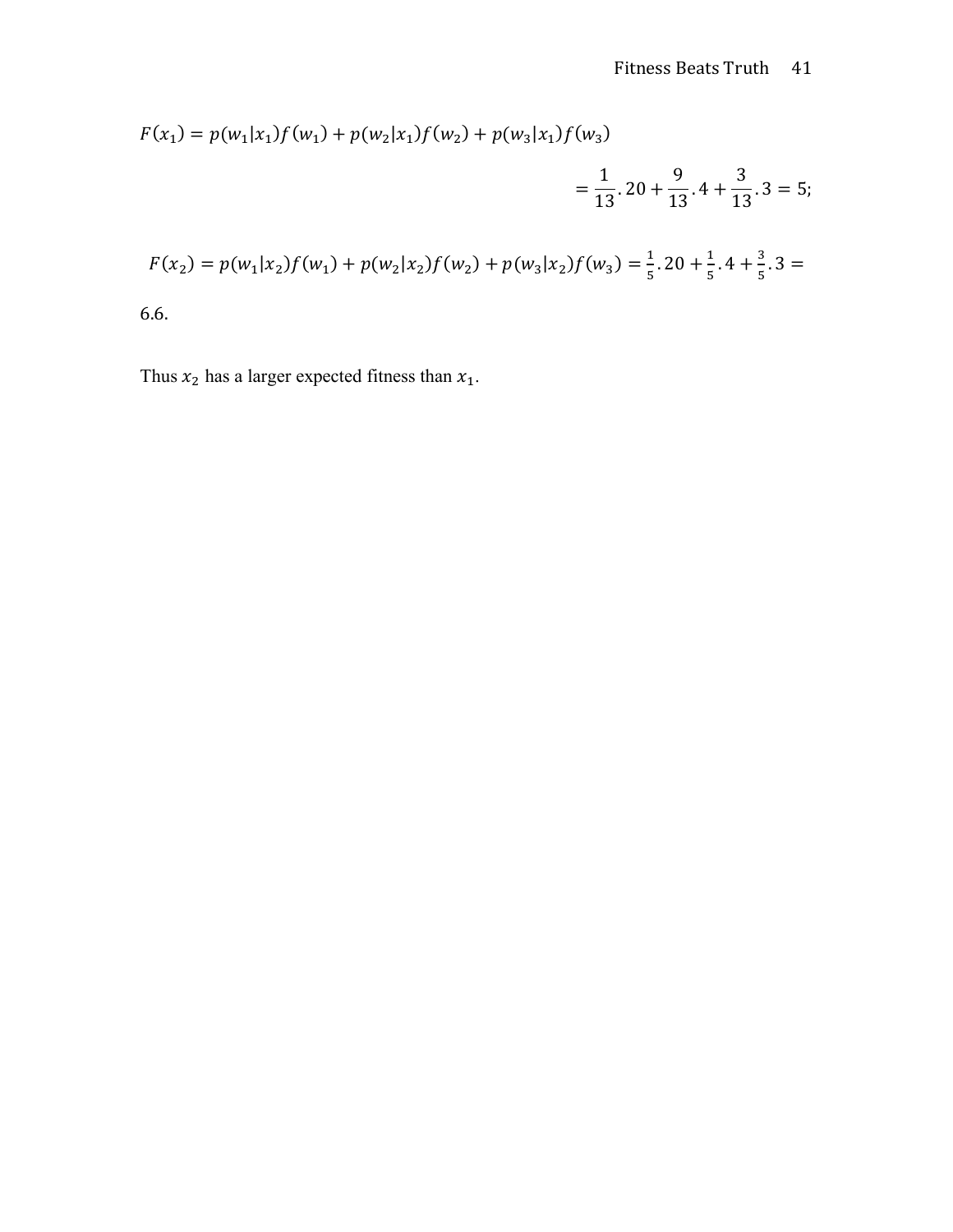## **Footnotes**

<sup>1</sup> From a purely mathematical point of view, the set of monotonic fitness functions is an extremely small subset of the set of all functions on a given domain. That is to say, there are "many more" non-monotonic functions than monotonic ones; hence a random sampling of fitness functions is much more likely to yield a non-monotonic one.

<sup>2</sup> The value of *N* at which this happens depends upon the payoff matrix, but can be arbitrarily large over the set of all payoff matrices satisfying  $a > c$  and  $b > d$ .

 $3$  In this case, all the integral signs can be replaced by summations.

<sup>4</sup> An example is a closed rectangle in some *k*-dimensional Euclidean space, such as the unit interval  $[0, 1]$  in one dimension, or the unit square in two.

<sup>5</sup> That is,  $\mathbb{P}(\text{d}w | x) = g(w|x)\text{d}w$ .

<sup>6</sup> See also the *Invention of Space-Time Theorem* in Hoffman, Singh, & Prakash (2015).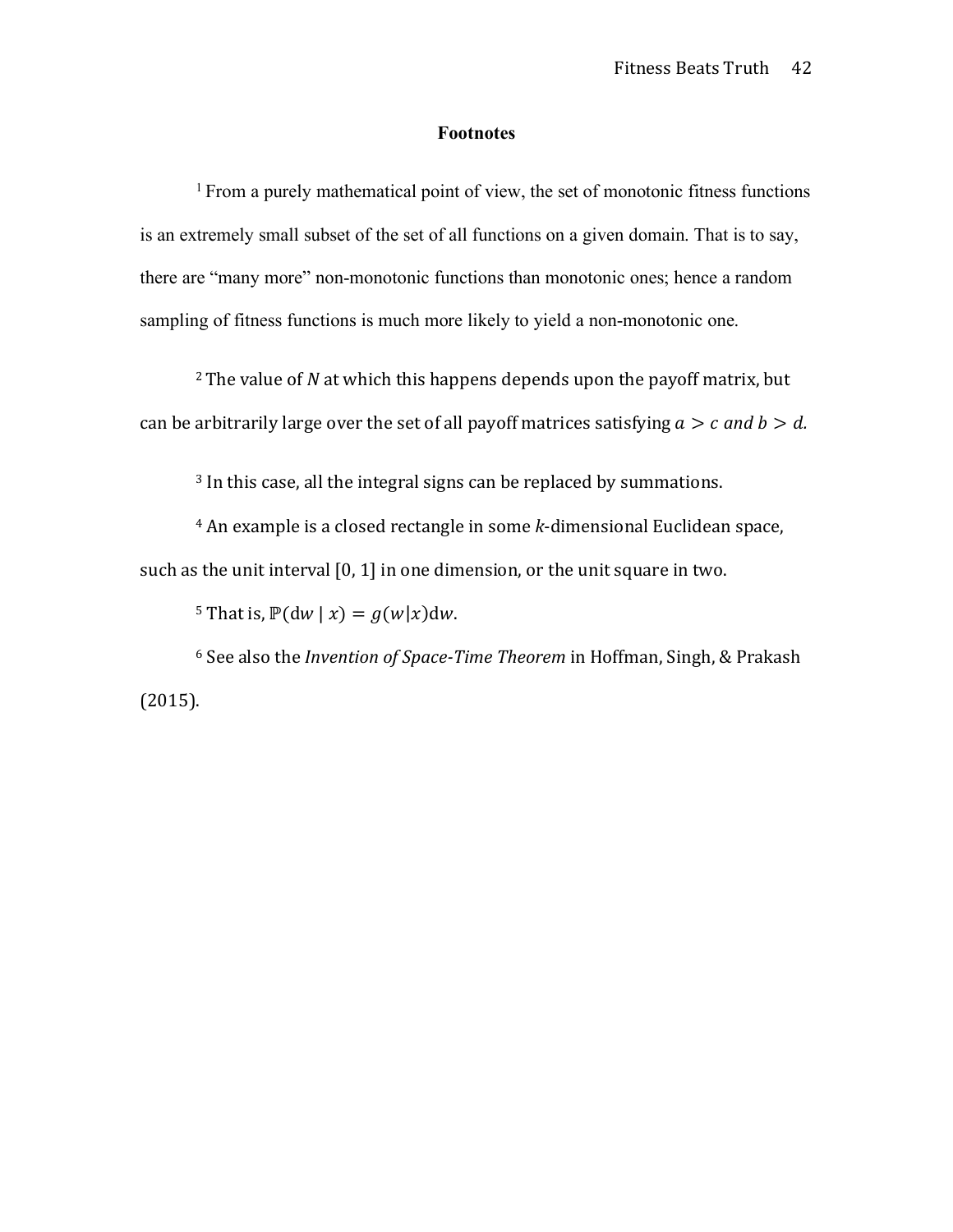# **Tables**

|       | Likelihood of $w_i$   | Likelihood of $w_i$   |                   |                |
|-------|-----------------------|-----------------------|-------------------|----------------|
|       | given $x_1$           | given $x_2$           | Prior             | Fitness        |
|       | $\mathbb{P}(x_1 w_i)$ | $\mathbb{P}(x_2 w_i)$ | $\mathbb{P}(w_i)$ | $f(w_j)$       |
| $W_1$ | 1/4                   | 3/4                   | 1/7               | 20             |
| $W_2$ | 3/4                   | 1/4                   | 3/7               | $\overline{4}$ |
| $W_3$ | 1/4                   | 3/4                   | 3/7               | 3              |

*Table 1*: Likelihood functions, priors and fitness for our simple example where the *Truth* observer *minimizes* expected fitness, while *Fitness-only* observer *maximizes* it.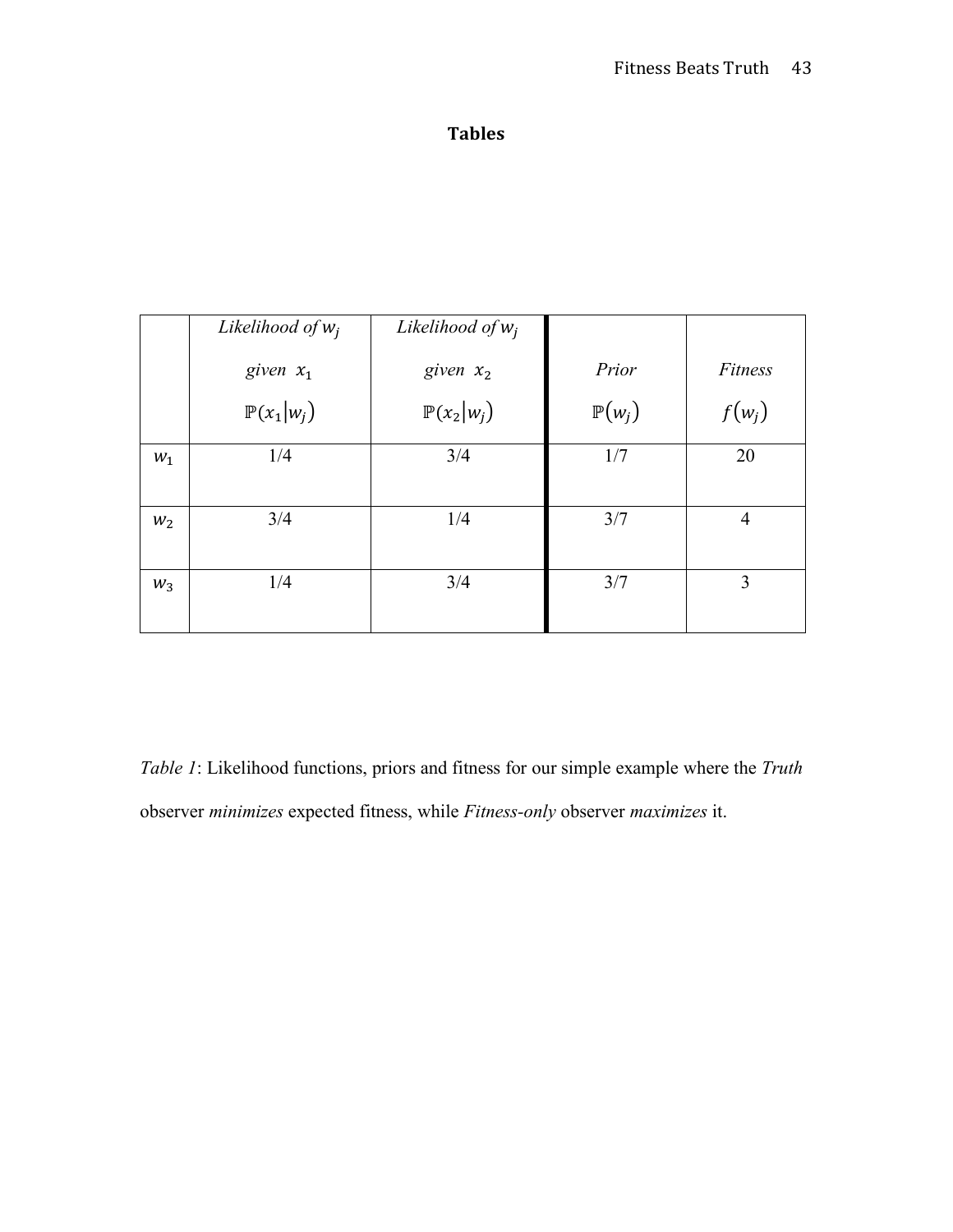

*Figure 1.* A simple example showing two different perceptual mappings  $P:W\to X$ from world states,  $W = [1, 100]$  to sensory states  $X = \{R, Y, G, B\}$ .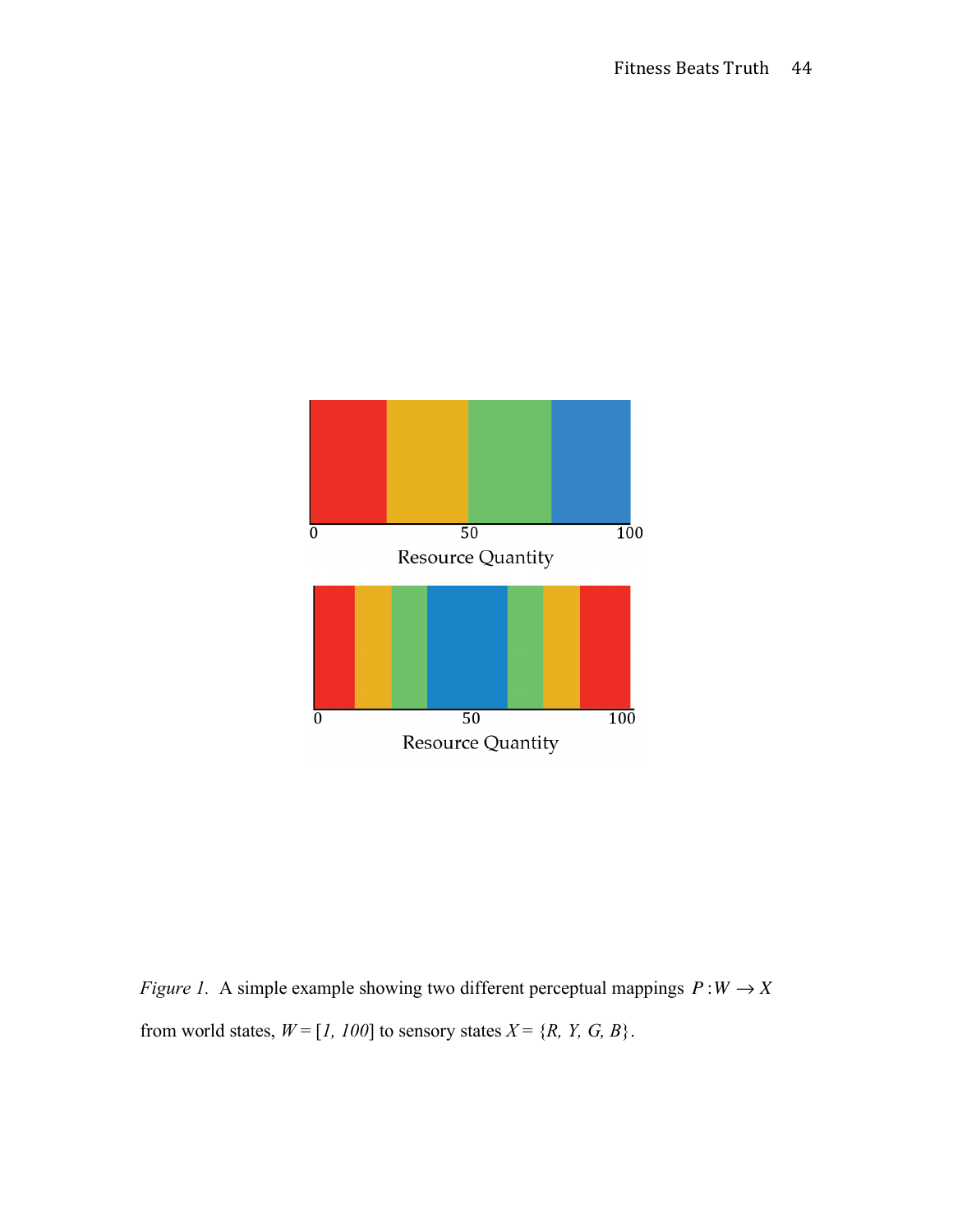

*Figure 2.* An example of a non-monotonic fitness function  $f: W \to [0, \infty)$ . Fitness is maximal for an intermediate value of the resource quantity and decreases in either direction. Given the ubiquitous need for organisms to main homoeostasis, one expects that such fitness functions are quite common.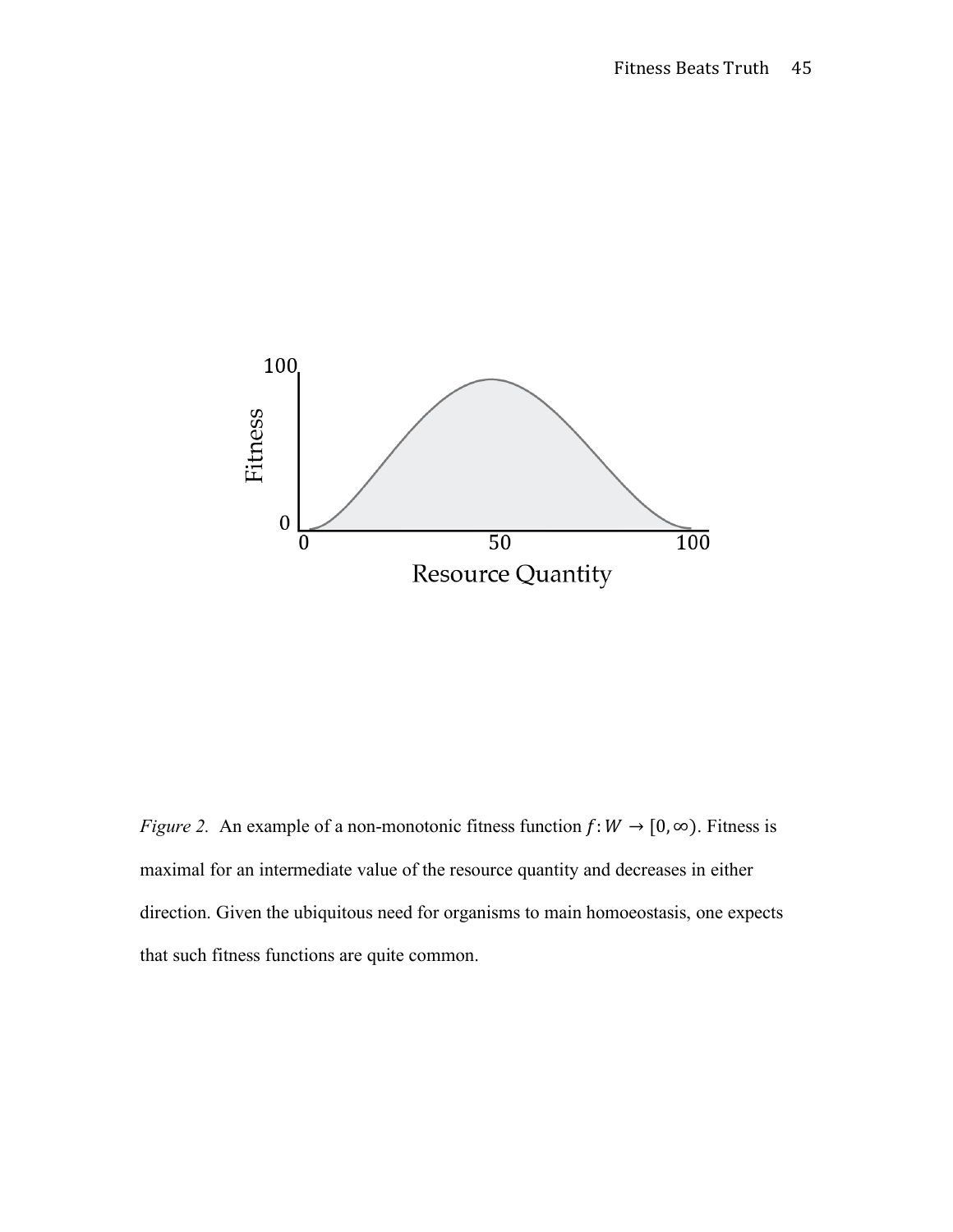

*Figure 3.* The framework within which we define the two resource strategies. We assume a fixed perceptual map  $P: W \to X$  as well as a fixed fitness function  $f: W \to Y$ [0, ∞). Given a choice of available territories sensed through the sensory states, say *x1, x2,…, xn*, the organism's goal is to pick one of these, seeking to maximize its fitness payoff. Note that the "Fitness only" strategy employs Bayesian estimation while rejecting the interpretative assumptions usually associated with it.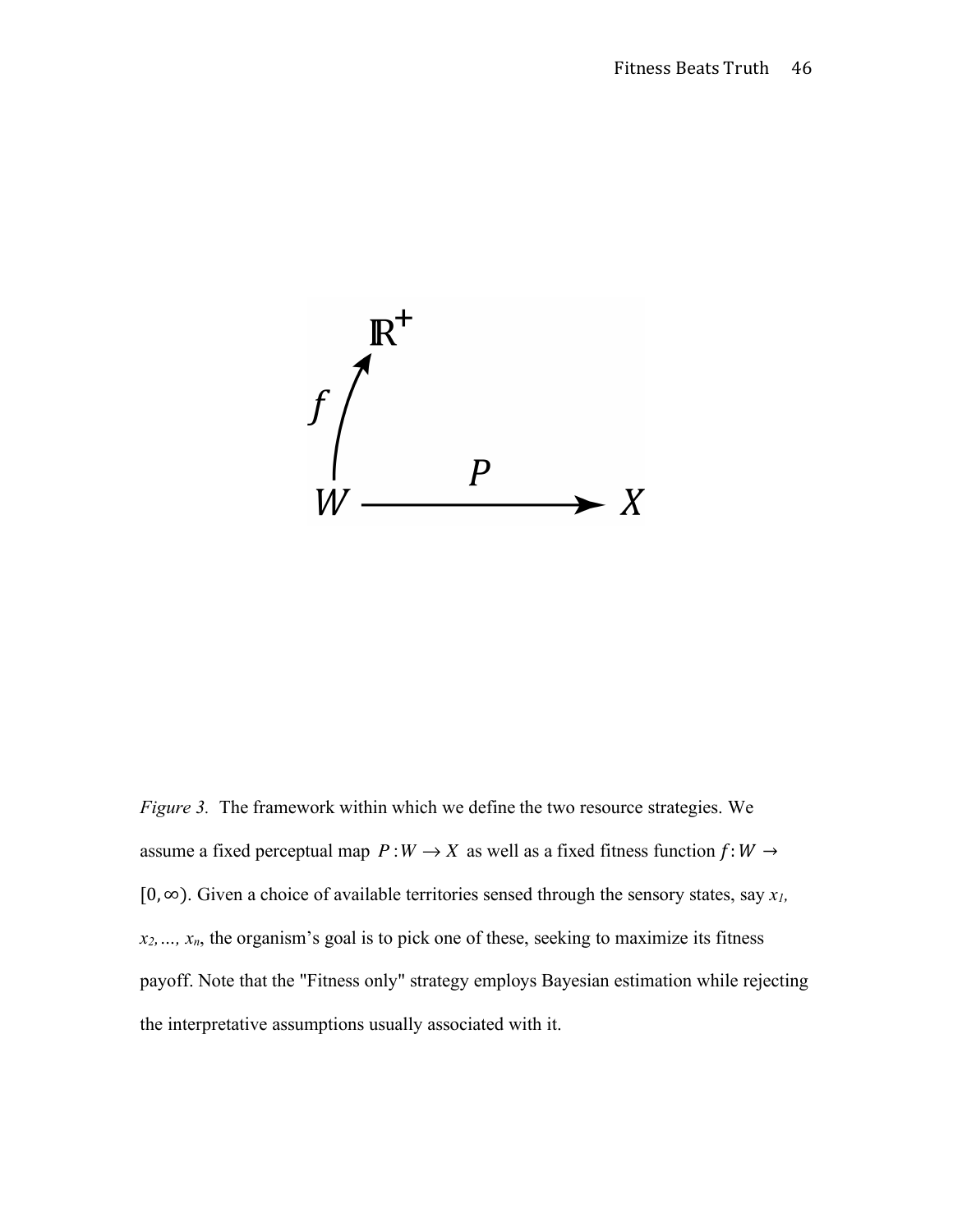

*Figure 4.* The expected fitness of  $x$  is the average, using the *posterior probability*, over the fiber  $p^{-1}(x)$ .